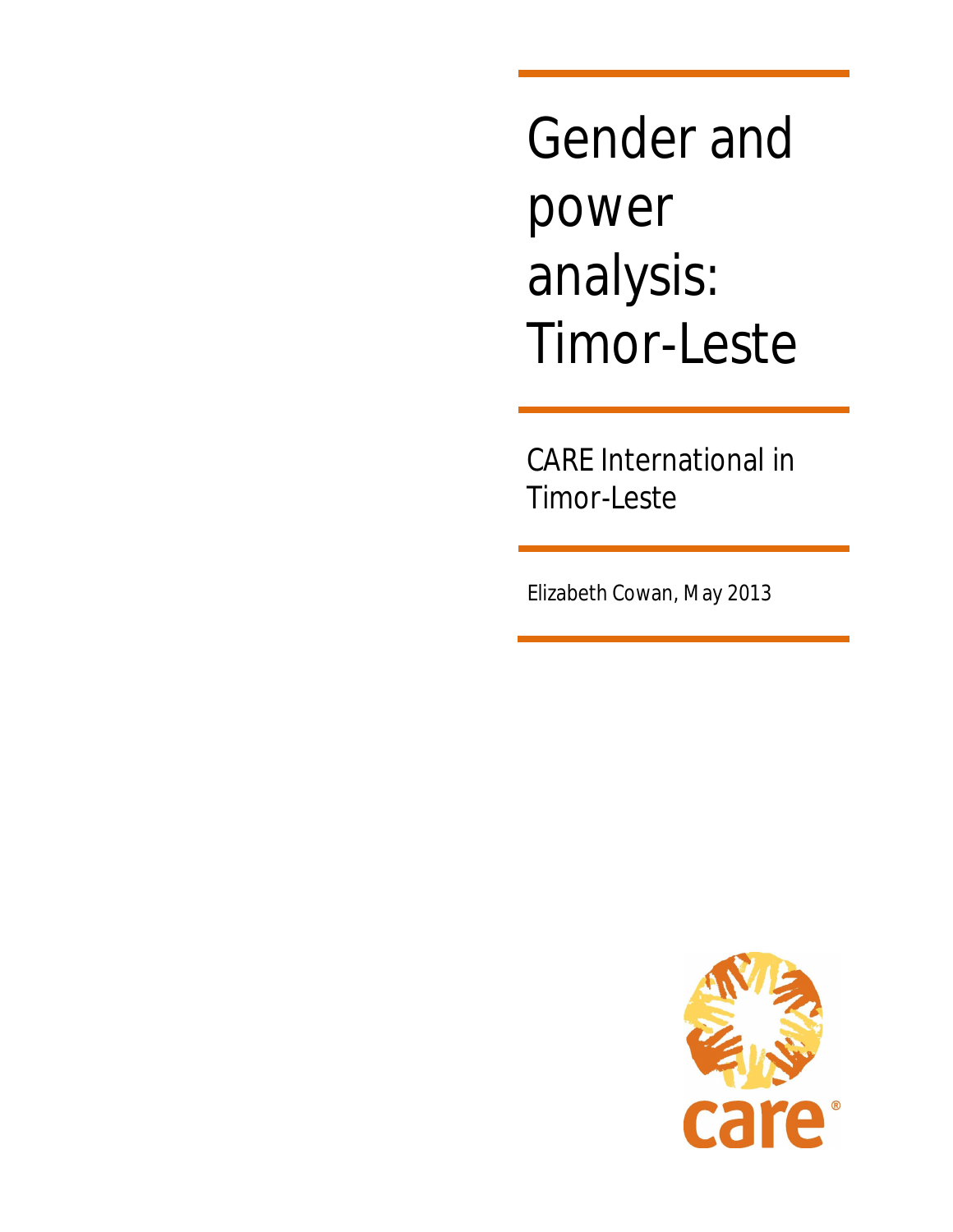## **Contents**

| 1. Executive summary           |    |
|--------------------------------|----|
| 2. Introduction                |    |
| 3. Findings                    |    |
| 4. Discussion and implications | 24 |
| 5. Annexes                     | 30 |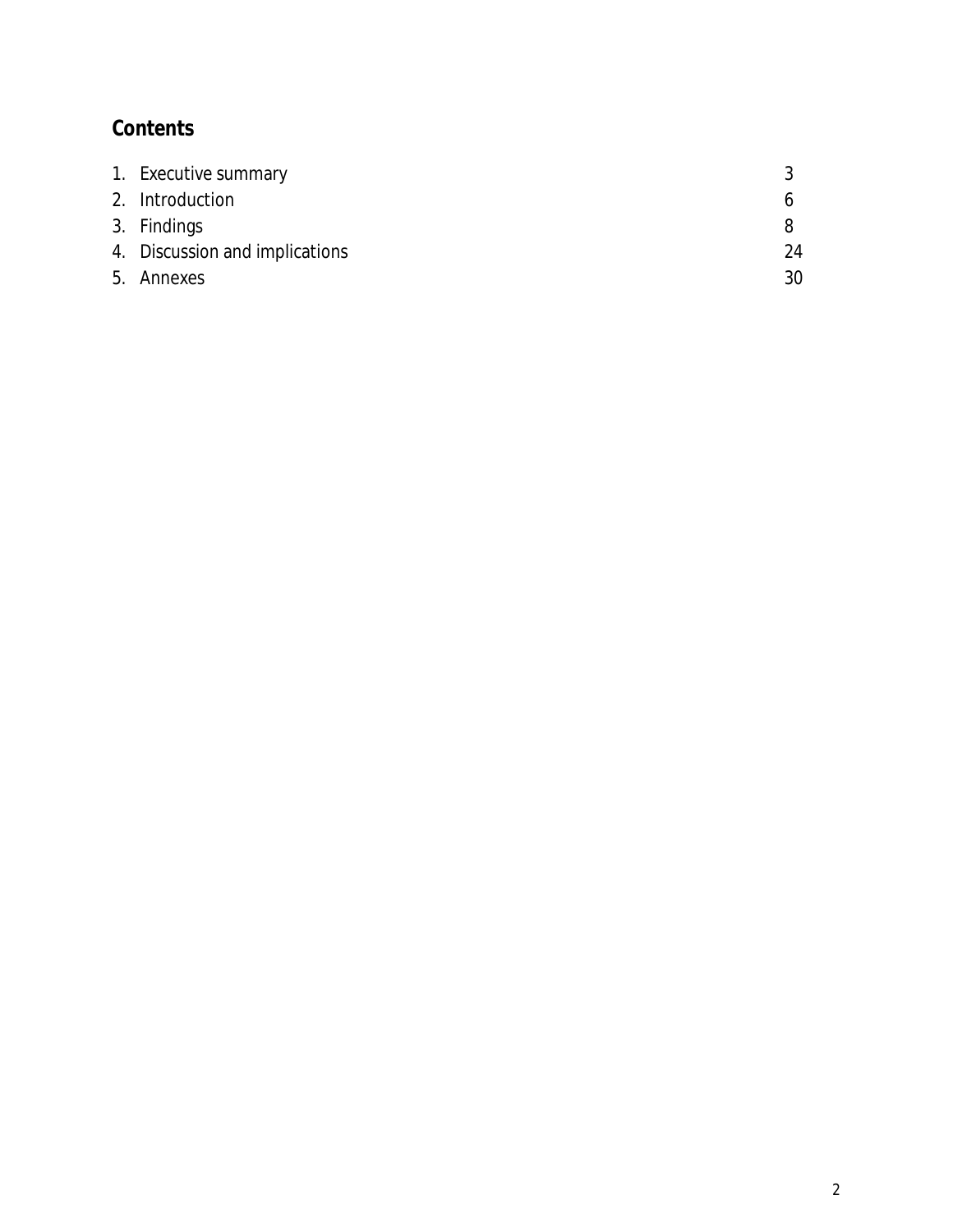In October 2012 CARE International in Timor-Leste (CITL) commenced its transition from a project-based way of working, to a program approach. This Gender and Power Analysis provides part of the evidence base for the new programs being developed by CITL as part of the move to a program approach.

This Gender and Power Analysis is based on the findings of publically available secondary research and CITL's own research (gender analyses, baseline surveys and evaluations). The CARE International Gender Network's *Good Practices Framework for Gender Analysis* (2012) was used to guide the report and the analysis is structured around the three domains of CARE's Women's Empowerment Framework – agency, structures and relations.

This report should complement, but not replace, program and project-specific gender and power analyses.

## **Good Practices Framework for Gender Analysis: Key areas of enquiry**

The information in this report is structured around CARE's recommended eight key areas of enquiry for gender analysis. Key findings in relation to these key areas are outlined in brief below.

**1. Sexual/gendered division of labour:** Work is strongly gendered in Timor-Leste and the division of labour is legitimised by traditional patriarchal values, norms and practices. Men are responsible for work considered more labour intensive, such as work in the rice fields, raising livestock and opening new gardens. Women are responsible for field activities considered less heavy such as planting, weeding and selling produce, as well as reproductive/domestic work; household chores and caring work. Women generally earn less than men and are less likely to receive cash for their work.

**2. Household decision-making:** Evidence suggests that in Timor-Leste, wives and husbands make some household decisions together. Women contribute to decisions about how theirs and their husbands' earnings will be used, household purchases, visiting family, and their own healthcare. While women *participate* in decision-making it appears that decision-making power ultimately rests with men.

**3. Control over productive assets:** While some services exist, women in Timor-Leste have limited access to the knowledge and resources needed to effectively control productive assets, such as micro-credit, training, bank facilities, and productive resources such as land, marketing facilities and information. Women's access to and control over arguably the most valuable asset – land – is not equal to men's.

**4. Access to public spaces and services:** Women and men are not equally mobile in Timor-Leste and their service needs are not met equally. Women and girls' husbands and families influence their mobility. Girls' access to education is not equal to boys' (particularly post-primary school) and service gaps in the areas of sexual and reproductive and maternal health risk women's health and wellbeing.

**5. Claiming rights and meaningful participation in public decision-making:** Women's participation in public decision-making contrasts markedly between national and local levels. While women make up 38.5% of Timor-Leste's parliamentarians their participation in public decision-making at a local level remains low. Women appear to lack support in reaching leadership positions at this level. Men continue to hold disproportionate decision-making power within Timorese communities.

**6. Control over one's body:** Multiple factors challenge women's control over their bodies. A high fertility rate, lack of access to sexual and reproductive health services and a lack of knowledge about sex and reproduction create a situation in which women face a high risk of maternal death. Women experience pressure to have children and many are not empowered to control their sexual relationships.

**7. Violence and restorative justice:** Violence against women is common in Timor-Leste, with sexual and gender-based violence (GBV) being the largest category of crimes reported to police. Domestic violence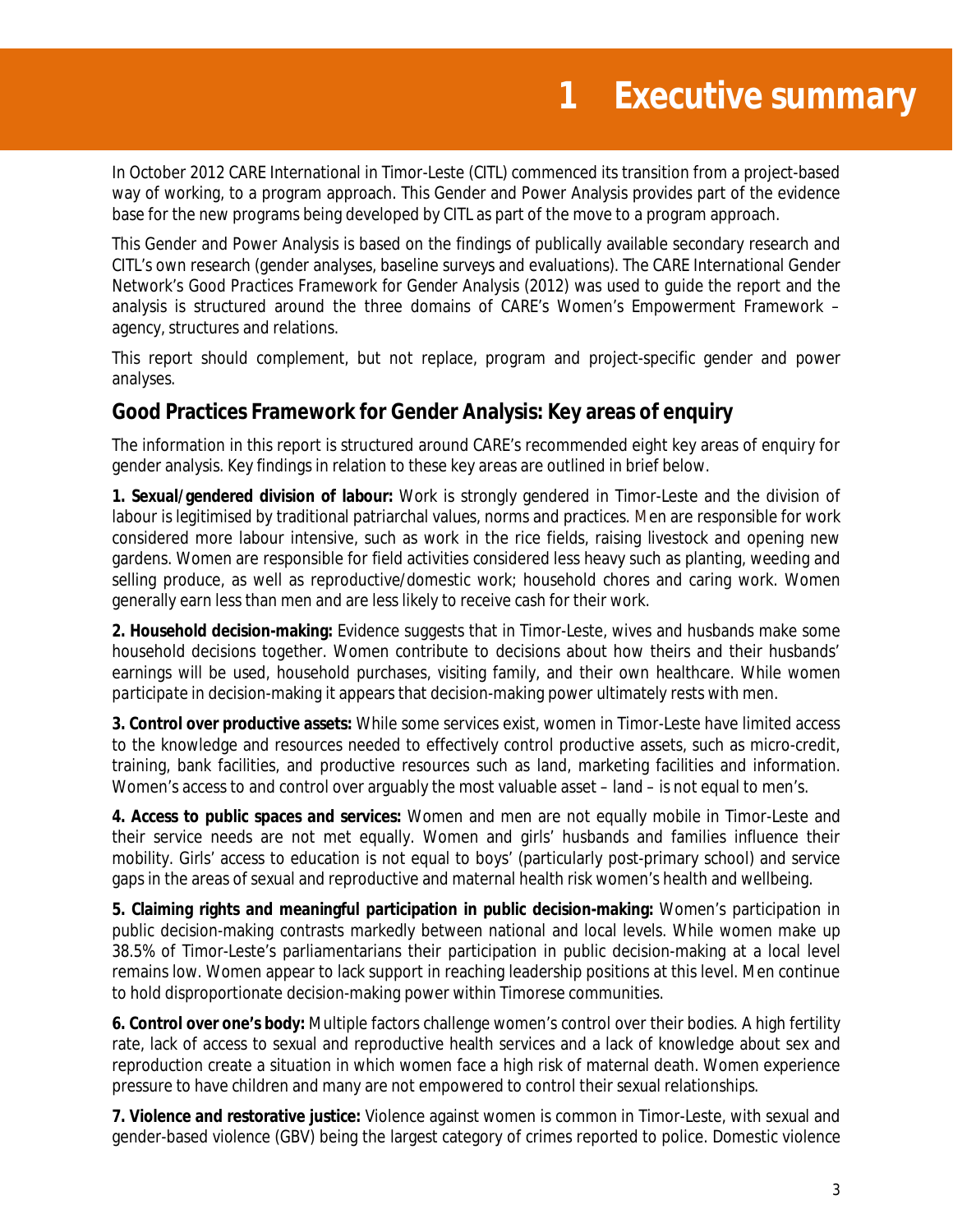is the most common form of GBV and is often accepted by both women and men. Victim-blaming occurs regularly. Many women who experience violence choose not to seek justice as talking about domestic violence is taboo. Women's economic dependence on men makes them vulnerable to violence, but women who are more economically independent have been found to report higher levels of violence. This may suggest a backlash when women challenge traditional gender roles.

**8. Aspirations and strategic interests:** Timorese women want to contribute to their country's development. Many were active in the resistance movement during the Indonesian occupation but have been expected to return to their traditional gendered roles post-independence. While parents want their children to have better lives than they themselves have had and want both their female and male children to achieve high education and employment, an opinion that men make better household heads persists. Young men's traditional masculine roles are being challenged; in a context of high youth unemployment many young men are struggling to fulfil their traditional role as family provider.

## **The intersection of agency, structures and relations**

By analysing how gender and power play out in the areas of agency, structures and relations in Timor-Leste it is clear that change is needed in all three areas to achieve Timorese women's empowerment. Regarding **agency**, women need knowledge, opportunities, leadership skills and confidence, and they need *time* to access these assets. This time requires a change in **relations** which sees men sharing women's burden of reproductive work. Men must not only 'help' women with traditionally female tasks, but these tasks must cease to be gendered and become the equal responsibility of both women and men. In terms of **structures**, women need access to adequate opportunities and services. Timor-Leste's services in health (particularly maternal and sexual and reproductive health), business and credit, violence prevention and protection, and education must be improved to equip women (and their families) with the requirements for empowerment; a woman cannot be empowered if she is illiterate, lives in a violent relationship, is unable to control her fertility, or faces a very real threat of death each time she has a baby. Finally, as women gain the confidence and time to become active beyond the household, traditionally masculine areas of Timorese society, particularly those relating to decisionmaking, must accept women. Women must be able to contribute meaningfully to decision-making within the home and at a local level and should be confident that they will be listened to when they are present in these forums.

## **Implications for programming**

Considering the information provided in this report and the changes needed in the areas of agency, structures and relations to support the empowerment of Timorese women, adjustments should be made to the way CITL works with communities. The move to a program approach provides a valuable opportunity to make these changes.

## **A gender transformative approach**

Internationally, CARE is committed to a *gender transformative* approach. Currently, CITL's projects are gender sensitive but not gender transformative. CITL should take deliberate steps to move from a gender sensitive way of working to a gender transformative approach. In the move to a Program Approach CITL should reconsider how gender is mainstreamed in our work and ensure that new programs address the three areas of the women's empowerment framework. Key changes to current project delivery should be working to influence gender dynamics not directly related to project activities, directly promoting gender equality, and engaging with men on women's empowerment.

## **Engaging men**

Changes to gender relations cannot focus on women alone – men must also understand and value gender equality. Men can be powerful agents of change and can support women's empowerment. Currently, women in Timor-Leste experience the consequences of men's feelings of marginalisation in the form of violence against women, demonstrating the risks to women when men feel excluded from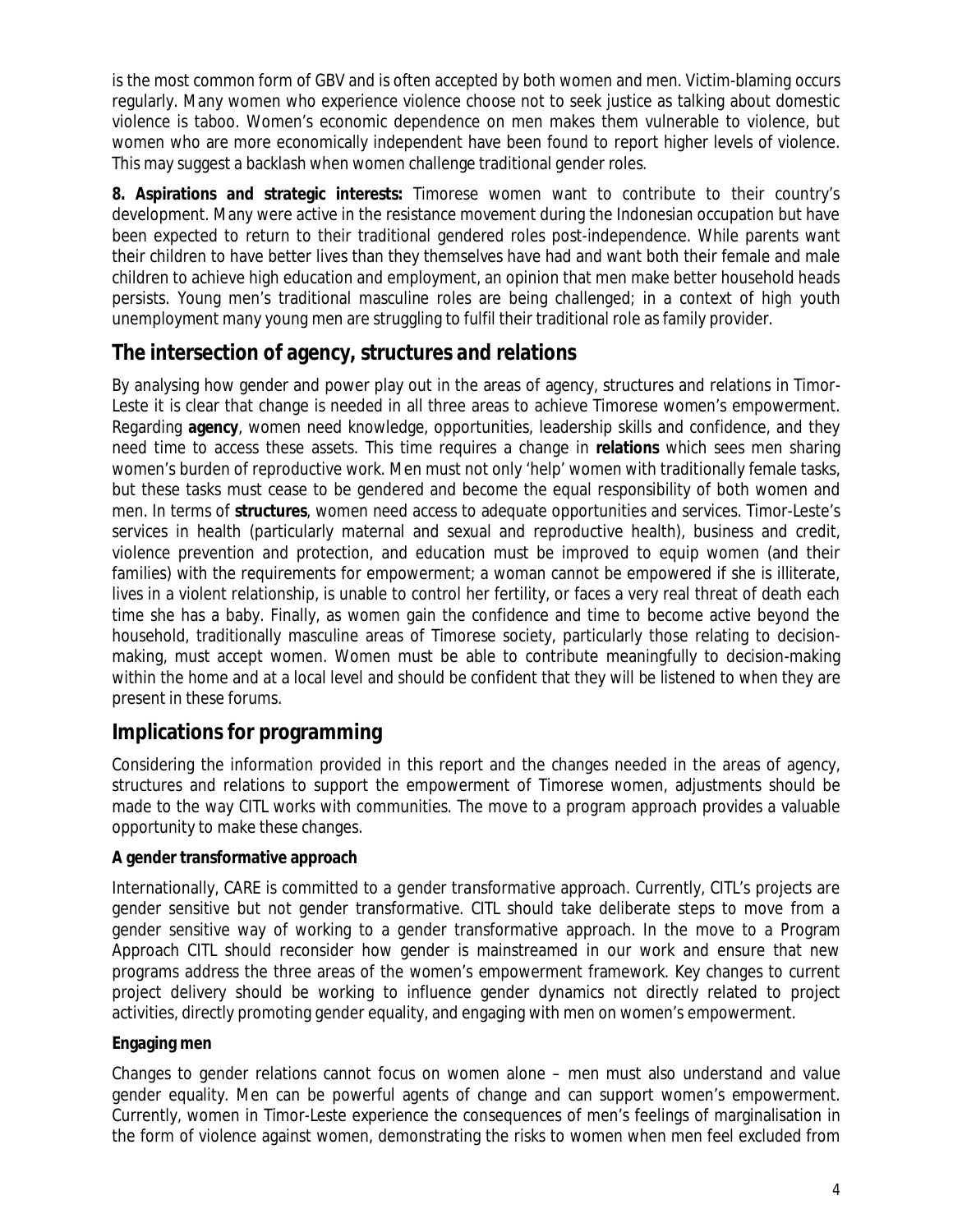opportunities. CITL must begin to engage directly with men on issues such as gender equality, women's empowerment, sexual and reproductive health and respectful intimate partner relationships.

#### **Influencing reproductive work**

Directly related to engaging men is a need to look beyond the direct reach of our projects and consider how CITL can influence changes in project participants' private sphere. It is unreasonable to expect women to participate fully in our projects given their triple burden. CITL must build initiatives into our projects which lead men to take on a greater share of tasks traditionally classified as 'women's work'. If we fail to do this project participation risks being just one more demand on women's time.

Projects must be aware that women's participation in CITL's projects can have unintended negative consequences on other female family members. CITL must ensure that we do no harm by inadvertently shifting adult women's work into girl children, which can in turn prevent them from full participation in education and other activities.

#### **Addressing gender-based violence**

A significant gap in CITL's current work with communities is GBV; CITL currently does minimal work to respond to the violence against women that is normalised and accepted in the communities we work in. Given the high levels of domestic violence throughout Timor-Leste, CITL must begin to address it either by developing new projects and activities that combat GBV directly, or by mainstreaming messages that violence against women in unacceptable through all of our work in a less direct way. CITL's future work with young people should directly address sensitive topics such as domestic violence, SRH and positive relationships.

#### **CARE International in Timor-Leste staff capacity**

To act on the findings and recommendations outlined in this report, CITL's staff need to have the necessary skills, experience and knowledge. CITL staff are adequately skilled to fulfil the technical aspects of their current roles, but may not be appropriately qualified to promote women's empowerment or address sensitive gender issues.

The gender make-up of staff must be addressed. Women remain under-represented in CITL, accounting for only a third of employees. Particularly when we begin directly addressing gender inequality, women's empowerment and more sensitive areas of work, female project implementation staff will be required to ensure maximum project effectiveness.

## **Working in partnership**

Given CITL's limited internal capacity to address some crucial gender issues a greater focus should be placed on working in partnership with organisations which have these skills. An active women's network exists in Timor-Leste and many other civil society organisations, both national and international, are working to promote gender equality and women's empowerment. Opportunities exist to partner with these organisations. Working with national organisations has the potential to both provide CITL with the expertise needed for good gender programming and also support the capacity development of Timor-Leste's local non-government organisations.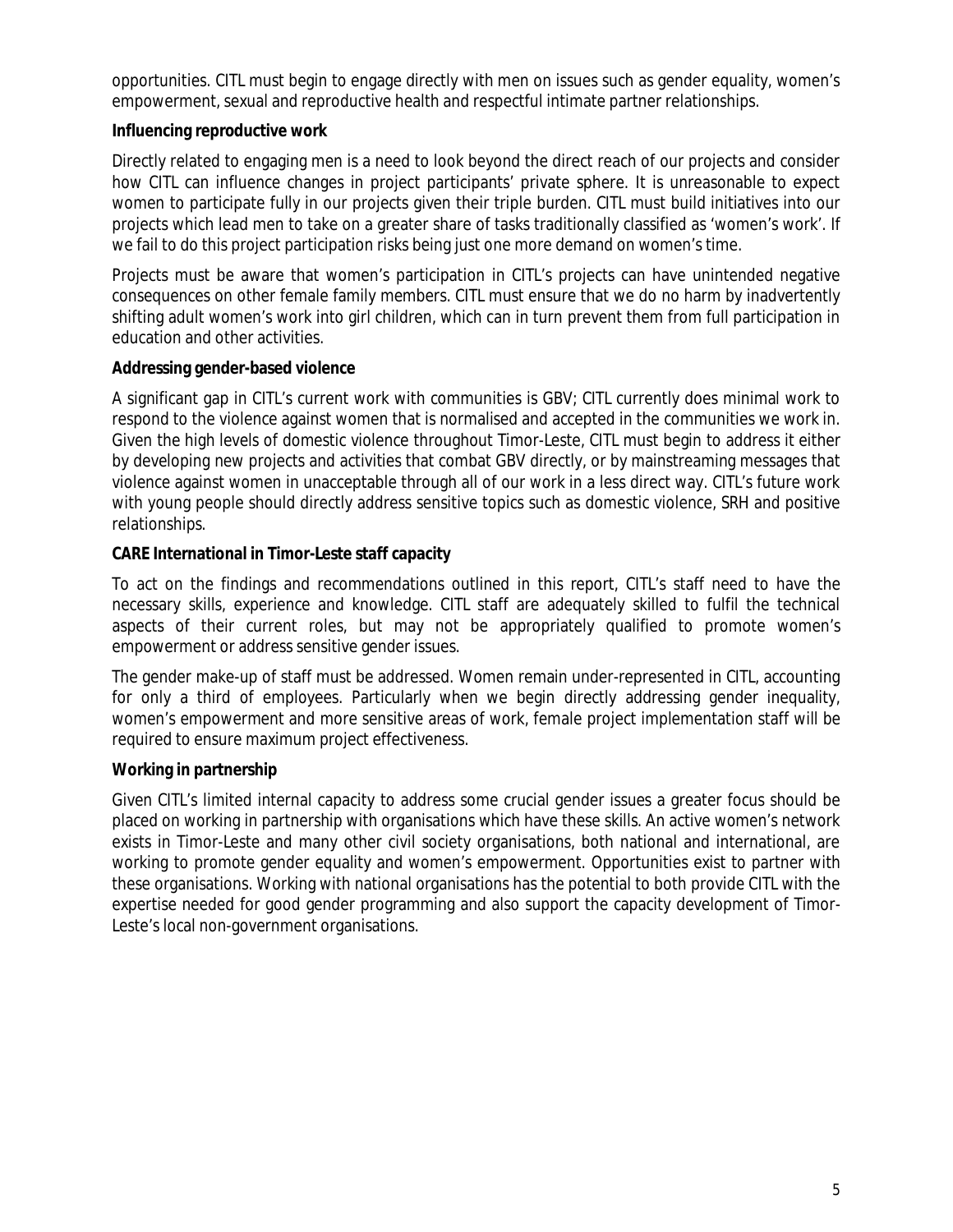This Gender and Power Analysis provides a broad, high-level overview of key gender issues affecting women and men in Timor-Leste.

## **2.1 Background**

In October 2012 CARE International in Timor-Leste (CITL) commenced its transition from a project-based way of working, to a program approach. CARE defines a program as,

'a coherent set of initiatives by CARE and our allies that involves a long term commitment to specific marginalised and vulnerable groups to achieve lasting impact at a broad scale on underlying causes of poverty and social injustice. This goes beyond the scope of projects to achieve positive changes in human conditions, in social positions and in the enabling environment'.

CITL's began the move to a program approach in October 2012 with a two-day workshop involving key staff. During this workshop next steps were identified; a) a situational analysis of Timor-Leste, and b) a gender and power analysis of Timor-Leste (this document). These two research projects provide the evidence base for the new programs being developed by CITL in 2013.

CARE's program approach structures programs around 'impact groups'. An impact group is, 'the specific population group whose lives should show a measurable, enduring improvement through the effects of the program.' In February 2013 CITL staff identified two potential impact groups for CITL's new programs. Recognising that women experience greater vulnerability and disadvantage in Timor-Leste, compared with men, the two impact groups include a focus on women and girls and are:

- 1. *Remote and isolated rural communities, especially women and girls.*
- 2. *Youth, especially young girls, with limited access to education and employment opportunities, and who are not empowered to make choices that affect their lives.*

These impact groups will be further defined during the program design phase in 2013. This report contains gender information relevant to both impact groups and should inform the development and implementation of CITL's two new long-term (10 – 15 years) programs.

## **2.2 Methodology**

This Gender and Power Analysis is based on the findings of publically available secondary research and CITL's own research (gender analyses, baseline surveys and evaluations). It also includes findings from stakeholder interviews with organisations undertaking gender-related work in Timor-Leste. A full bibliography and list of stakeholders interviewed are available in Section 5: Annexes.

The CARE International Gender Network's *Good Practices Framework for Gender Analysis* (2012) was used to guide the structure and content of this report. The *Good Practices Framework for Gender Analysis* outlines eight key areas of inquiry to consider when undergoing a gender analysis, further broken into each of the three critical areas for change described in CARE's Women's Empowerment Framework (further discussed below).

The eight key areas of inquiry are:

- 1. Sexual/gendered division of labour
- 2. Household decision-making
- 3. Control over productive assets
- 4. Access to public spaces and services
- 5. Claiming rights and meaningful participation in public decision-making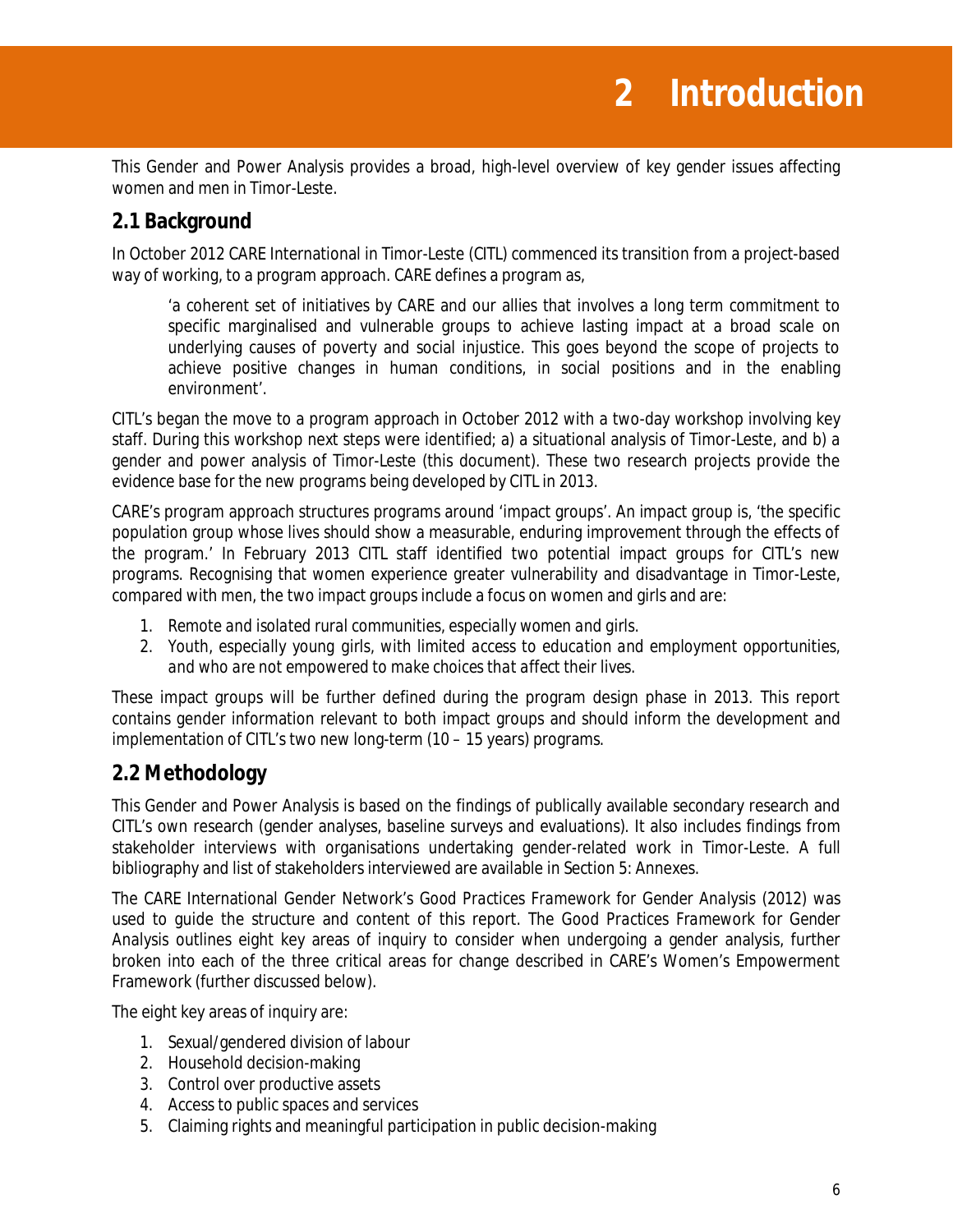- 6. Control over one's body
- 7. Violence and restorative justice
- 8. Aspirations for oneself

#### **Women's Empowerment Framework<sup>1</sup>**

Evidence demonstrates that gender discrimination - or the denial of women's basic human rights - is one of the major causes of poverty. As such, CARE believes that gender inequality must be addressed if we are to seek a world of hope, tolerance and social justice, where poverty has been overcome.

CARE understands that it takes more than simply including women in projects to make progress towards women's empowerment and gender equality. CARE defines women's empowerment as the **combined effect of changes** in:

- 1. a woman's own knowledge, skills and abilities (**agency**);
- 2. the societal norms, customs, institutions and policies that shape her choices in life (**structures**); and
- 3. the power relationships through which she negotiates her path (**relations**).

CARE's Women's Empowerment Framework requires not only increased women's individual *agency* but also changes to structural barriers to shift social and cultural norms, policies and key relationships to allow women and men to take on new roles. Progress across all three dimensions of empowerment is needed to achieve sustainable results.

#### **Limitations**

A robust evidence base on certain aspects of gender and power relations in Timor-Leste is not yet available. While significant, up-to-date information exists on issues such as violence against women, health, education and household division of labour there is a lack of robust and recent research on other topics covered in this report. In particular there is limited secondary information available regarding gender and power dynamics among children and young people.

Much of the literature on gender issues in Timor-Leste focuses on adults of a reproductive age and presents Timorese women and men as homogonous; differences between ethnic, religious or age groups are generally not identified. It has therefore not been possible to identify a group of people more specific than 'women living in rural and remote communities' who experience a greater level of broad disadvantage than others.

Those reading this analysis should be mindful of the fact that some of the information provided is based on non-academic research, research limited by small sample sizes, and documents that are up to ten years old. Triangulation of much of the information provided has not been possible.

This report should complement, but not replace, program and project-specific gender and power analyses.

Agency · Skills and knowledge<br>• Self-esteem · Personal aspirations

**Structures** 

· Institutional practices

· Pottcles

· Norms

**Relations** 

Power dynamics<br>within households,

with intimate partners

and support from others

 $\overline{a}$ <sup>1</sup> CARE International Gender Network, July 2012.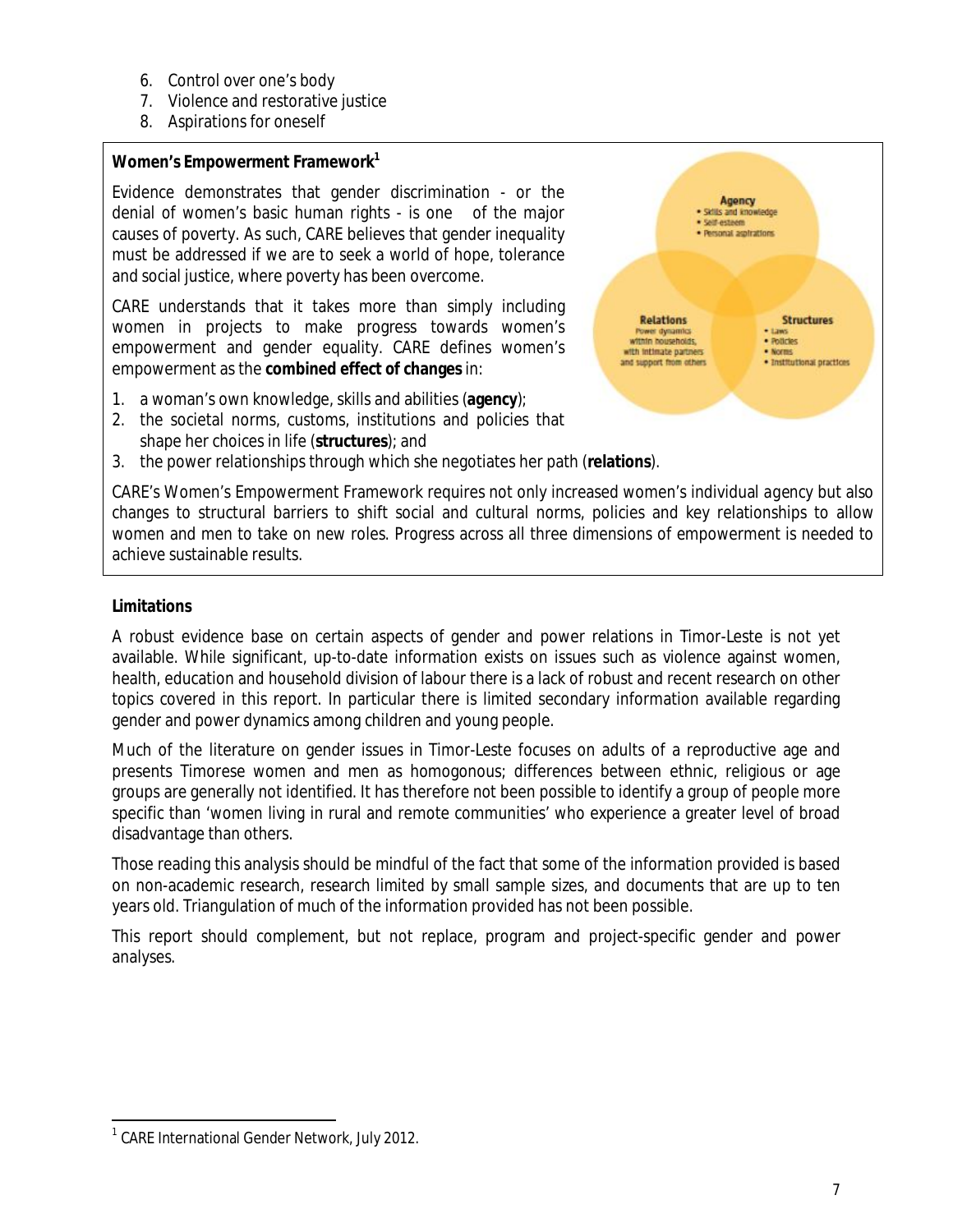# **3 Findings**

## **Area of enquiry #1: Sexual/gendered division of labour**

Work is strongly gendered in Timor-Leste and the division of labour is legitimised by traditional patriarchal values, norms and practices (UNDP, 2011).

| Level                            | <b>Agency</b>                                                                                                                                                                                                                                                                                                                                                                                                                                                                                                                                                                                                                                                                                                           | <b>Structures</b>                                                                                                                                                                                                                                                                                                                                                                                                                                                                                                                                                                                                                                                                                                                                                                                                                                                                                                                                                                                                                                                                                                                                                                                                                                                                                                                                                                                                                                                                                                                                                                                                                                            | <b>Relations</b>                                                                                                                                                                                                                                                                                                                                                                                                                                                                                                                                                                                                                                                                                                                                                                                                                                                                                                                                                                                                                                                                                                                                                                                                                                                                                                                                                                                                                                                             |
|----------------------------------|-------------------------------------------------------------------------------------------------------------------------------------------------------------------------------------------------------------------------------------------------------------------------------------------------------------------------------------------------------------------------------------------------------------------------------------------------------------------------------------------------------------------------------------------------------------------------------------------------------------------------------------------------------------------------------------------------------------------------|--------------------------------------------------------------------------------------------------------------------------------------------------------------------------------------------------------------------------------------------------------------------------------------------------------------------------------------------------------------------------------------------------------------------------------------------------------------------------------------------------------------------------------------------------------------------------------------------------------------------------------------------------------------------------------------------------------------------------------------------------------------------------------------------------------------------------------------------------------------------------------------------------------------------------------------------------------------------------------------------------------------------------------------------------------------------------------------------------------------------------------------------------------------------------------------------------------------------------------------------------------------------------------------------------------------------------------------------------------------------------------------------------------------------------------------------------------------------------------------------------------------------------------------------------------------------------------------------------------------------------------------------------------------|------------------------------------------------------------------------------------------------------------------------------------------------------------------------------------------------------------------------------------------------------------------------------------------------------------------------------------------------------------------------------------------------------------------------------------------------------------------------------------------------------------------------------------------------------------------------------------------------------------------------------------------------------------------------------------------------------------------------------------------------------------------------------------------------------------------------------------------------------------------------------------------------------------------------------------------------------------------------------------------------------------------------------------------------------------------------------------------------------------------------------------------------------------------------------------------------------------------------------------------------------------------------------------------------------------------------------------------------------------------------------------------------------------------------------------------------------------------------------|
| Inter-<br>personal/<br><b>HH</b> | A number of barriers prevent<br>women from gaining<br>employment beyond the<br>spheres of household and<br>subsistence agriculture work.<br>Women lack education,<br>professional skills and training<br>in small business<br>management; don't have the<br>necessary experience to gain<br>jobs in the formal sector; and<br>have difficulty accessing<br>information about<br>opportunities (DHS, 2010,<br>NGOs Working Group On<br>CEDAW Alternative Report,<br>2009).<br>in productive work outside the<br>home is also restricted by the<br>time they have to spend on<br>domestic tasks such as<br>cooking, cleaning and child<br>care (Harvey, 2012, UNDP,<br>2011). On average women<br>allocate 50% of time to | The rate of unemployment amongst young workers in Dili is about 40%.<br>Unemployment in Timor-Leste is influenced by three major factors: lack of<br>job opportunities; lack of appropriate skills to fill jobs; and a lack of<br>adequate and reliable information connecting employers with job seekers<br>(UNDO, 2011). Unemployment is particularly difficult for men, whose<br>tradition role it is to support their families (Myrtinnen, 2009).<br>Women's traditional roles challenge their options for paid work. The<br>experience of CARE staff shows that women have challenges travelling for<br>work due to their primary caring roles and some families are reluctant to<br>support wives or daughters to work. Roles requiring employers to ride<br>motorbikes can also be difficult for women to access as they are often not<br>comfortable riding motorbikes alone in rural areas (Cowan and Amaral,<br>$2012$ ).<br>Some women experience bias and discrimination from employers. Some<br>employers are not sensitive about women's reproductive rights as workers<br>and prefer male employees who do not ask for family or parenting leave<br>Women's ability to participate (NGOs Working Group On CEDAW Alternative Report, 2009).<br>Working for cash increases women's vulnerability to sexual violence;<br>women receiving cash for their work are twice as likely to face sexual<br>violence. Women working in a cash economy may be more likely to<br>encounter violence in their workplace compared with women employed in<br>a non-cash economy who usually work for a family member at home or<br>closer to home (DHS, 2010). | Men are responsible for work considered more labour intensive<br>such as work in the rice and maize fields, coffee growing, raising<br>livestock, opening new gardens, burning gardens for new<br>cultivation and ploughing. Men are also responsible for selling<br>livestock (Ospina, 2009).<br>Women are responsible for field activities considered less heavy<br>such as planting, weeding, harvesting and selling produce.<br>Women and girls have primary responsibility for<br>reproductive/domestic work; household chores, childrearing and<br>caring for the elderly. In some areas, weaving and trading tais is<br>a major activity for women and adolescent girls (Ospina, 2009).<br>Women and men share livestock responsibilities. Those that stay<br>near the home (chicken, pigs and dogs) are women's<br>responsibility, whereas those in the field (horses and buffaloes)<br>are men's responsibility (Ospina, 2009).<br>While there are clear distinctions between women's and men's<br>work, some flexibility exists. For example, women will plant<br>seeds and men will 'help', or women will 'help' in the<br>construction of a water pond (Wigglesworth, 2012). Men can<br>also 'help' with domestic tasks if there is a family crisis (such as<br>the main female in the house being ill) (Harvey, 2012). The use of<br>the word 'help' by women and men in this context shows that<br>while men can participate in them, these are women's tasks. |
|                                  | housework, compared with<br>36% by men (UNDP, 2011).                                                                                                                                                                                                                                                                                                                                                                                                                                                                                                                                                                                                                                                                    | Cultural beliefs may risk women's health while working during pregnancy.<br>Traditionally, there is a belief that women should avoid strenuous work in<br>the first months of pregnancy, during which time husbands can help wives<br>with traditionally female tasks (such as washing dishes and clothes, fetching employed). Many husbands are jealous of the non-traditional<br>firewood and water, and cooking). In contrast, from six months to delivery,<br>women should work hard in the household and in the field. It is believed                                                                                                                                                                                                                                                                                                                                                                                                                                                                                                                                                                                                                                                                                                                                                                                                                                                                                                                                                                                                                                                                                                                   | Women's increased participation in public roles post-<br>independence has increased tensions between women workers<br>and their husbands (many of whom are unemployed or under-<br>role of a female breadwinner, or feel that their masculinity is<br>threatened as they are unable to fulfil their traditional male                                                                                                                                                                                                                                                                                                                                                                                                                                                                                                                                                                                                                                                                                                                                                                                                                                                                                                                                                                                                                                                                                                                                                         |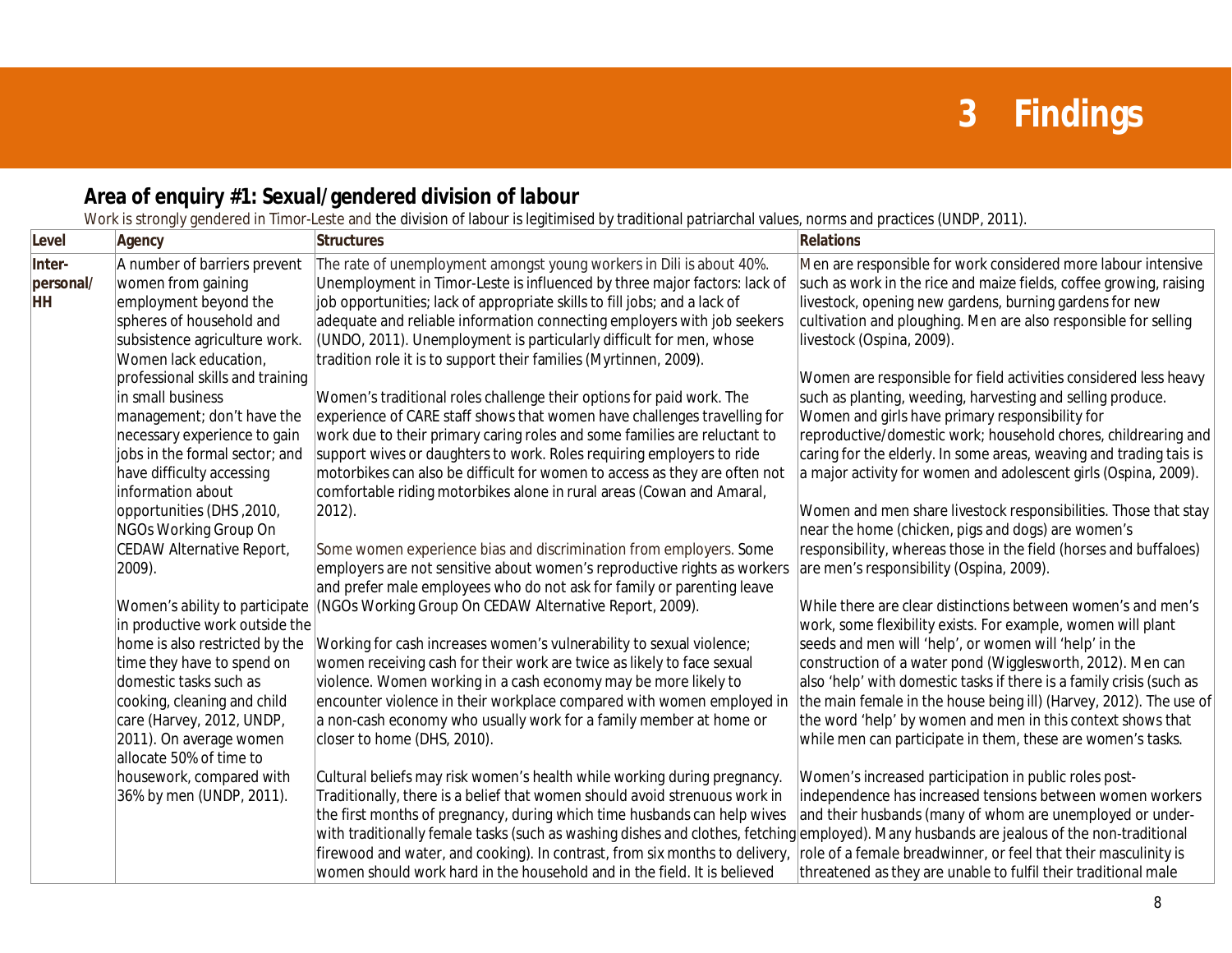|          |                                                                                                                                                                                                                                                                                                                                                                                                                                                                                                                                                                                                                                                                         | that hard work during this last period eases delivery (Ospina, 2009).                                                                                                                                                                                                                                                                                                                                                                                                                                                                                                                                                                                                                                                                                                                                                                                                                                                                                                                                                                                                                                                                                                                                                                                                                                                                                                                                                                                                                                                                  | duties (Myrtinnen, 2009). Women working in roles that require<br>them to live apart from their families can experience difficulties<br>due to some husbands' jealousy about their wives spending time<br>with colleagues (Cowan and Amaral, 2012).<br>Women who work for cash are more likely to experience physical<br>violence than women who are unemployed or don't receive cash<br>for their work (DHS, 2010). This suggests that women who are<br>more economically independent of their husbands experience<br>violence because they challenge the traditional norm of women's<br>dependence on men. |
|----------|-------------------------------------------------------------------------------------------------------------------------------------------------------------------------------------------------------------------------------------------------------------------------------------------------------------------------------------------------------------------------------------------------------------------------------------------------------------------------------------------------------------------------------------------------------------------------------------------------------------------------------------------------------------------------|----------------------------------------------------------------------------------------------------------------------------------------------------------------------------------------------------------------------------------------------------------------------------------------------------------------------------------------------------------------------------------------------------------------------------------------------------------------------------------------------------------------------------------------------------------------------------------------------------------------------------------------------------------------------------------------------------------------------------------------------------------------------------------------------------------------------------------------------------------------------------------------------------------------------------------------------------------------------------------------------------------------------------------------------------------------------------------------------------------------------------------------------------------------------------------------------------------------------------------------------------------------------------------------------------------------------------------------------------------------------------------------------------------------------------------------------------------------------------------------------------------------------------------------|-------------------------------------------------------------------------------------------------------------------------------------------------------------------------------------------------------------------------------------------------------------------------------------------------------------------------------------------------------------------------------------------------------------------------------------------------------------------------------------------------------------------------------------------------------------------------------------------------------------|
| National | <b>Community/</b> Most men (85%) are<br>employed, compared with<br>only 44% of currently married<br>women. There is significant<br>variation in rates of female<br>employment, from 18% in<br>Lautem to 85% in Oecussi<br>(DHS 2010).<br>Women without partners and<br>those with three or more<br>children are most likely to be<br>employed. Wealthier women<br>(32%) are less likely to work<br>compared with poorer women<br>(49%). Women in rural areas<br>and those with no education<br>were more likely to work<br>areas and those with<br>secondary education (DHS<br>2010). This suggests that<br>women are less likely to work<br>if they can afford not to. | Most people in Timor-Leste work in agricultural jobs (61% women, 67%<br>men). Few women work as manual workers (6%) or professional, technical,<br>and managerial fields (7% women, 11% men). (DHS 2010).<br>A significant proportion of women's work is in subsistence cultivation,<br>informal small-scale trading and home-based industries. More than two-<br>thirds of women are self-employed, most (80%) in agriculture (DHS, 2010).<br>Women own around 43% of micro-enterprises, primarily in areas such as<br>weaving tais, tailoring, salt-making, bakeries and handicrafts (UNDP, 2011).<br>Women generally earn less than men (UNDP, 2011) and only 19% of<br>women (compared with 33% of men) receive cash for their work. 96% of<br>women engaged in agricultural work are unpaid, most likely because they<br>are employed by family (DHS, 2010).<br>Micro-credit is available to women in Timor-Leste, supporting them to form<br>micro-enterprises. Moris Rasik is a micro-credit organisation using a version<br>of the Grameen Bank methodology focusing on poor, rural women. Women<br>compared with those in urban form small groups, get basic training and are integrated into village-based<br>centres. In 2008 Moris Rasik had over 100,000 active clients and 12<br>branches in eight districts (UNDP, 2011). While some services exist<br>additional support is needed to increase rural women's capacity in business<br>management and trading (NGOs Working Group On CEDAW Alternative<br>Report, 2009). |                                                                                                                                                                                                                                                                                                                                                                                                                                                                                                                                                                                                             |

The gendered division of labour in Timor-Leste begins at childhood. Parents assign chores to children according to their sex, preparing them for their gendered roles in future married life. Girls help their mothers with domestic chores (such as cooking and washing clothes) and boys help their fathers in caring for animals, working in the fields or fishing (Ospina, 2009).

If their mothers are occupied with alternative activities, such as paid work or activities run by non-government organisations it is usually girl children, not men, who take on their mothers' duties (Harvey, 2012). This can impact girls' school attendance and participation in other activities outside of the home.

Social changes in Timor-Leste may be influencing children's socialisation into their traditional gender roles. An older male says, "In the past, girls prepared themselves so that when they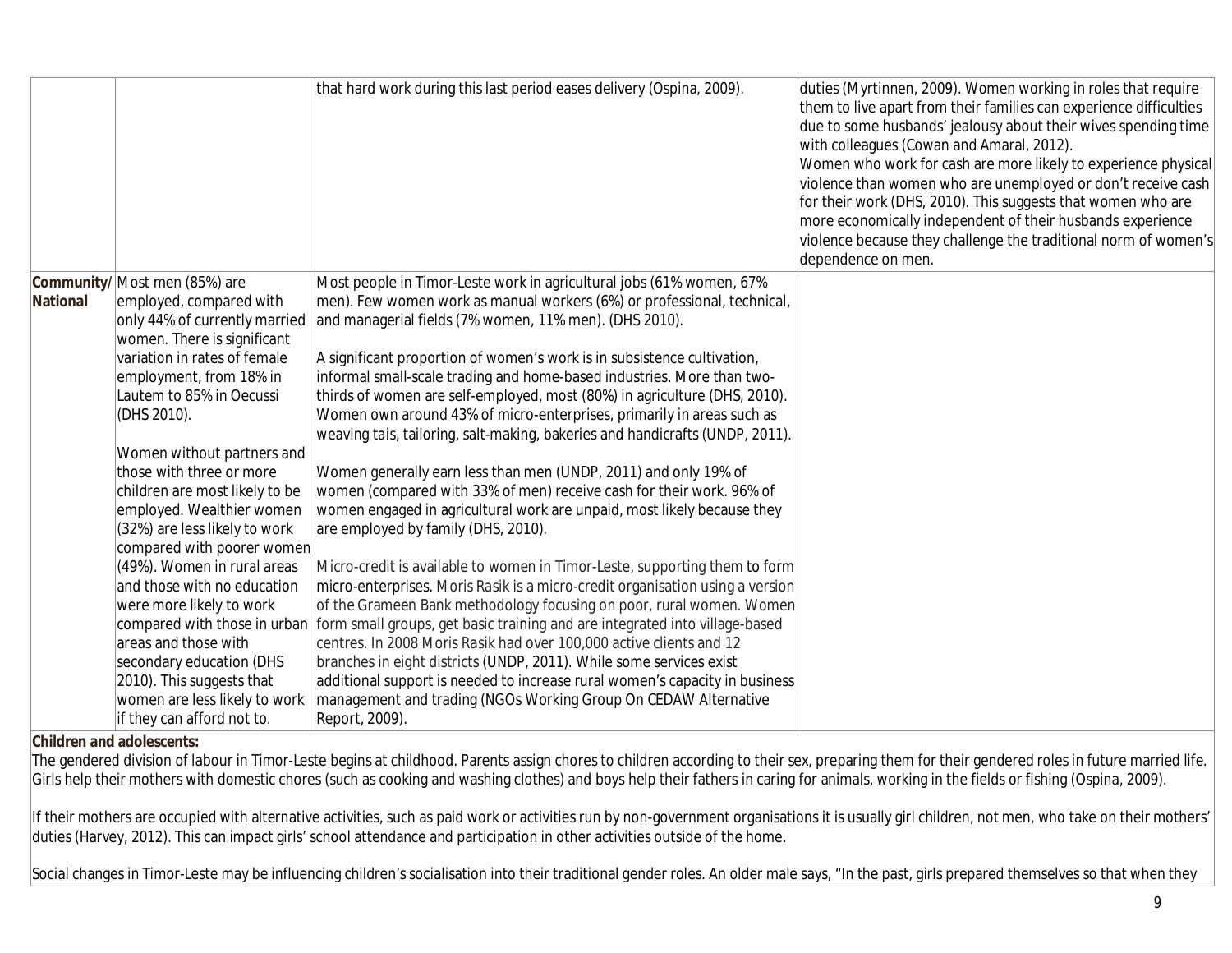married and were brought to the man's family they could do the household's work… nowadays, when girls come back from the school they walk around, shouting along the road, and at night they don't come back to the house early because they say that today we have democracy or rights for everyone, for kids and adults" (Ospina, 2009).

#### **Sex disaggregated employment trends** (UNDP, 2011)

male and female paid employees in different age groups

|                                          | $15 - 24$ | $25 - 34$ | $35 - 54$           | $55 - 64$ | $65+$  | <b>Timor-Leste</b> |
|------------------------------------------|-----------|-----------|---------------------|-----------|--------|--------------------|
| Number of paid employees reporting wages |           |           |                     |           |        |                    |
| Male                                     | 4,000     | 16,000    | 31,000              | 3,000     | 1,000  | 55,000             |
| Female                                   | 3,000     | 5,000     | 6,000               | 1,000     | ×      | 15,000             |
| <b>Both sexes</b>                        | 7,000     | 21,000    | 37,000              | 4,000     | 1,000  | 70,000             |
| Total monthly wages received in main job |           |           |                     |           |        | (US dollars)       |
| Male                                     | 467,000   |           | 2,682,000 5,738,000 | 576,000   | 71,000 | 9,534,000          |
| Female                                   | 320,000   |           | 1,028,000 1,065,000 | 278,000   | 12,000 | 2,703,000          |
| <b>Both sexes</b>                        | 786,000   |           | 3,710,000 6,802,000 | 855,000   | 83,000 | 12,237,000         |
| <b>Mean monthly wages reported</b>       |           |           |                     |           |        | (US dollars)       |
| Male                                     | 104       | 167       | 187                 | 176       | 128    | 173                |
| Female                                   | 111       | 192       | 166                 | 437       | 121    | 176                |
| <b>Both sexes</b>                        | 107       | 173       | 183                 | 218       | 127    | 174                |

Total monthly wages in main job, and mean monthly wages received by

#### **Employed Persons, by Sex, Industry and Locality**

|                                     |        | <b>Urban</b> |               |        | <b>Rural</b> |                          |                        | <b>Timor-Leste</b> |              |
|-------------------------------------|--------|--------------|---------------|--------|--------------|--------------------------|------------------------|--------------------|--------------|
|                                     | Male   | Female       | <b>Total</b>  | Male   | Female       | <b>Total</b>             | Male                   | Female             | <b>Total</b> |
| Agriculture, forestry, fishing      | 9,000  | 4,000        | 13,000        | 79,000 | 36.000       | 115,000                  | 88.000                 | 40.000             | 128,000      |
| Mining & guarrying                  | ¥      |              | ₩             | 1,000  | Ņ            | 1,000                    | 1,000                  | ¥                  | 1,000        |
| Manufacturing                       | 2,000  | 1,000        | 3,000         | 2,000  | 4,000        | 5,000                    | 3,000                  | 5,000              | 8,000        |
| Electricity etc.                    | ¥      |              | $\frac{M}{N}$ |        | ¥            |                          |                        |                    |              |
| Water supply                        | ¥      | ٠            | ×             | ٠      | ٠            | ۰                        | $\frac{M}{N}$          |                    | ¥            |
| Construction                        | 6,000  | ۰            | 7,000         | 7,000  | H.           | 7,000                    | 13,000                 | 1,000              | 13,000       |
| Wholesale & retail trade            | 9.000  | 8.000        | 17,000        | 15,000 | 12,000       | 27,000                   | 24,000                 | 20,000             | 44,000       |
| <b>Transportation &amp; storage</b> | 6,000  | ÷            | 6,000         | 2,000  | 부            | 3,000                    | 8,000                  |                    | 8,000        |
| Accommodation & food                | 1,000  | 1,000        | 2,000         | ٠      | Ħ.           | 1,000                    | 1,000                  | 1,000              | 2,000        |
| Information & communication         | 1,000  |              | 2,000         | 1,000  | ₩            | 1,000                    | 2,000                  | ₩                  | 2,000        |
| Financial & insurance               | ×      | ۰            | ¥.            | ٠      | ٠            | $\overline{\phantom{a}}$ | ₩                      | ٠                  | ¥            |
| Professional & scientific           | 1,000  | 1,000        | 1,000         | ٠      | ¥.           | $2*$                     | 1,000                  | 1,000              | 2,000        |
| Administrative & support            | 5,000  | ۰            | 5,000         | 1,000  | ц.           | 1,000                    | 6,000                  | ¥                  | 6,000        |
| Public administration               | 2,000  | ۰            | 2,000         | 4,000  | ÷            | 5.000                    | 6.000                  | 1.000              | 7,000        |
| Education                           | 3,000  | 2,000        | 5,000         | 8,000  | 3,000        | 11,000                   | 11,000                 | 5,000              | 16,000       |
| Health & social work                | 1,000  | 1.000        | 1.000         | 1,000  | 1.000        | 2,000                    | 1.000                  | 2,000              | 3,000        |
| Arts & entertainment                | 3,000  | 1,000        | 4,000         | 1,000  | 黃            | 2,000                    | 4,000                  | 2,000              | 6,000        |
| Other service activities            | 1,000  | 1,000        | 1,000         | ٠      | H.           | 1,000                    | 1,000                  | 1,000              | 2,000        |
| Households as employers             | 1,000  | 1,000        | 2,000         | ۰      | 1.000        | 1,000                    | 1,000                  | 1,000              | 2,000        |
| International organizations         | ¥      | ٠            | ¥             | ٠      |              | ¥                        | ₩                      | ¥                  | ¥.           |
| <b>Total</b>                        | 48,000 | 22,000       | 70,000        |        |              | 123,000 58,000 181,000   | 171,000 80,000 251,000 |                    |              |

**Area of enquiry #2: Household decision-making**

Evidence suggests that in Timor-Leste, wives and husbands make household decisions together and women contribute to decisions about how theirs and their husbands' earnings will be used, household purchases, visiting family, and their own healthcare. While women participate in decision-making it appears that decision-making power ultimately rests with men.

| Level     | Agency                         | <b>Structures</b>                                                                           | <b>Relations</b>                                                                   |
|-----------|--------------------------------|---------------------------------------------------------------------------------------------|------------------------------------------------------------------------------------|
| Inter-    |                                | Women's participation in decision- In Timorese culture married women are                    | Most currently married men age 15-49 think that husbands and wives should have     |
|           |                                | personal/ making in the household does not responsible for managing solely or jointly their | equal say in making decisions, especially regarding the number of children to have |
| <b>HH</b> |                                | necessarily mean that women and  husbands' cash earnings and family finances;               | (94%) and major household purchases (88%) (Ministry of Finance and ICF Macro,      |
|           | men have equal decision-making | 95% of women who don't earn cash participate                                                | $ 2010\rangle$ .                                                                   |
|           | power (see Relations). Women's | in deciding how to use their husband's cash                                                 |                                                                                    |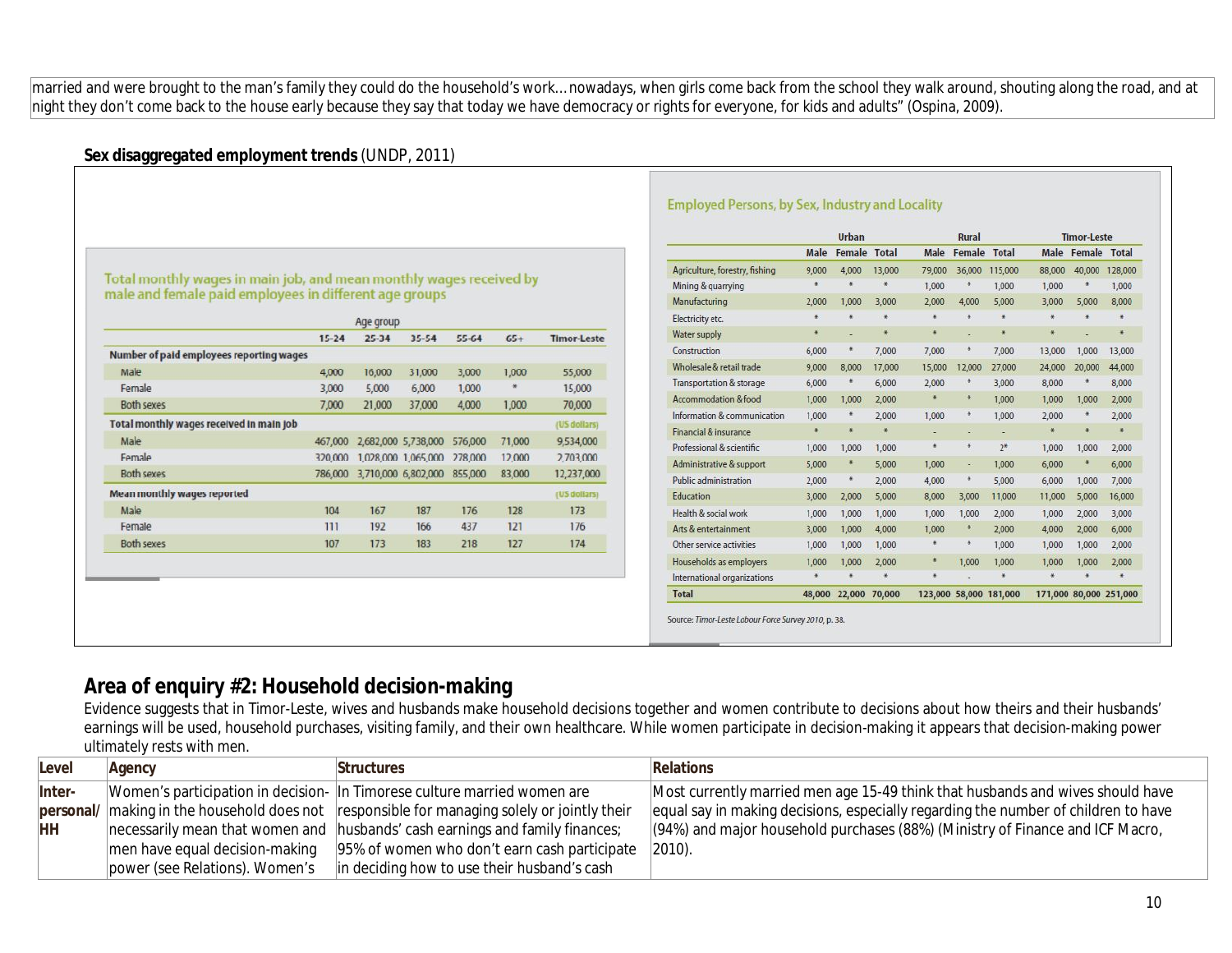|                                                                                                                                                                                                                                                                                                                                                                                                                                                                                                                                                                          | Among women who use contraceptives, 97% of their husbands are aware of the use.                                                                                                                                                                                                                                                                                                                                                                                                                                                                                                                                                                                                                                                                                                                                                      |
|--------------------------------------------------------------------------------------------------------------------------------------------------------------------------------------------------------------------------------------------------------------------------------------------------------------------------------------------------------------------------------------------------------------------------------------------------------------------------------------------------------------------------------------------------------------------------|--------------------------------------------------------------------------------------------------------------------------------------------------------------------------------------------------------------------------------------------------------------------------------------------------------------------------------------------------------------------------------------------------------------------------------------------------------------------------------------------------------------------------------------------------------------------------------------------------------------------------------------------------------------------------------------------------------------------------------------------------------------------------------------------------------------------------------------|
|                                                                                                                                                                                                                                                                                                                                                                                                                                                                                                                                                                          | Only 9% of women mention that their husband/partner is opposed to the use of                                                                                                                                                                                                                                                                                                                                                                                                                                                                                                                                                                                                                                                                                                                                                         |
|                                                                                                                                                                                                                                                                                                                                                                                                                                                                                                                                                                          | contraception (DHS, 2010). While this may support the finding that decisions about                                                                                                                                                                                                                                                                                                                                                                                                                                                                                                                                                                                                                                                                                                                                                   |
|                                                                                                                                                                                                                                                                                                                                                                                                                                                                                                                                                                          | family size are made jointly by women and men, it should be noted that this finding                                                                                                                                                                                                                                                                                                                                                                                                                                                                                                                                                                                                                                                                                                                                                  |
| 6% report that their husband decides how their                                                                                                                                                                                                                                                                                                                                                                                                                                                                                                                           | refers to women who are using contraceptives and whose husbands are therefore                                                                                                                                                                                                                                                                                                                                                                                                                                                                                                                                                                                                                                                                                                                                                        |
| earnings will be used (DHS, 2010).                                                                                                                                                                                                                                                                                                                                                                                                                                                                                                                                       | more likely to be supportive of family planning.                                                                                                                                                                                                                                                                                                                                                                                                                                                                                                                                                                                                                                                                                                                                                                                     |
|                                                                                                                                                                                                                                                                                                                                                                                                                                                                                                                                                                          |                                                                                                                                                                                                                                                                                                                                                                                                                                                                                                                                                                                                                                                                                                                                                                                                                                      |
|                                                                                                                                                                                                                                                                                                                                                                                                                                                                                                                                                                          | Evidence from Liquica district shows that women 63% of currently married women reported that they make final decisions about daily                                                                                                                                                                                                                                                                                                                                                                                                                                                                                                                                                                                                                                                                                                   |
|                                                                                                                                                                                                                                                                                                                                                                                                                                                                                                                                                                          | household purchases (such as food), 87% say that they make decisions about their own                                                                                                                                                                                                                                                                                                                                                                                                                                                                                                                                                                                                                                                                                                                                                 |
|                                                                                                                                                                                                                                                                                                                                                                                                                                                                                                                                                                          | health care by themselves or with their husbands and 86% say they participate in                                                                                                                                                                                                                                                                                                                                                                                                                                                                                                                                                                                                                                                                                                                                                     |
|                                                                                                                                                                                                                                                                                                                                                                                                                                                                                                                                                                          | decisions about major household purchases (DHS, 2010).                                                                                                                                                                                                                                                                                                                                                                                                                                                                                                                                                                                                                                                                                                                                                                               |
| children's education, community activities and                                                                                                                                                                                                                                                                                                                                                                                                                                                                                                                           |                                                                                                                                                                                                                                                                                                                                                                                                                                                                                                                                                                                                                                                                                                                                                                                                                                      |
| transport. In contrast, men also have control                                                                                                                                                                                                                                                                                                                                                                                                                                                                                                                            | While women report a high level of participation in household decision-making it                                                                                                                                                                                                                                                                                                                                                                                                                                                                                                                                                                                                                                                                                                                                                     |
|                                                                                                                                                                                                                                                                                                                                                                                                                                                                                                                                                                          | appears that often men make the final decisions. One young man explains, "Mother                                                                                                                                                                                                                                                                                                                                                                                                                                                                                                                                                                                                                                                                                                                                                     |
|                                                                                                                                                                                                                                                                                                                                                                                                                                                                                                                                                                          | and father are sharing ideas but it is father who has the power to make decisions"                                                                                                                                                                                                                                                                                                                                                                                                                                                                                                                                                                                                                                                                                                                                                   |
| suggests that men have more control over                                                                                                                                                                                                                                                                                                                                                                                                                                                                                                                                 | (Ospina, 2009). Similarly, when decisions are not shared it is more likely to be men, not                                                                                                                                                                                                                                                                                                                                                                                                                                                                                                                                                                                                                                                                                                                                            |
| investment decisions (Harvey, 2012).                                                                                                                                                                                                                                                                                                                                                                                                                                                                                                                                     | women, who make decisions (except in traditional female spheres of food, clothes and                                                                                                                                                                                                                                                                                                                                                                                                                                                                                                                                                                                                                                                                                                                                                 |
|                                                                                                                                                                                                                                                                                                                                                                                                                                                                                                                                                                          | toiletries purchase) (Harvey, 2012).                                                                                                                                                                                                                                                                                                                                                                                                                                                                                                                                                                                                                                                                                                                                                                                                 |
| Women are often excluded from important                                                                                                                                                                                                                                                                                                                                                                                                                                                                                                                                  |                                                                                                                                                                                                                                                                                                                                                                                                                                                                                                                                                                                                                                                                                                                                                                                                                                      |
| family decisions. In the case of marriage, women                                                                                                                                                                                                                                                                                                                                                                                                                                                                                                                         | Not all women have equal status within the household. Young newly-wed women                                                                                                                                                                                                                                                                                                                                                                                                                                                                                                                                                                                                                                                                                                                                                          |
|                                                                                                                                                                                                                                                                                                                                                                                                                                                                                                                                                                          | experience subordination by older women as well as by men. Traditionally, when                                                                                                                                                                                                                                                                                                                                                                                                                                                                                                                                                                                                                                                                                                                                                       |
|                                                                                                                                                                                                                                                                                                                                                                                                                                                                                                                                                                          | women's sons marry and daughters-in-law move into the family home older women's                                                                                                                                                                                                                                                                                                                                                                                                                                                                                                                                                                                                                                                                                                                                                      |
| nor matrilineal clans. The older females have no                                                                                                                                                                                                                                                                                                                                                                                                                                                                                                                         | status increases and they then dominate the younger women. This can result in                                                                                                                                                                                                                                                                                                                                                                                                                                                                                                                                                                                                                                                                                                                                                        |
| decision-making role; they simply prepare food                                                                                                                                                                                                                                                                                                                                                                                                                                                                                                                           | women's compliance with the patriarchal system (older women comply because they                                                                                                                                                                                                                                                                                                                                                                                                                                                                                                                                                                                                                                                                                                                                                      |
|                                                                                                                                                                                                                                                                                                                                                                                                                                                                                                                                                                          | have power and young women comply because they know that one day they will have                                                                                                                                                                                                                                                                                                                                                                                                                                                                                                                                                                                                                                                                                                                                                      |
|                                                                                                                                                                                                                                                                                                                                                                                                                                                                                                                                                                          | power (Hanne Hovde Bye, 2005 in Myrtinnen, 2010).                                                                                                                                                                                                                                                                                                                                                                                                                                                                                                                                                                                                                                                                                                                                                                                    |
| contribution to household<br>decision-making is hindered by<br>literacy, and exposure to mass<br>media compared with men. These<br>assets can strengthen women's<br>position within the household<br>(DHS, 2010, Rede Feto, 2008).<br>Not all women are equally able to<br>make decisions. Younger women<br>and those with five or more<br>children are less likely to be<br>education increases, women are<br>less likely to make independent<br>earnings. Women employed for<br>cash, those in urban areas, those<br>to participate in decision-making<br>(DHS, 2010). | earnings. In terms of their own earnings, 36% of<br>currently married women who earn cash report<br>their lower educational attainment, that they alone decide how their earnings are<br>used, 58% decide jointly with their husband and<br>and men's areas of control of expenditure differ.<br>Women can control household expenditure<br>within the domestic sphere and relating to<br>involved in deciding how their cash over expenditure related to economic activities,<br>earnings are spent. Interestingly, as lending, money for land and small shops. This<br>decisions about spending their cash<br>with higher education, and those in (mothers and brides) do not participate in<br>wealthier households are less likely negotiating the bride gifts in neither patrilineal<br>for the visitors (Khan and Hyati 2012). |

Educating girls and supporting them to participate in extracurricular activities which build their confidence and capacity can increase girls' ability and willingness to contribute to family decision-making. The parent of a girl participating in a CARE education project talks about changes in the participating girls, "We've seen lot of changes in them, they are confident and sometimes they even give good suggestions at home also when we as a family sit together to discuss certain issues (CARE, June 2012).

## **Area of enquiry #3: Control over productive assets**

While some services exist, women in Timor-Leste have limited access to the knowledge and resources needed to enable them to effectively control productive assets, such as micro-credit, training, bank facilities, and productive resources such as land, marketing facilities and information (Rede Feto Timor-Leste, 2008). Women's access to and control over arguably the most valuable asset – land – is not equal to men's.

| Level     | Agency                                   | <b>Structures</b>                                                                                                         | <b>Relations</b>                                          |
|-----------|------------------------------------------|---------------------------------------------------------------------------------------------------------------------------|-----------------------------------------------------------|
| Inter-    |                                          | Evidence from Liquica district suggests that As noted above, many Timorese women manage their husbands'                   | In general, husbands and wives report shared decision-    |
| personal/ |                                          | female headed-households (FHH) have less income and household expenditure. Husbands pass their cash                       | making in terms of asset purchase and sale and other      |
| HH        |                                          | access to productive assets compared with lincome to their wives to manage and wives can make decisions                   | areas of household, agriculture and income                |
|           | other households. In Liquica the average | about how to use this income, particularly in relation to buying food   management. A notable exception is land, with men |                                                           |
|           |                                          | FHH size is 4.6 members, compared with an and items for the family's daily needs (Ospina, 2009).                          | having access to and control over land (Myrttinen, 2010). |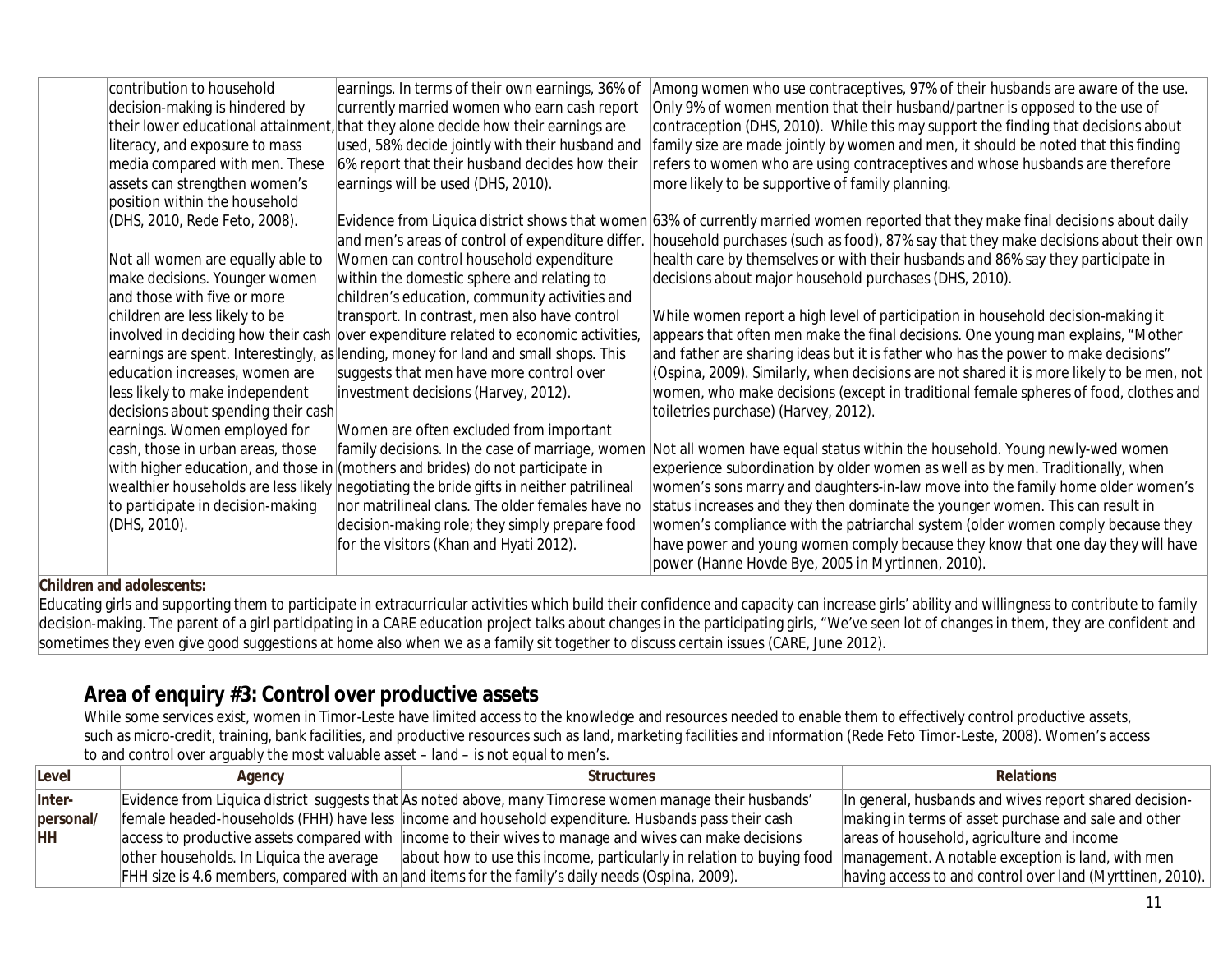|                 | overall average of 6.7, suggesting that FHH |                                                                                                                              |                                                            |
|-----------------|---------------------------------------------|------------------------------------------------------------------------------------------------------------------------------|------------------------------------------------------------|
|                 | have less available labour (van Dujin,      | Most parts of Timor-Leste follow a patrilineal line of marriage, with                                                        |                                                            |
|                 | December 2012). This research also found    | the wife leaving her family's home to go and live with her husband's                                                         |                                                            |
|                 |                                             | that FHH own fewer valuable assets such as family. As women leave their families land at marriage, they have no              |                                                            |
|                 |                                             | radios, televisions and motorbikes – assets rights over this land (Ita Ni Rai, 2011, Khan and Hyati, 2012). Men              |                                                            |
|                 | that can be used productively or as         | make decision about land use, tenure and inheritance and women                                                               |                                                            |
|                 | valuable sources of information.            | generally accept and follow these decisions. Women only make                                                                 |                                                            |
|                 |                                             | decisions about land use when their husband has died (Ospina,                                                                |                                                            |
|                 |                                             | Women have trouble accessing information 2009), but even then they don't necessarily own the land (see                       |                                                            |
|                 | due to a lack of communication              | below).                                                                                                                      |                                                            |
|                 | mechanisms such as radio, television and    |                                                                                                                              |                                                            |
|                 | print media (Rede Feto Timor-Leste, 2008).  | Even when women do not leave their family's land at marriage, they                                                           |                                                            |
|                 |                                             | are not able to control land. Khan and Hyati (2012) found that in a                                                          |                                                            |
|                 | One study found that access to financial    | matrilineal clan in Manututo district the wife has no right to her                                                           |                                                            |
|                 | credit was easier for women compared        | family's property even if her husband comes to live with her family.                                                         |                                                            |
|                 | with men as women are specifically          | Similarly, while the wife retains the family property in a matrilineal                                                       |                                                            |
|                 | targeted by micro-credit schemes (Ospina,   | clan in Suai she cannot control the land; her husband takes care of                                                          |                                                            |
|                 | 2009).                                      | the property and her uncles make the decisions.                                                                              |                                                            |
| Community/      |                                             | While Timor-Leste's Land Law gives equal property rights to women                                                            | CARE aims to increase women's control over productive      |
| <b>National</b> |                                             | and men implementation of this law is questionable. While decisions assets in its health and rural development projects. The |                                                            |
|                 |                                             | about land ownership are often made outside of the formal legal                                                              | Healthy Villages project establishes women-only kitchen-   |
|                 |                                             | framework, when land is legally registered it is generally done so in                                                        | garden groups. Excess produce grown in kitchen gardens     |
|                 |                                             | the husband's name. Gendered trends in claims to land in the Ita Nia is sold by the women, providing them with a small       |                                                            |
|                 |                                             | Rai land settlement program suggest that it is usually men, not                                                              | amount of additional income.                               |
|                 |                                             | women, who own land. By 2011 17,491 individual men had claimed                                                               |                                                            |
|                 |                                             | land, compared to 9,293 women. There were very few (5,567)                                                                   | CARE's Hadia Agrikultura no Nutrisaun (HAN) project        |
|                 |                                             | shared claims between married couples, suggesting that shared                                                                | works via farmers' groups and requires that at least 50%   |
|                 |                                             | ownership of land between husbands and wives is unusual (Ita Nia                                                             | of members are women. HAN activities increase              |
|                 |                                             | Rai, 2011).                                                                                                                  | women's access to productive assets via activities such as |
|                 |                                             |                                                                                                                              | savings and credit cooperatives, livestock banks and the   |
|                 |                                             | In terms of inheritance, legislation states that if one spouse dies their                                                    | provision of productive materials (such as tools and seed  |
|                 |                                             | successor receives the 'benefits'. However, in Timor-Leste's                                                                 | storage drums).                                            |
|                 |                                             | traditional system the husband owns the house and it is transferred                                                          |                                                            |
|                 |                                             | to the oldest male child (not his wife) when he dies (Ita Nia Rai,                                                           | As noted above, some Timorese women are involved           |
|                 |                                             | $ 2011$ ).                                                                                                                   | with credit organisations.                                 |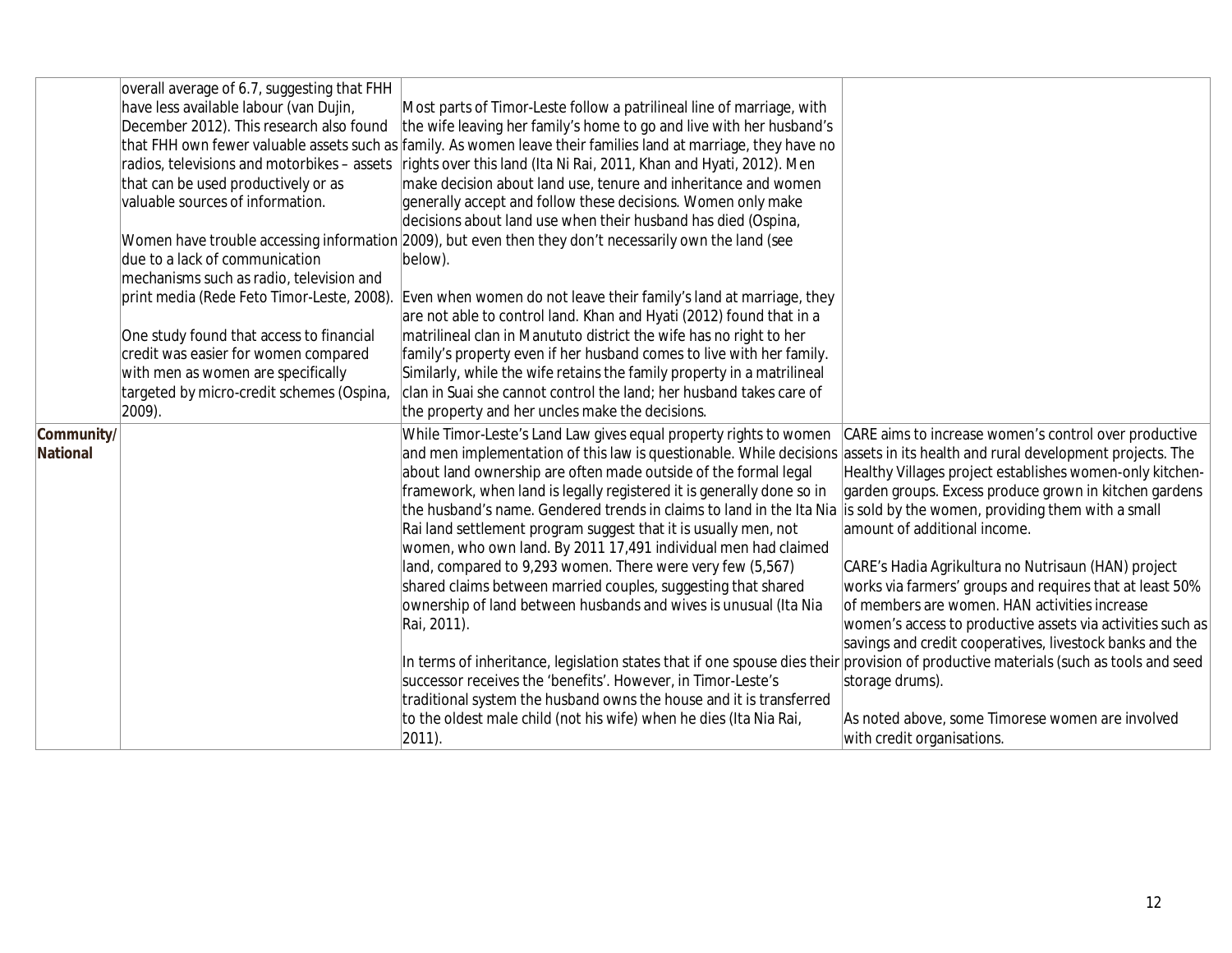## **Area of enquiry #4: Access to public spaces and services**

Women and men are not equally mobile in Timor-Leste and their service needs are not met equally. Women and girls' husbands and families influence their mobility (UNDP, 2011). Girls' access to education is not equal to boys' (particularly at more senior levels) and major service gaps in the areas of sexual and reproductive and maternal health risk women's health and wellbeing.

| Level               | <b>Agency</b>                                                  | <b>Structures</b>                                                                                                                                                                                                                                                               | <b>Relations</b>                                                          |
|---------------------|----------------------------------------------------------------|---------------------------------------------------------------------------------------------------------------------------------------------------------------------------------------------------------------------------------------------------------------------------------|---------------------------------------------------------------------------|
| Inter-<br>personal/ | walk alone, particularly at night,                             | Young women are not allowed to The practice of barlake (bride price) impacts girls' and young women's mobility. Walking alone at<br>night can risk a young woman's reputation and that of her family, reducing the amount of <i>barlake</i> controlled by other family members, | Young women's lives tend to be                                            |
| HH                  |                                                                | and cannot walk with non-related she can draw. Male siblings act as 'moral guardians' of their sisters to ensure that the value of                                                                                                                                              | including brothers (Wigglesworth,                                         |
|                     | men. If younger women are                                      | their barlake is maintained for the family (Ospina, 2009).                                                                                                                                                                                                                      | 2007). Restrictions on girls' mobility at                                 |
|                     | invited to a party at night they                               |                                                                                                                                                                                                                                                                                 | night are related to parents' fears that                                  |
|                     | should be accompanied by a<br>parent or older male sibling     | Logistical barriers to women's mobility, such as a lack of transport and bad roads, impact<br>women's capacity to earn an income as transporting products to market is difficult (NGOs                                                                                          | their daughters might lose their<br>virginity. One woman explains this    |
|                     | (Ospina, 2009).                                                | Working Group On CEDAW Alternative Report, 2009).                                                                                                                                                                                                                               | restriction, "For girls, we look at [the                                  |
|                     |                                                                |                                                                                                                                                                                                                                                                                 | development of] their breasts  and at                                     |
|                     | Young women's participation in                                 | Women's access to some services is not equal to men's. One out of three women are illiterate,                                                                                                                                                                                   | that time we will restrict them from                                      |
|                     | social activities, such as clubs or                            | compared to 1 out of 5 men (SEPI, 2011). Gendered differences are also apparent in years of                                                                                                                                                                                     | moving as usual" (Ospina, 2009). This                                     |
|                     | NGOs is often viewed negatively                                | schooling – women have completed a median of 6 years of schooling compared with 7 years for                                                                                                                                                                                     | attitude demonstrates how gender                                          |
|                     | as they are expected to stay at<br>home and help with domestic | men. 29% of women age 15-49 have never been to school and only 19% have completed<br>secondary school or higher (DHS, 2010).                                                                                                                                                    | roles and expectations can change<br>throughout the course of one's life. |
|                     | activities. There are far fewer                                |                                                                                                                                                                                                                                                                                 |                                                                           |
|                     | young women than men                                           | Not surprisingly, the proportion of women with no education is almost twice as high in rural                                                                                                                                                                                    | Women's mobility can be restricted by                                     |
|                     | migrating to Dili or into district                             | (42%) as in urban areas (22%). Encouragingly, younger women are much more likely to be                                                                                                                                                                                          | their husbands. 31% of ever-married                                       |
|                     | capitals, let alone going abroad                               | literate; 86% of women age 15-19 are literate compared with 29% of women age 45-49 (DHS,                                                                                                                                                                                        | women report that their husbands                                          |
|                     | to study (Wigglesworth, 2007).                                 | $ 2010$ ).                                                                                                                                                                                                                                                                      | insist on knowing where they are at all                                   |
|                     | Timor-Leste's security situation                               | Maternal health is a major service gap. Timorese women's poor health and high maternal                                                                                                                                                                                          | times and nearly one in 10 women<br>report that their husbands do not     |
|                     | may also impact on women's                                     | mortality can be attributed to 'Four Toos' - too many births; too short an interval between births;                                                                                                                                                                             | allow them to meet with female                                            |
|                     | mobility. Myrtinnen (2009)                                     | too late to be taken to a clinic; too long to be taken to a clinic (UNDP, 2011). In rural areas only                                                                                                                                                                            | friends (DHS, 2010). Women in urban                                       |
|                     | suggests that social space for                                 | 12% of mothers gave birth in a health facility and only 21% had their babies delivered by a health                                                                                                                                                                              | areas (25%) are more likely to say that                                   |
|                     | women decreased after 2006                                     | professional, compared with 53% and 59% of urban women, respectively. Positively, rates of                                                                                                                                                                                      | their husbands exhibit controlling                                        |
|                     | crisis due to security concerns.                               | antenatal care are increasing. The number of women who received antenatal care at least once                                                                                                                                                                                    | behaviours compared to those in rural                                     |
|                     | While women are mainly                                         | increased from 61% in 2003 to 86% in 2009-10 (SEPI, 2011).                                                                                                                                                                                                                      | areas (10%) (DHS, 2010).                                                  |
|                     | relegated to the domestic                                      | Women lack access to family planning. Only 42% of family planning needs of currently married                                                                                                                                                                                    | In regards to health, women can miss                                      |
|                     | sphere, the public sphere tends                                | women are met (DHS, 2010). Perhaps reflecting this unmet demand, there is evidence of unsafe                                                                                                                                                                                    | out on care due to cultural practices                                     |
|                     | to be a male domain (Myrtinnen,                                | abortion techniques, particularly in rural areas (UNDP, 2011).                                                                                                                                                                                                                  | which dictate that women must put                                         |
|                     | 2010) and boys' mobility is                                    |                                                                                                                                                                                                                                                                                 | their husbands' and families needs                                        |
|                     | restricted only when there is<br>social unrest or antisocial   |                                                                                                                                                                                                                                                                                 | before their own (UNDP, 2011).<br>Women's access to critical maternal     |
|                     | behaviour among young males                                    |                                                                                                                                                                                                                                                                                 | health services is influenced by family                                   |
|                     | (Ospina, 2009). However, public                                |                                                                                                                                                                                                                                                                                 | members; women do not have                                                |
|                     | spaces are not necessarily safe                                |                                                                                                                                                                                                                                                                                 | sufficient say in deciding where to give                                  |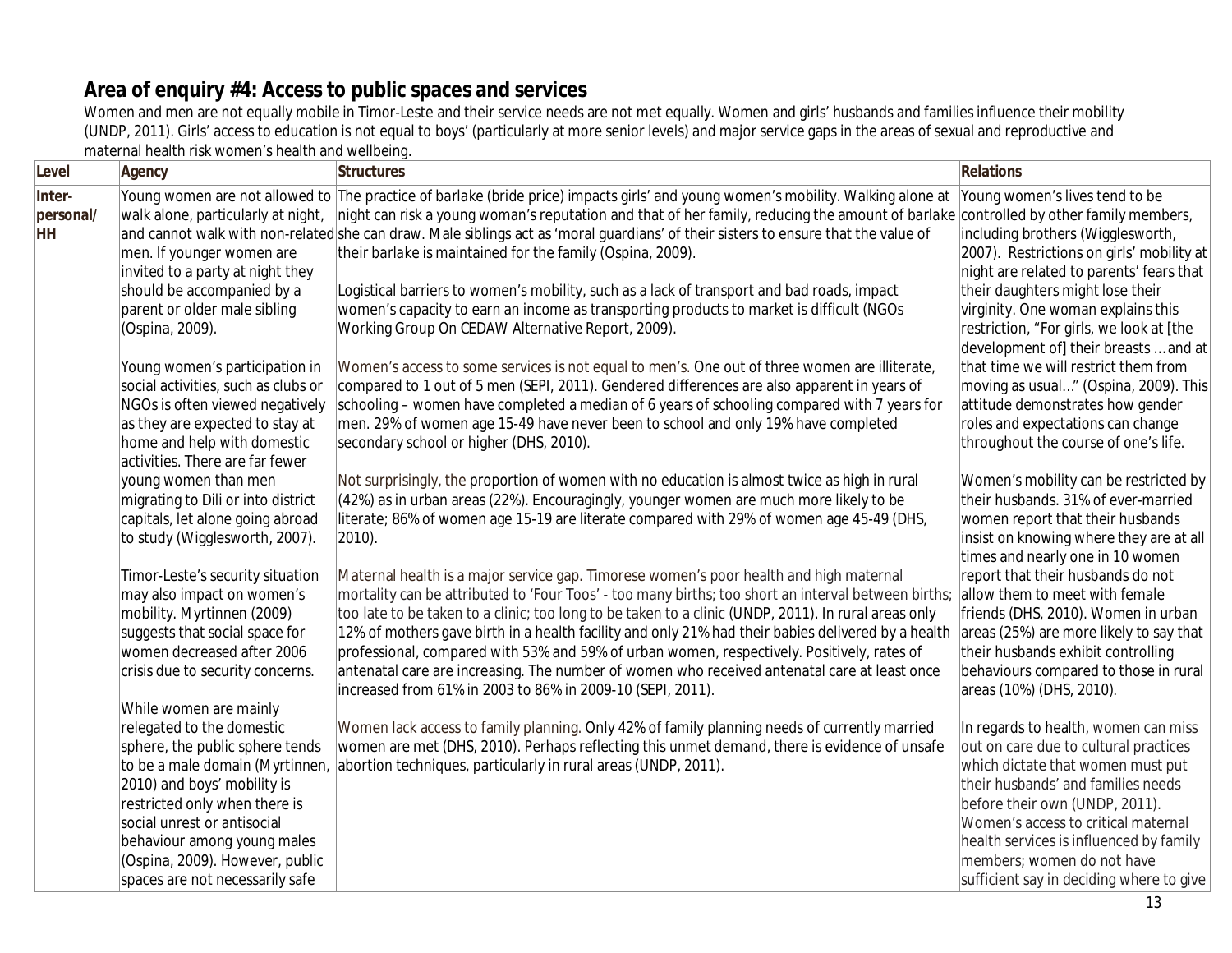|                        | for young men - their<br>involvement in martial arts and<br>ritual arts gangs increases their<br>vulnerability to violence in public<br>spaces (see Area of Enquiry #7). |                                                                                                                                                                                                                                                                                                                                                                                                                                                      | $\vert$ birth, who should assist with delivery, $\vert$<br>and how to regulate their births<br>(UNDP, 2011). |
|------------------------|--------------------------------------------------------------------------------------------------------------------------------------------------------------------------|------------------------------------------------------------------------------------------------------------------------------------------------------------------------------------------------------------------------------------------------------------------------------------------------------------------------------------------------------------------------------------------------------------------------------------------------------|--------------------------------------------------------------------------------------------------------------|
| Community/<br>National |                                                                                                                                                                          | The Government of Timor-Leste has developed strategies related to women's access to<br>education, including a National Education Strategic Plan 2011 – 2030 which aims for gender<br>equality at all levels of education by 2015, and includes scholarships, school grants, a feeding<br>programme and public concessions such as transport and uniforms. Currently a disproportionate<br>number of male students receive scholarships (SEPI, 2011). |                                                                                                              |
|                        |                                                                                                                                                                          | National initiatives regarding women's health include a National Family Planning Policy, a Health<br>Promotion Programme for pregnant women, and community volunteers making home visits to<br>mothers. The Catholic Church is supportive of maternal health programs (SEPI, 2011).                                                                                                                                                                  |                                                                                                              |

Challenges accessing education that are specific to girls are early pregnancy and marriage, security concerns (families don't want their daughters walking long distances alone) and a lack of support from community leaders and school administrators (NGOs Working Group On CEDAW Alternative Report, 2009, UNDP, 2011). As a result, the girl-to-boy ratio in public schools is 91%, with the gender gap increasing in secondary and higher education (SEPI, 2011). Girls' attendance at senior high schools is lower than boys' because schools are more distant and families are reluctant for their daughters to leave the village if they do not have clan members to live with for fear of girls becoming sexually active or being sexually assaulted (Ospina, 2009). If families need to choose whether to send a girl or boy child to school they are more likely to invest in sons who are viewed as more economically beneficial (UNDP, 2011).

While Ospina (2009) found that there are no differences in the treatment of baby boys and girls immediately after birth, girls aged 12-23 months are less likely to have full immunization than boys of the same age (23% for girls and 30% for boys) and girls under-five with malaria are less likely than boys to receive medicine before being taken to a health facility (32% for boys and 18% for girls) (UNDP, 2011).

## **Area of enquiry #5: Claiming rights and meaningful participation in public decision-making**

Women's participation in public decision-making in Timor-Leste is sharply divided between national and local levels. While women make up 38.5% of Timor-Leste's parliamentarians, ranking 16<sup>th</sup> in the world for women's representation in national parliaments (Inter-Parliamentary Union, http://www.ipu.org/wmn-e/classif.htm), their participation in public decision-making at a local level remains low and women appear to lack support in reaching leadership positions at this level. This demonstrates that men continue to hold disproportionate power within Timorese communities.

| Level       | Agency                                             | <b>Structures</b>                                                                                               | <b>Relations</b>                                      |
|-------------|----------------------------------------------------|-----------------------------------------------------------------------------------------------------------------|-------------------------------------------------------|
| Individual/ |                                                    | Women lack confidence to participate fully in public In Timor-Leste senior males are traditionally the primary  | Many women who pursue public decision-making roles    |
| <b>HH</b>   |                                                    | meetings. Research in Liquica found that across five actors in decision-making processes and women are expected | may lack support from their families, other women and |
|             | sucos between 24 - 45% of women who                | not to speak in public meetings (NGOs Working Group On                                                          | men, and political parties (Rede Feto, 2008).         |
|             | participated in public planning processes felt     | CEDAW Alternative Report, 2009, Ospina and Hohe, 2002). As                                                      |                                                       |
|             | confident to put forward their opinions. Just 10 - | a result, women's interests are often not raised or considered                                                  | Some husbands don't support their wives participation |
|             | 29% of those women felt that they had been         | during public meetings (NGOs Working Group On CEDAW,                                                            | in decision-making forums because they have to do     |
|             | listened to (Myrttinen, 2010).                     | $ 2009$ ).                                                                                                      | household chores while their wives are at meetings. A |
|             |                                                    |                                                                                                                 | female subdistrict council member explains that some  |
|             | Women's lower levels of education prevent them     | Women usually attend public meetings organised by the                                                           | women's husbands argue, "'Who will stay at home and   |
|             |                                                    | from participating equally in public decision-making. village chief, the church and traditional life and death  | pay attention to the children and who will cook for   |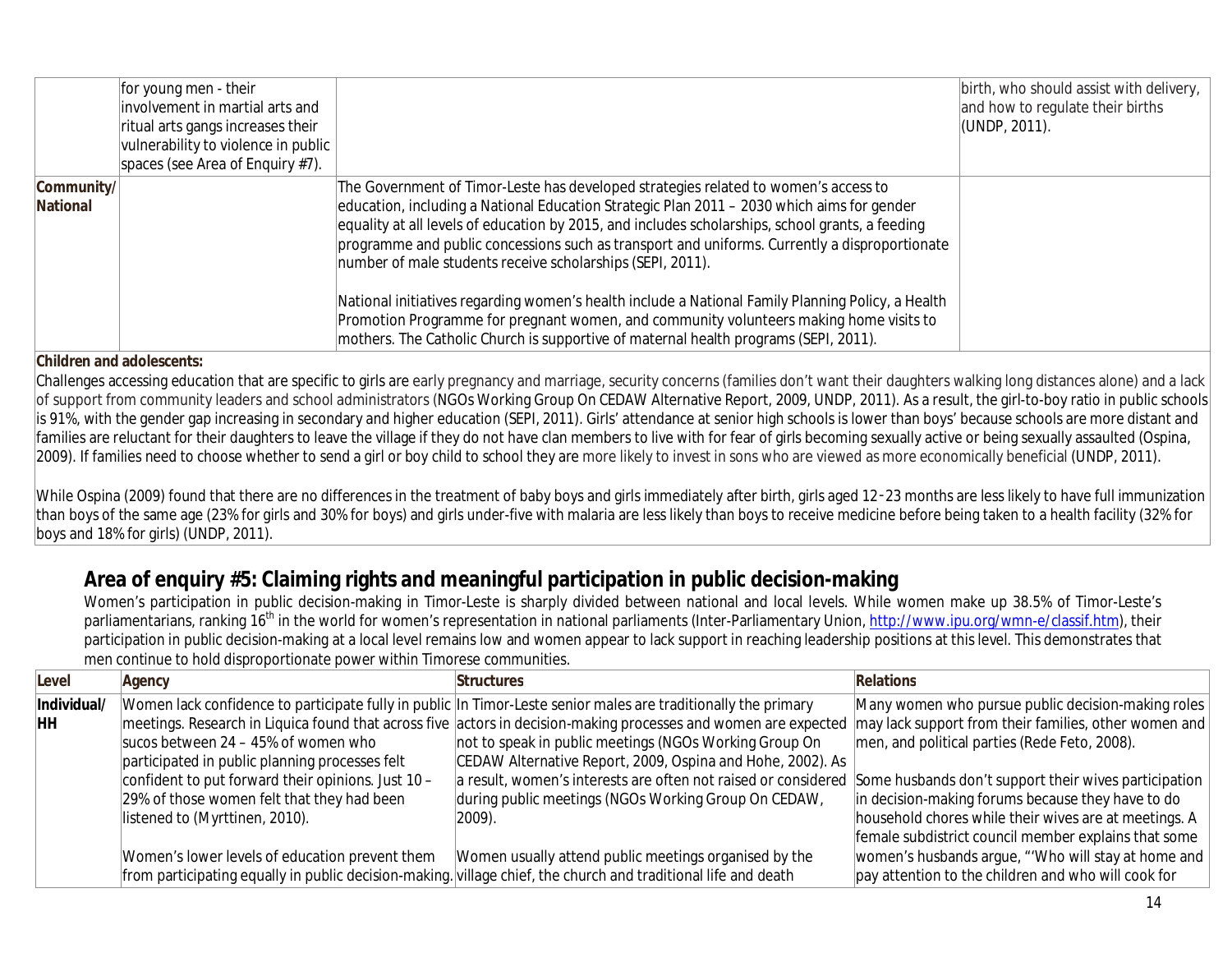|          | During village meetings, mostly educated people<br>and members of the village council speak (Ospina,<br>$ 2009$ ).<br>Women who do gain public decision-making roles<br>lack access to training and information (NGOs<br>Working Group On CEDAW Alternative Report,<br>2009, Rede Feto, 2008). These women require<br>building. At a suco level, female council members<br>require greater clarity of their functions (Rede Feto,<br>$ 2008$ ).                                                                                                                                                                                                                                                                                                                                                                                                                                                                                                                                                                                                                                                                                                                                                                                                                                                           | ceremonies (Ospina, 2009). However, their participation is<br>generally limited to domestic tasks and women are not<br>involved in decision-making (NGOs Working Group On CEDAW<br>Alternative Report, 2009, Ospina, 2009). One man explains,<br>"All men and women can attend but in politics women don't gendered division of labour within the household can<br>take part, they just listen" (Ospina, 2009).<br>While public decision-making forums are dominated by men,<br>training on leadership, management and confidence not all men's voices are heard equally. Many young men turn<br>to martial arts gangs (MAGs) and ritual arts gangs (RAGs) to<br>try to make sense of their lives and find their place<br>(Myrtinnen, 2010).                                                                                                                                                                                                                                                                                                                                                                                                                                                                                                                                                                                                                                                                                                                                                                                                                                                                  | them?' Some men do not want their wives to go<br>anywhere" (Ospina and Hohe, 2002).<br>Even if husbands are not openly resistant, the<br>prevent women from contributing to public decision-<br>making (Ospina, 2009). One woman explains, "Men<br>don't stop us coming to meetings, we just have too<br>much to do. We have to wait for husband to come and<br>take the kids, we couldn't come until he does that"<br>(quoted in Kilsby, 2012). |
|----------|-----------------------------------------------------------------------------------------------------------------------------------------------------------------------------------------------------------------------------------------------------------------------------------------------------------------------------------------------------------------------------------------------------------------------------------------------------------------------------------------------------------------------------------------------------------------------------------------------------------------------------------------------------------------------------------------------------------------------------------------------------------------------------------------------------------------------------------------------------------------------------------------------------------------------------------------------------------------------------------------------------------------------------------------------------------------------------------------------------------------------------------------------------------------------------------------------------------------------------------------------------------------------------------------------------------|---------------------------------------------------------------------------------------------------------------------------------------------------------------------------------------------------------------------------------------------------------------------------------------------------------------------------------------------------------------------------------------------------------------------------------------------------------------------------------------------------------------------------------------------------------------------------------------------------------------------------------------------------------------------------------------------------------------------------------------------------------------------------------------------------------------------------------------------------------------------------------------------------------------------------------------------------------------------------------------------------------------------------------------------------------------------------------------------------------------------------------------------------------------------------------------------------------------------------------------------------------------------------------------------------------------------------------------------------------------------------------------------------------------------------------------------------------------------------------------------------------------------------------------------------------------------------------------------------------------|--------------------------------------------------------------------------------------------------------------------------------------------------------------------------------------------------------------------------------------------------------------------------------------------------------------------------------------------------------------------------------------------------------------------------------------------------|
| National | <b>Community/</b> There are a number of national women's groups<br>working to promote women and girls' rights in<br>Timor-Leste. In the later years of the Indonesian<br>occupation and following independence, national<br>and international NGOs have been working with<br>women to educate them about women's and<br>children's human rights and supporting them to<br>reject sexual and gender-based violence (Alves, et.<br>al., 2009).<br>Rede Feto is the umbrella organisation for national<br>women's organisations, established in 2001. Its<br>main role is coordination of member organisations<br>and strengthening members' capacity to improve<br>women's status.<br>Part of Rede Feto's mandate is to conduct a<br>Women's Congress every 4 years. During the<br>Women's Congress, women from throughout<br>Timor-Leste have the opportunity to express their<br>concerns which are formulated into Platforms of<br>Action with the purpose of forming a basis for<br>lobbying and advocacy purposes by the women's<br>movement.<br>The FRETILIN party established a women's network<br>during the resistance period - Organização Popular<br>de Mulheres Timorenses (OPMT) (FRETILIN).<br>Through OPMT women gained awareness of the<br>principles of emancipation and developed courage | The high representation of women in parliament reflects the<br>success of Timor-Leste's quota system. The Law on the<br>Election of the National Parliament requires political parties to that women are not yet ready to be community leaders<br>include one woman in each group of three candidates. The<br>quota was developed after a successful campaign by national<br>women's groups.<br>Similarly, the law for village elections reserves three seats on<br>each village council for women. In the 2004 - 2005 local<br>elections women comprised 1,342 of the 2,994 members of<br>the suco councils. Despite this reasonable representation, very<br>few women occupy xefe suco or xefe aldeia positions. After<br>the 2009 suco elections there were only 10 female suco heads<br>(out of 442 sucos) and 37 female aldeia heads (out of 2,228<br>aldeias) (UNDP, 2011).<br>The lack of meaningful participation by women in decision-<br>making at local levels is concerning as decisions at these levels<br>have most direct influence on people's day-to-day lives.<br>Women's Parliamentary Caucuses in Timor-Leste feel that<br>women continue to be excluded from the development<br>process because their views are not adequately included in<br>policies and programmes (UNDP, 2011).<br>Some women have successfully become active contributors to<br>public decision-making processes. That women have begun to<br>occupy these traditionally male roles reflects, at least to some<br>extent, a positive change in attitudes to women's involvement<br>in decision-making (UNDP, 2011). | Women's right to participate in public decision-making<br>lacks support. Many people, including women, think<br>and many people continue to believe strongly that<br>women should remain in the domestic sphere (NGOs<br>Working Group On CEDAW Alternative Report, 2009).                                                                                                                                                                       |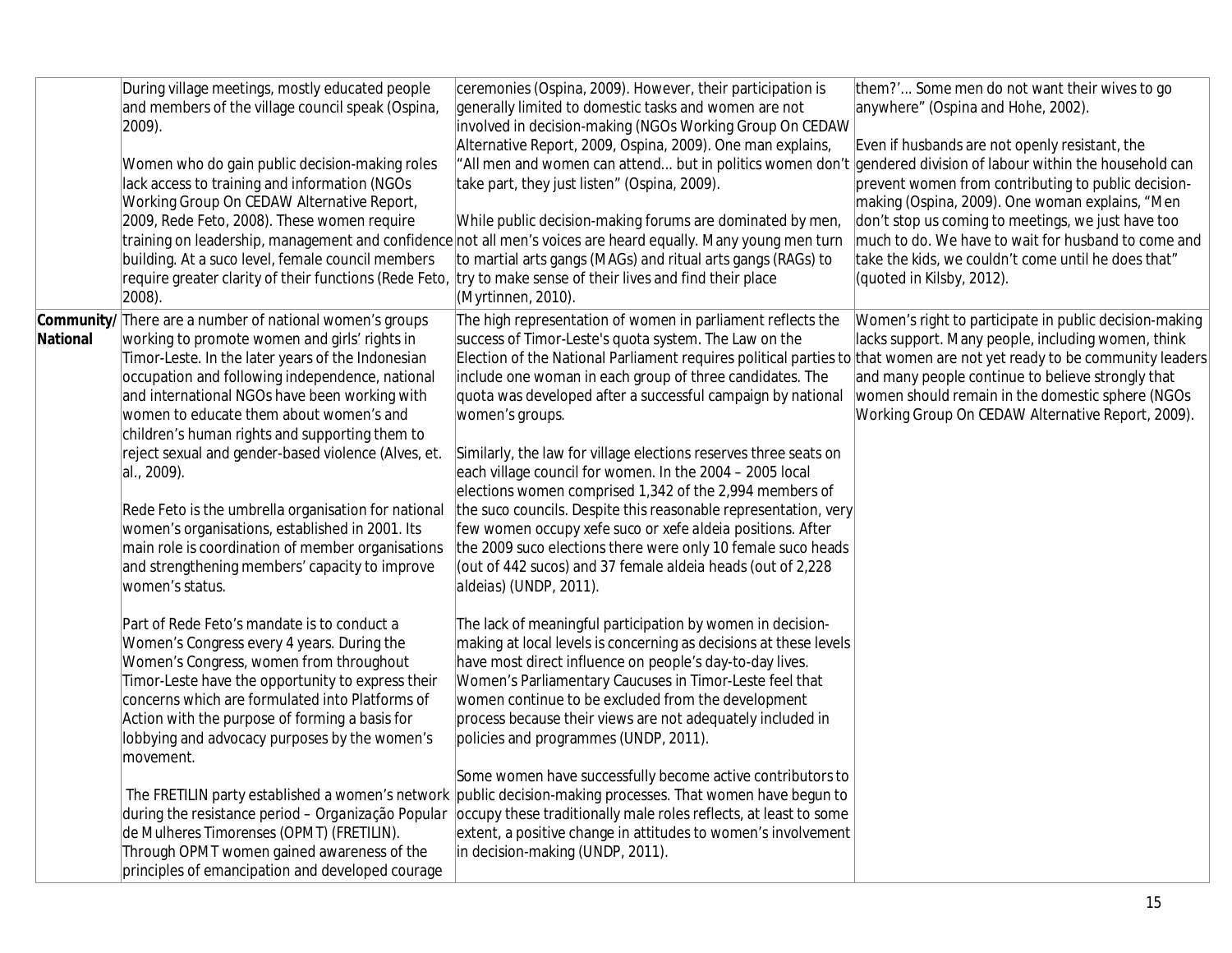| to reject practices such polygamy, prostitution,<br>of women's voices (Alves, et. al., 2009). While<br>OPMT still operates its presence and effectiveness<br>varies between districts. | Matrilineal societies in western Timor-Leste have occasionally<br>illiteracy, violence against women, and the silencing had female rulers, however this tended to occur only when<br>there was no male heir (Cristalis and Scott, 2005 in Myrtinnen,<br>2010b).                                                                                                                                                                                                                                                          |  |
|----------------------------------------------------------------------------------------------------------------------------------------------------------------------------------------|--------------------------------------------------------------------------------------------------------------------------------------------------------------------------------------------------------------------------------------------------------------------------------------------------------------------------------------------------------------------------------------------------------------------------------------------------------------------------------------------------------------------------|--|
|                                                                                                                                                                                        | Women's exclusion from contributing to decision-making in<br>local formal forums is reflected in traditional forms of<br>decision-making. CARE's own experience has found that<br>women are not included in decisions made to establish tara<br>band, (a traditional form of local law) even when they are<br>most affected (for example tara bandu relating to domestic<br>violence or water management). Tara bandu ceremonies are<br>highly masculine events, often involving cock-fighting and<br>animal sacrifices. |  |

While girls in Timor-Leste have an increasing number of female role models who are active in public decision-making, they may not be receiving the developmental support needed to increase their chances of accessing leadership roles in the near future. Lack of access to training, scholarships, discussions, study visits, and other capacity building activities means that women will continue to face greater challenges than men in participating meaningfully in decision-making processes (Rede Feto, 2008).

## **Area of enquiry #6: Control over one's body**

Multiple factors challenge women's control over their bodies. A high fertility rate, lack of access to sexual and reproductive health (SRH) services and a lack of knowledge about sex and reproduction create a situation in which women face a high risk of maternal death. Women experience pressure to have children and many are not empowered to control their sexual relationships.

| Level       | Agency                                                                                                                                                                                                                                                                                             | <b>Structures</b>                                                                                                                                                                                                                                                                                                                                                                                                                                                                                                                     | <b>Relations</b>                                                                                                                                                                                                                                                        |
|-------------|----------------------------------------------------------------------------------------------------------------------------------------------------------------------------------------------------------------------------------------------------------------------------------------------------|---------------------------------------------------------------------------------------------------------------------------------------------------------------------------------------------------------------------------------------------------------------------------------------------------------------------------------------------------------------------------------------------------------------------------------------------------------------------------------------------------------------------------------------|-------------------------------------------------------------------------------------------------------------------------------------------------------------------------------------------------------------------------------------------------------------------------|
| Individual/ | Timor-Leste has the highest fertility rate in South-                                                                                                                                                                                                                                               | Women's ability to control their fertility is limited by a lack of information and Women's main role in society and                                                                                                                                                                                                                                                                                                                                                                                                                   |                                                                                                                                                                                                                                                                         |
| HH          | East Asia, at 5.7 children per woman. Rural women<br>tend to have 6 children compared with 5 for urban<br>women. More educated women have fewer                                                                                                                                                    | access to services. In the future, already scarce reproductive health services<br>will be under increased demand due to high fertility (DHS, 2010).                                                                                                                                                                                                                                                                                                                                                                                   | source of personal honour tends to be<br>as child-bearers.                                                                                                                                                                                                              |
|             | children; those with no education have 6.1 births<br>compared with 2.9 for those with secondary<br>education and up. Poverty is connected to high<br>fertility; women in the lowest wealth quintile have<br>an average of 7.3 births, compared with 4.2 among<br>women in the highest (DHS, 2010). | Factors contributing to the high maternal mortality rate include only 30% of<br>births being delivered by a doctor, nurse or midwife; the high fertility rate;<br>and underweight and anaemia among mothers (SEPI, 2011). Unsafe abortion<br>has been found to account for 13% of maternal deaths (Belton, et. al., 2009).<br>A lack of sex education makes it difficult for men and women to make<br>informed decisions about sex and family planning. Discussing sex openly is                                                      | While wives and husbands can decide<br>on family size together, women are<br>pressured to have children. This<br>pressure can come from her parents-in-<br>law due to their desire for the<br>continuation of the lineage. Some<br>women fear that their mother-in-laws |
|             | age at first birth is higher in urban areas compared<br>with rural and among women with secondary<br>education compared with no education (DHS, 2010)                                                                                                                                              | More than two-thirds of women are mothers by age taboo and young people do not receive sex education through school, their<br>25 and 14% have given birth before 18. The average parents or the Church. Pornography is one of the only sources of information<br>about sex (Alves, et. al., 2009). Many women believe that babies are made by the woman does not give birth, [the<br>men and women mixing their 'blood' together during sex and that women<br>have two wombs, one for boys and one for girls (Belton, et. al., 2009). | will be angry if they don't have<br>children. A married woman explains, "If<br>parents-in-law] will send her back to<br>her parentsThe man will find another<br>woman to marry." Failure to have                                                                        |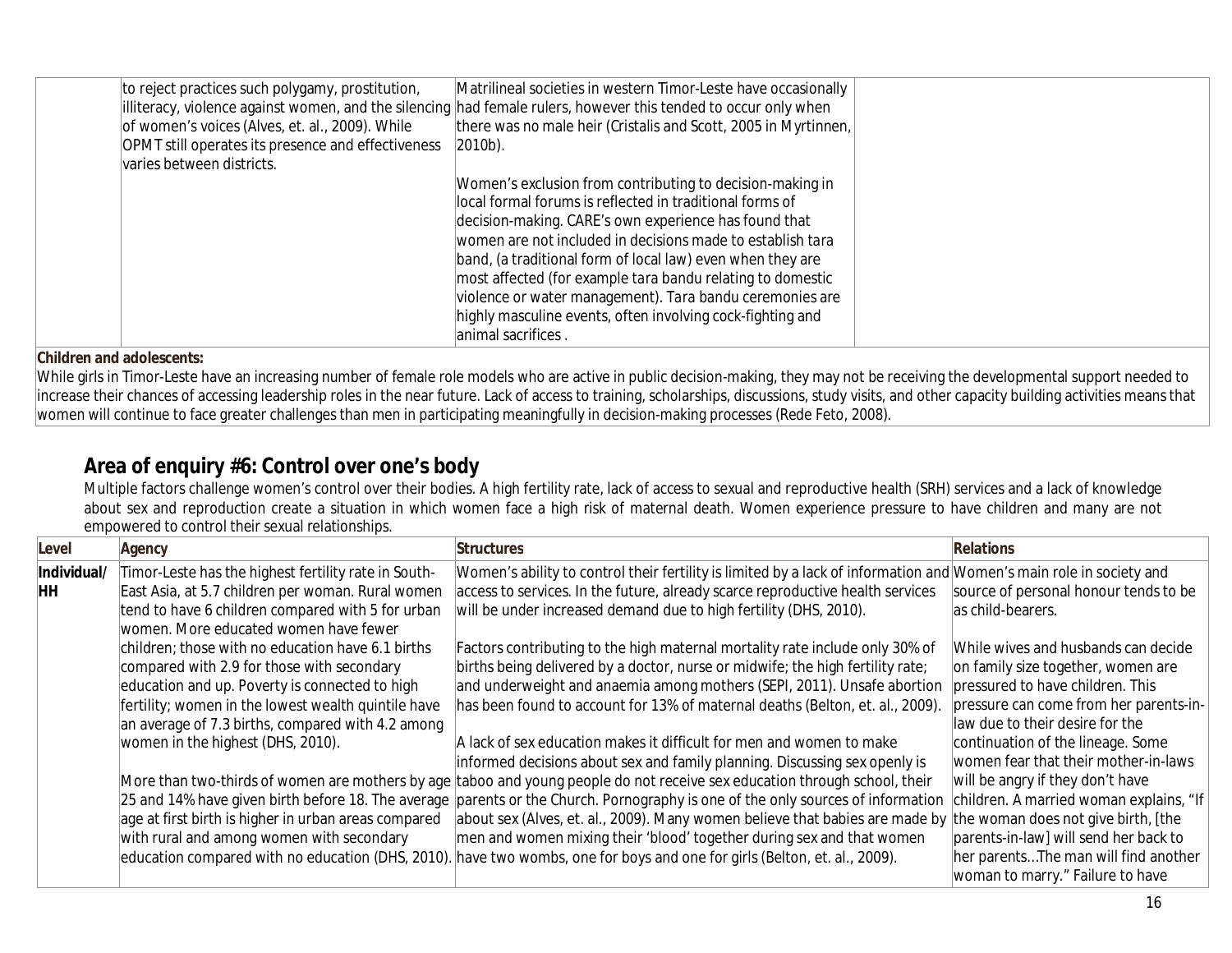| 36% of currently married women do not want more<br>children and 35% want to wait 2 or more years      | Timor-Leste has a history of sexual exploitation. In Portuguese times the<br>practice of sumasu mamar ('soft pillow') provided young women to official | children is usually considered the<br>woman's fault and infertility can be   |
|-------------------------------------------------------------------------------------------------------|--------------------------------------------------------------------------------------------------------------------------------------------------------|------------------------------------------------------------------------------|
| before their next birth. Despite the fact that over                                                   | district visitors as 'gifts' to be used for sex. Sumasu mamar continues in                                                                             | grounds for separation (Ospina, 2009).                                       |
| 70% of women want to delay or cease fertility, only<br>22% of currently married women use a modern    | Covalima and there have been reports of visiting NGO workers engaging with<br>it. While sumasu mamar is seen by some as acceptable it has had lasting  |                                                                              |
| contraceptive. Only 15% of married women in                                                           | impacts on women who were coerced into it and labelled 'bad women'                                                                                     | Within married couples, it appears that<br>women's freedom to choose when to |
| lowest wealth quintile use a modern contraceptive                                                     | (Alves, et. al., 2009). During the Japanese occupation Japanese military forces                                                                        | have sex is restricted. A large minority                                     |
| compared to 32% in the highest (DHS, 2010).                                                           | enslaved up to 700 Timorese women as "comfort women" or sexual slaves                                                                                  | of women (20%) think that a woman                                            |
|                                                                                                       | (Caron, 2004). During the Indonesian occupation rape and sexual violence                                                                               | should not refuse sexual intercourse                                         |
| Knowledge of any contraceptive and the interest to                                                    | were used as weapons of war (Alves, et. al., 2009).                                                                                                    | with her husband under any                                                   |
| use it is low (SEPI, 2011, Rede Feto, 2008). 46% of                                                   |                                                                                                                                                        | circumstances and 29% of women                                               |
| women state that they are opposed to                                                                  | Women and men undertake sex work in Timor-Leste. In 2004 it was estimated believed that marital rape is allowable.                                     |                                                                              |
| contraceptive use (DHS, 2010). During the                                                             | that there were around 250 female sex workers in Dili, mostly Timorese but                                                                             | Just 67% of women feel that they can                                         |
| Indonesian occupation family planning and                                                             | others from Indonesia, China, Thailand, the Philippines, and Australia. Dili was refuse sex with their husbands if they                                |                                                                              |
| contraception methods were enforced, making                                                           | also found to have 100 Timorese and 10 Indonesian male sex workers. All sex                                                                            | know he has a sexually transmitted                                           |
| some Timorese people reluctant to accept family                                                       | workers in the districts were found to be Timorese women. Minors engage in                                                                             | infection (STI) and only 65% think that                                      |
| planning now (Myrtinnen, 2009). Despite this, many                                                    | sex work, some starting as young as 14 years-old. Prices charged by Timorese                                                                           | refusing sex is acceptable if their<br>husband has had sex with other        |
| women are curious to learn more about family<br>planning and consider their options (Belton, et. al., | sex workers range from US\$5-\$200 for one sexual act (Caron, 2004).                                                                                   | women. Surprisingly, urban, educated                                         |
| 2009).                                                                                                | Many Timorese sex workers have lived through trauma, abuse (sexual,                                                                                    | and richer women are least likely to                                         |
|                                                                                                       | physical and psychological) and have lost their self-esteem. Factors pushing                                                                           | think refusing sex is acceptable (DHS,                                       |
| Only 9% of currently married men age 15-49 have                                                       | women to enter the sex industry are economic necessity, a lack of other                                                                                | 2010).                                                                       |
| ever used a contraceptive and only 6% have used a                                                     | employment options, the need to support children and other family                                                                                      |                                                                              |
|                                                                                                       | modern method. Sexually active unmarried men are members, rape and incest, abandonment by male partners, and rejection by                              | It appears that men are more accepting                                       |
| most likely to have ever used a method (nearly 1 in                                                   | families (Alves, et. al., 2009, Caron, 2004). This image of female sex workers                                                                         | of women's right to refuse sex,                                              |
| 2) (DHS, 2010).                                                                                       | as victims may not be applicable to all sex workers and some may have made                                                                             | compared with women. 72% of men                                              |
|                                                                                                       | informed decisions to enter into or remain in this type of work (Interview                                                                             | think a wife is justified in refusing sex if                                 |
| Timor-Leste has an extremely high maternal                                                            | with Kerry Brogan, The Asia Foundation, 2013).                                                                                                         | she knows her husband has a STI and                                          |
| mortality rate, estimated to be 370 deaths per                                                        |                                                                                                                                                        | 71% of men compared with 65% of                                              |
| 100,000 live births (WHO, et. al., 2008 in UNDP,<br>2011). Maternal death accounts for 42% deaths to  | It appears that male sex workers have more freedom and less economic<br>pressures to enter or remain in the profession and often have another source   | women think a wife is justified in<br>refusing sex if she knows her husband  |
| women age 15-49 (DHS, 2010).                                                                          | of income (Caron, 2004).                                                                                                                               | has had sex with other women. In                                             |
|                                                                                                       |                                                                                                                                                        | contrast to women, highly educated                                           |
|                                                                                                       | While there is no specific data on abortion in Timor- While there is very little information about its incidence Timor-Leste, sex                      | men are <i>more</i> likely to feel that there                                |
|                                                                                                       | Leste, there is evidence that it occurs. Some women trafficking has been reported in Covalima (Alves, et. al., 2009).                                  | are cases in which a woman can refuse                                        |
| seek assistance from traditional midwives or women                                                    |                                                                                                                                                        | sex (DHS, 2010).                                                             |
| with special knowledge who can help with                                                              |                                                                                                                                                        |                                                                              |
| unwanted fertility. Because of the stigma associated                                                  |                                                                                                                                                        | Women and girls can be coerced into                                          |
| with abortion, women feel ashamed and conflicted                                                      |                                                                                                                                                        | sex work by family members.                                                  |
| about ending pregnancies except in early stages                                                       |                                                                                                                                                        | Abandoned or separated women or                                              |
| when it is considered 'just blood' (Belton, et. al.,                                                  |                                                                                                                                                        | widows with dependents have been                                             |
| 2009).                                                                                                |                                                                                                                                                        | found to encourage their daughters or                                        |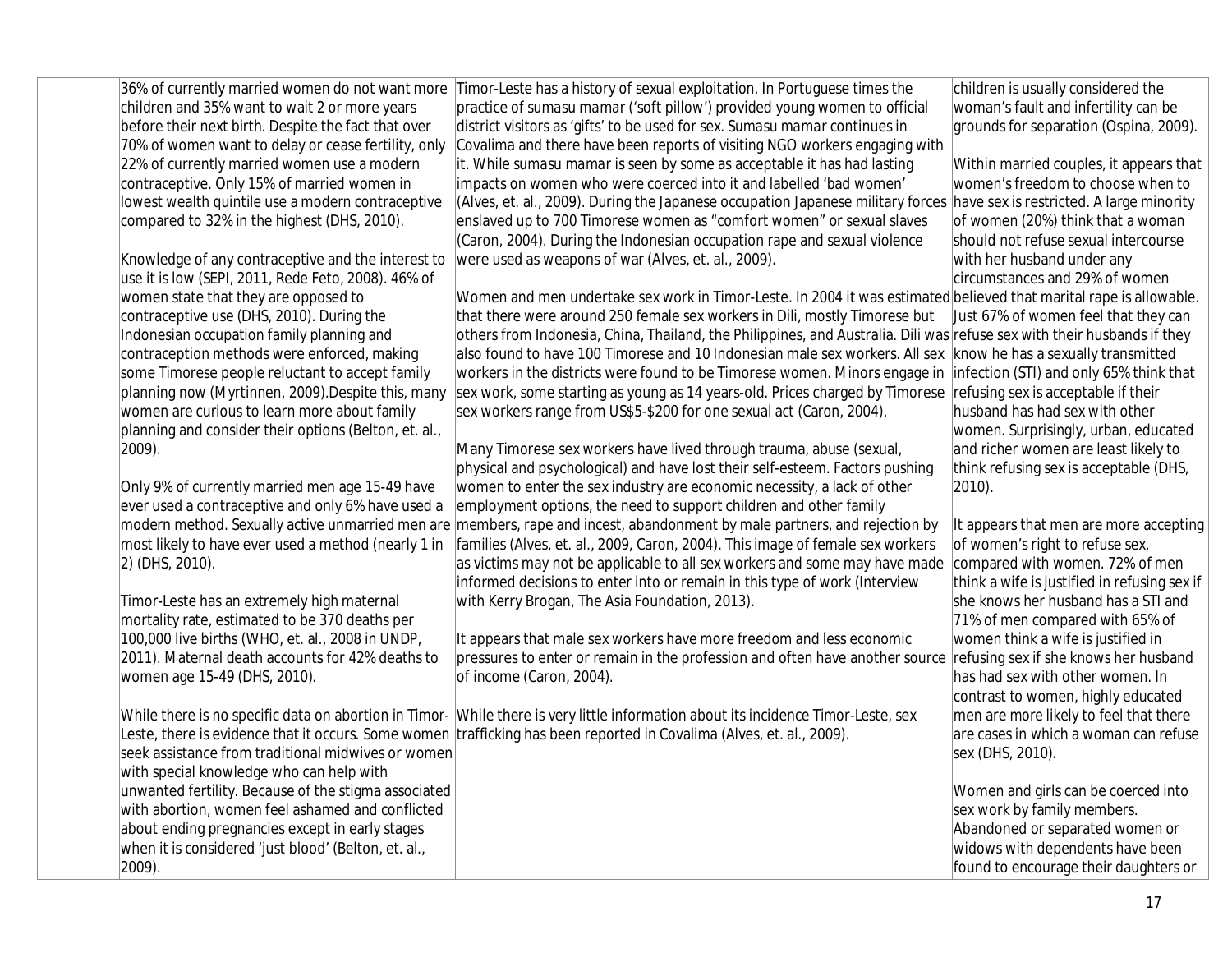|           |                                                                    |                                                                                                                              | other female relatives to engage in |
|-----------|--------------------------------------------------------------------|------------------------------------------------------------------------------------------------------------------------------|-------------------------------------|
|           |                                                                    |                                                                                                                              | prostitution to support the family  |
|           |                                                                    |                                                                                                                              | (Alves, et. al., 2009).             |
|           | <b>Community</b> Women are collectively organising to address some | Action is being taken at a national level on sexual and reproductive health.                                                 |                                     |
| /National | of the barriers to women's control of their own                    | Family planning is a priority of the National Reproductive Health Strategy                                                   |                                     |
|           | bodies. The 2008 Women's Congress Platforms for                    | (NHRS) 2004-2015 and the National Family Planning Program aims to reduce                                                     |                                     |
|           | Action made the following recommendations:                         | population growth by promoting small families, increase the availability of                                                  |                                     |
|           | strengthen maternal health programmes in rural                     | and demand for family planning services, provide quality services, and reduce                                                |                                     |
|           | areas, increase the number of midwives and nurses                  | unmet need (DHS, 2010). Young people's sexual and reproductive health is a                                                   |                                     |
|           | in sub-districts, train and provide facilities to                  | component of the NRHS which encourages young females to refuse early                                                         |                                     |
|           | traditional midwives in rural areas, and increase                  | sexual intercourse and increase the age of first pregnancy (SEPI, 2011).                                                     |                                     |
|           | husbands' and wives' knowledge and use of family                   |                                                                                                                              |                                     |
|           | planning and contraceptives (Rede Feto, 2008).                     | A curriculum on adolescent sexual and reproductive health education is being                                                 |                                     |
|           |                                                                    | developed for integration in the pre-secondary and secondary school                                                          |                                     |
|           | In 2010 civil society and the Group of Women                       | curriculum. Teachers will undergo training to ensure adequate knowledge,                                                     |                                     |
|           | Parliamentarians of Timor-Leste, supported by                      | attitudes and skills (SEPI, 2011).                                                                                           |                                     |
|           | government, UN and Catholic Church                                 |                                                                                                                              |                                     |
|           | representatives organized regional Reproductive                    | Abortion is criminalised in Timor-Leste, including in cases of rape and incest,                                              |                                     |
|           | Health Consultations leading to a National                         | and carries a prison sentence. Abortion is only permitted to prevent the                                                     |                                     |
|           | Reproductive Health Conference. During the                         | woman's death, but must be authorized by a medical certificate signed by 3                                                   |                                     |
|           | Conference a Declaration for Affirmative Action to                 | doctors, and performed by a health professional in a public health institution.                                              |                                     |
|           | Reduce Maternal and Child Death, Birth Rate and                    |                                                                                                                              |                                     |
|           |                                                                    | Teenage Pregnancy was adopted which affirmed the Legislation relating to sex work criminalises facilitating prostitution and |                                     |
|           | right to maternal and SRH information and services                 | trafficking. Self prostitution (adult sex work) is legal. Anecdotal evidence                                                 |                                     |
|           | (SEPI, 2011).                                                      | suggests that despite self-prostitution being legal, there have been allegedly                                               |                                     |
|           |                                                                    | been instances of female sex workers being arbitrarily arrested by police                                                    |                                     |
|           |                                                                    | (Interview with Kerry Brogan, The Asia Foundation, 2013).                                                                    |                                     |
|           |                                                                    |                                                                                                                              |                                     |
|           |                                                                    | Religion influences women's control over their bodies. The Catholic Church is                                                |                                     |
|           |                                                                    | socially and politically very influential, often guiding government policy on                                                |                                     |
|           |                                                                    | matters affecting women, including birth control (which the Church does not                                                  |                                     |
|           |                                                                    | support) (Myrtinnen, 2010). However, the Church does support spacing                                                         |                                     |
|           |                                                                    | between pregnancies through self-control, abstinence and natural family                                                      |                                     |
|           |                                                                    | planning methods (Belton et. Al., 2009). Short-term contraceptives are                                                       |                                     |
|           |                                                                    | available at faith-based health clinics (Interview with Marie Stopes                                                         |                                     |
|           |                                                                    | International, 2012).                                                                                                        |                                     |

As noted above, young women and girls are at risk of being coerced into sex work due to economic problems within their families. This pressure can come from mothers and other older female relatives who may also be engaged in sex work (Alves, et. al., 2009).

Timorese girls are expected to retain their virginity until marriage. In contrast, young men are sometimes encouraged by older men to practice sexual relations to prove their masculinity. Boys as young as 12 have been found to have experienced sexual relations with young girls or women in illegal brothels (Alves, et. al., 2009).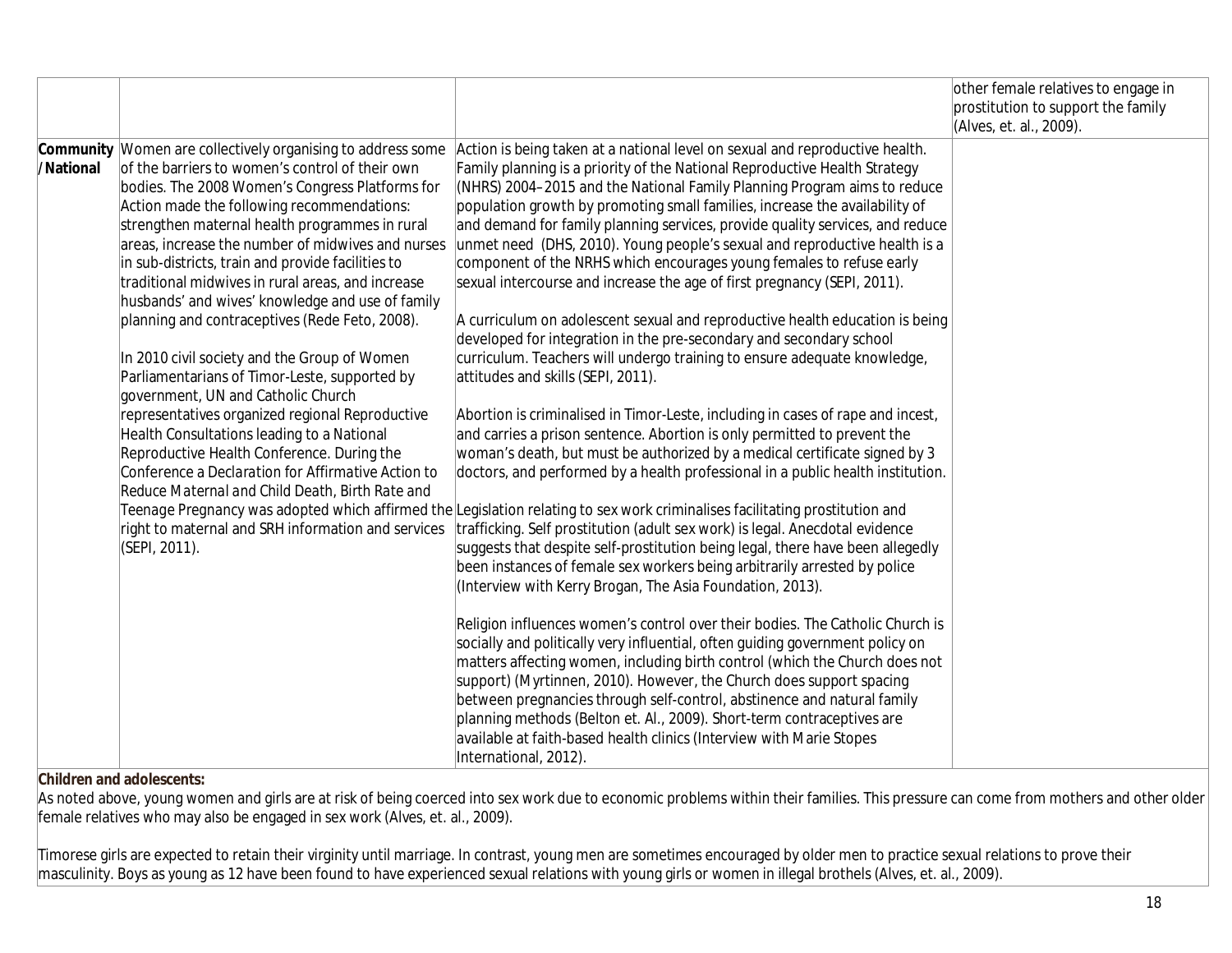Early marriage of girls occurs in Timor-Leste. 24% of women are married by age 18, compared to 5% of men (Ministry of Finance and ICF Macro, 2010). Some poor families may choose to withdraw their daughters from school for marriage, in order to receive *barlake* (CARE, June 2012). Women who marry young are at greater risk of domestic violence (UNDP, 2011).

While rates of teenage pregnancy in Timor-Leste have decreased, they remain some of the highest in South-East Asia. Mothers aged 15-19 account for 51 per 1,000 births (SEPI, 2011).

## **Area of enquiry #7: Violence and restorative justice**

Violence against women is common in Timor-Leste, with sexual and gender-based violence (GBV) being the largest category of crimes reported to police (Alves, et. al., 2009). Domestic violence is the most common form of GBV and Timor-Leste has a history of culturally accepted forms of domestic violence (DHS, 2010).

Marriage can increase women's vulnerability to GBV. While some areas of Timor-Leste follow a matrilineal form of marriage (with the husband moving to his wife's family home) most marriage practices are patrilineal (with the wife moving to live with her husband's family). Patrilineal marriage norms can remove women from their support networks and isolate them from their families, increasing their vulnerability to violence or exploitation by her husband's family (Ospina and Hohe, 2002).

| Level       | Agency                                                               | <b>Structures</b>                                                                                                        | <b>Relations</b>                    |
|-------------|----------------------------------------------------------------------|--------------------------------------------------------------------------------------------------------------------------|-------------------------------------|
| Individual/ | Ideals of masculinity in Timor-Leste are closely                     | As elsewhere in the world, Timor-Leste's patriarchal culture underpins the high                                          | The most common perpetrators of     |
| HН          | linked to violence (Myrtinnen, 2009). Myrtinnen                      | incidence of violence against women. Other causes of domestic violence stem from                                         | violence against women are her      |
|             | (2010) suggests that the militarisation of Timorese                  | this - money problems and women's economic dependence on men, family                                                     | family members. 74% of women        |
|             | society during Indonesian occupation created                         | demands, jealousy, the wife's failure to fulfil household tasks, and husbands' alcohol                                   | who have experienced violence       |
|             | generations of men who feel that violence is their                   | consumption. Timorese women are vulnerable to violence due to their lack of                                              | since age 15 experienced it from a  |
|             | only problem solving option, in public and private                   | education and opportunities for income generation; lack of knowledge of rights;                                          | current husband or partner. Other   |
|             | spheres.                                                             | social norms which keep women in the home and prevent them from learning new                                             | perpetrators of violence are        |
|             |                                                                      | skills; limited freedom of choice; and polygamy (Alves, et. al., 2009, Khan and Hyati,                                   | mothers/stepmothers (34%),          |
|             | Given the link between masculinity and violence, it $ 2012\rangle$ . |                                                                                                                          | fathers/stepfathers (26%), and      |
|             | is not surprising that 38% of women have                             |                                                                                                                          | sisters/brothers (11%). The main    |
|             | experienced physical violence since age 15. Urban                    | Barlake may increase women's vulnerability to violence, particularly in patrilineal                                      | perpetrators of sexual violence     |
|             | women are more likely than rural women to have                       | clans where the most valuable gifts at marriage are transferred from the husband's                                       | are current husbands/partners       |
|             | experienced physical violence (49% compared with                     | family to the wife's. Once the payment is made, the wife is often considered the                                         | (71%) and former                    |
|             | 35%). However, this difference could reflect a                       | husband's property, losing her independence (DHS, 2010). Khan and Hyati (2012)                                           | husbands/partners (9%) (DHS,        |
|             | higher level of reporting from urban women,                          | found that some husbands felt that they could treat their wives as they liked                                            | $ 2010\rangle$ .                    |
|             | rather than higher actual levels of violence. Urban                  | because they had paid for them. One interviewee explains, "Men often say 'l                                              |                                     |
|             | women may be more likely to report domestic                          | provided so much for you. I can beat you like I beat my buffalo." A focus group                                          | Women's dependence on men           |
|             | violence for a number of reasons; they may have a                    | discussion participant agrees, "When men pay barlake they think of their wives as                                        | makes them vulnerable to            |
|             | greater awareness of the fact that domestic                          | things. Not only the husband thinks that, but all the family of the husband thinks the violence. Given their dependency, |                                     |
|             | violence is a crime and have a lower tolerance for                   | same as they all contribute to the <i>barlake</i> . When the husband beats the wife she                                  | women don't have any choice but     |
|             | violence due to their better access to information,                  | cannot expect the family of the husband to help. Women are alone in their houses"                                        | to accept and obey the men of       |
|             | and they may be better able to report violence as                    | A number of patrilineal clans have changed their traditions and now refuse barlake                                       | their households, even if they are  |
|             | they are geographically closer to formal                             | so as not to increase a woman's vulnerability to mistreatment or reduce her family's                                     | abusive or exploitative (Alves, et. |
|             | authorities. The proportion of women who have                        | power to protect her (Khan and Hyati, 2012)                                                                              | al., 2009). Many women choose       |
|             |                                                                      |                                                                                                                          |                                     |

*Barlake* (bride-price) is commonly exchanged at marriage, with the most valuable goods being passed from the husband's family (wife-taker) to the wife's (wife-giver). In some cases *barlake* is interpreted as a transaction between families which makes women the property of men (Alves, et. al. 2009, Myrtinnen, 2009).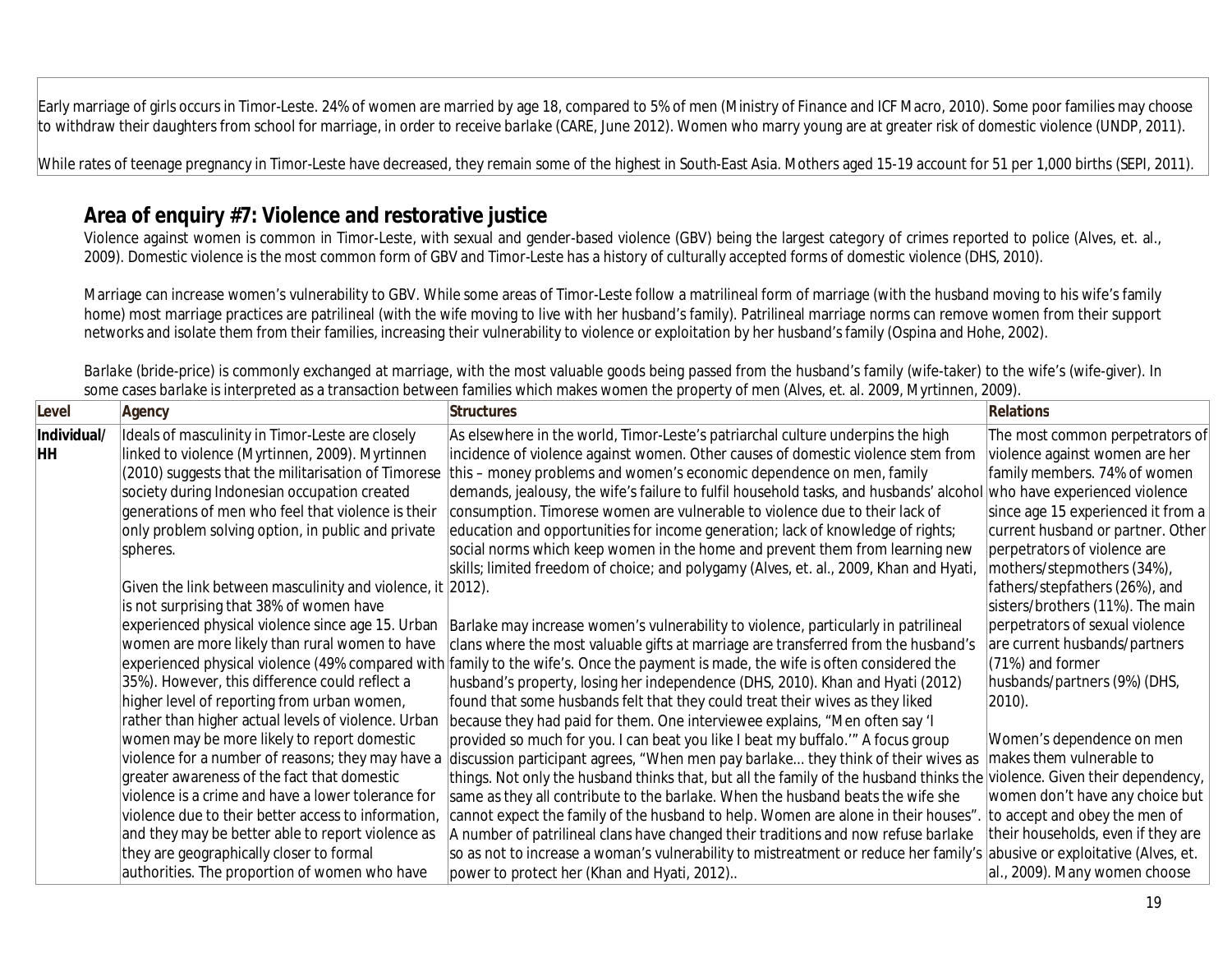| ever experienced physical violence is highest<br>between the ages of 25-29. 3% of Timorese<br>Tolerance of domestic violence in Timor-Leste is high (Alves, et. al., 2009). Domestic<br>women have experienced sexual violence (DHS,<br>violence is considered a private matter and many people prefer not to talk about it,<br>$ 2012$ ).<br>making it difficult for women to report violence (DHS, 2010). A woman explains,<br>2010).<br>"We don't want to shout or call for help because the neighbours will gossip" (Khan<br>Given the stigma attached to<br>Many women accept violence as part of their lives<br>and Hyati, 2012).<br>and feel that suffering is normal (Alves, et. al.,<br>and the fact that domestic<br>2009). One woman demonstrates this,<br>Victim-blaming (blaming the victim of violence for the act of violence) is common.<br>violence is seen as a private<br>"Occasionally he kicks or hit me but I don't<br>86% of women believe that there are situations in which a husband is justified in<br>consider it violence" (Khan and Hyati, 2012).<br>beating his wife. The reasons for wife-beating most widely accepted by women are<br>discourage them from seeking<br>neglecting the children (76%), going out without informing her husband (72%),<br>Discussing domestic violence is taboo. As such, just arguing with her husband (64%), burning the food (43%) and denying sex (30%).<br>24% of women experiencing violence seek help.<br>Men also feel that domestic violence is justifiable in some circumstances, the most<br>Only 4% women seek help from police. Educated,<br>widely accepted reasons being neglecting the children (71%), arguing with husband<br>wealthier, and urban women are more likely to<br>(44%), burning the food (38%) and refusing sex (27%) (DHS, 2010).<br>report violence as they are more likely to recognise<br>al., 2009).<br>it as unacceptable (DHS, 2010).<br>Timorese women who are victims of sexual violence experience shame and stigma.<br>Having been sexually assaulted is seen as disgraceful and something that should be<br>A desire to maintain peace<br>kept secret. Victim-blaming also occurs in cases of sexual violence; women can be<br>Women may be more likely to seek help when<br>serious injury has resulted from domestic violence.<br>blamed as they are seen as tempting men or behaving incorrectly and putting<br>Khan and Hyati's (2012) interviewees made a<br>themselves at risk (Alves, et. al., 2009).<br>distinction between 'serious' cases when a woman<br>violence often try to prevent<br>Women who have been victims of sexual and physical violence are marginalized and<br>could seek help, and when she couldn't. However,<br>lack support. They can be isolated in the home or sent away from the family because because of the commitment made<br>even when an incident is 'serious', women do not<br>necessarily feel that action should be taken. For<br>of the shame. This stigma, shame and social isolation makes women vulnerable to<br>through barlake (Alves, et. al.,<br>further sexual exploitation (Alves, et. al., 2009).<br>example "If your husband beats you until you are<br>pouring blood, you should go first to parents,<br>because they raised us. If our parents want us to<br>Men are at greater risk of public violence, compared with women. Gang violence is<br>let the traditional system deal<br>largely a male phenomenon of which men are the perpetrators and victims. Alcohol<br>stay together, we should listen to them if my<br>with domestic violence,<br>husband beats me but his intention is good, I<br>is often involved in gang violence and dividing lines between camps are determined<br>by the networks of loyalty (through kinship, party political allegiances or<br>should stay with him" (Khan and Hyati, 2012).<br>membership in a gang). Triggers of violence between gangs may be existing tensions This leads to underreporting of<br>Women can be perpetrators of violence; 6% of<br>or payback for a previous incident (Myrtinnen, 2010).<br>married women report they have initiated physical<br>violence against their current or most recent<br>husband (DHS, 2010). Women in household<br>positions of power, such as single mothers or<br>family breadwinners are more likely to commit<br>violence (Alves, et. al., 2009). |  |                                                                                                                                                                                                                                                                                                                                                                                                                                                                                                                                                                                                                                                          |
|-----------------------------------------------------------------------------------------------------------------------------------------------------------------------------------------------------------------------------------------------------------------------------------------------------------------------------------------------------------------------------------------------------------------------------------------------------------------------------------------------------------------------------------------------------------------------------------------------------------------------------------------------------------------------------------------------------------------------------------------------------------------------------------------------------------------------------------------------------------------------------------------------------------------------------------------------------------------------------------------------------------------------------------------------------------------------------------------------------------------------------------------------------------------------------------------------------------------------------------------------------------------------------------------------------------------------------------------------------------------------------------------------------------------------------------------------------------------------------------------------------------------------------------------------------------------------------------------------------------------------------------------------------------------------------------------------------------------------------------------------------------------------------------------------------------------------------------------------------------------------------------------------------------------------------------------------------------------------------------------------------------------------------------------------------------------------------------------------------------------------------------------------------------------------------------------------------------------------------------------------------------------------------------------------------------------------------------------------------------------------------------------------------------------------------------------------------------------------------------------------------------------------------------------------------------------------------------------------------------------------------------------------------------------------------------------------------------------------------------------------------------------------------------------------------------------------------------------------------------------------------------------------------------------------------------------------------------------------------------------------------------------------------------------------------------------------------------------------------------------------------------------------------------------------------------------------------------------------------------------------------------------------------------------------------------------------------------------------------------------------------------------------------------------------------------------------------------------------------------------------------------------------------------------------------------------------------------------------------------------------------------------------------------------------------------------------------------------------------------------------------------------------------------------------------------------------------------------------------------------------------------------------------------------------------------------------------------------------------------------------------------------------------------------------------------------------------------------------------------------------------------------------------------------------------------------------------------------------------------------------------------------------------------------------------------------------------------------------------------------------------------------------------------------|--|----------------------------------------------------------------------------------------------------------------------------------------------------------------------------------------------------------------------------------------------------------------------------------------------------------------------------------------------------------------------------------------------------------------------------------------------------------------------------------------------------------------------------------------------------------------------------------------------------------------------------------------------------------|
|                                                                                                                                                                                                                                                                                                                                                                                                                                                                                                                                                                                                                                                                                                                                                                                                                                                                                                                                                                                                                                                                                                                                                                                                                                                                                                                                                                                                                                                                                                                                                                                                                                                                                                                                                                                                                                                                                                                                                                                                                                                                                                                                                                                                                                                                                                                                                                                                                                                                                                                                                                                                                                                                                                                                                                                                                                                                                                                                                                                                                                                                                                                                                                                                                                                                                                                                                                                                                                                                                                                                                                                                                                                                                                                                                                                                                                                                                                                                                                                                                                                                                                                                                                                                                                                                                                                                                                                                                 |  | not to report violence due to fear<br>of abandonment (Khan and Hyati,<br>sexual and gender-based violence<br>matter, many women's families<br>assistance. Sexual assault brings<br>shame to the whole family of the<br>victim, meaning that many people<br>prefer to hide it to protect family<br>dignity and reputation (Alves, et.<br>between a husband and wife's<br>families influences responses to<br>domestic violence. Survivors of<br>problems between the families<br>2009). Families and communities<br>often put pressure on women to<br>emphasizing the importance of<br>maintaining community cohesion.<br>domestic violence (UNDP, 2011). |
| Community/Women in Timor-Leste have limited information<br>Domestic violence was criminalised in Timor-Leste in 2010, with the Law on<br>In patrilineal communities a<br>about GBV, services that support victims of<br>Domestic Violence. However, not all people are aware of the legislation and some<br><b>National</b><br>husband's home at marriage<br>violence, and the formal justice system. The lack of authorities fail to respond to violence against women as a serious crime (Alves, et.                                                                                                                                                                                                                                                                                                                                                                                                                                                                                                                                                                                                                                                                                                                                                                                                                                                                                                                                                                                                                                                                                                                                                                                                                                                                                                                                                                                                                                                                                                                                                                                                                                                                                                                                                                                                                                                                                                                                                                                                                                                                                                                                                                                                                                                                                                                                                                                                                                                                                                                                                                                                                                                                                                                                                                                                                                                                                                                                                                                                                                                                                                                                                                                                                                                                                                                                                                                                                                                                                                                                                                                                                                                                                                                                                                                                                                                                                                          |  | woman generally moves to her                                                                                                                                                                                                                                                                                                                                                                                                                                                                                                                                                                                                                             |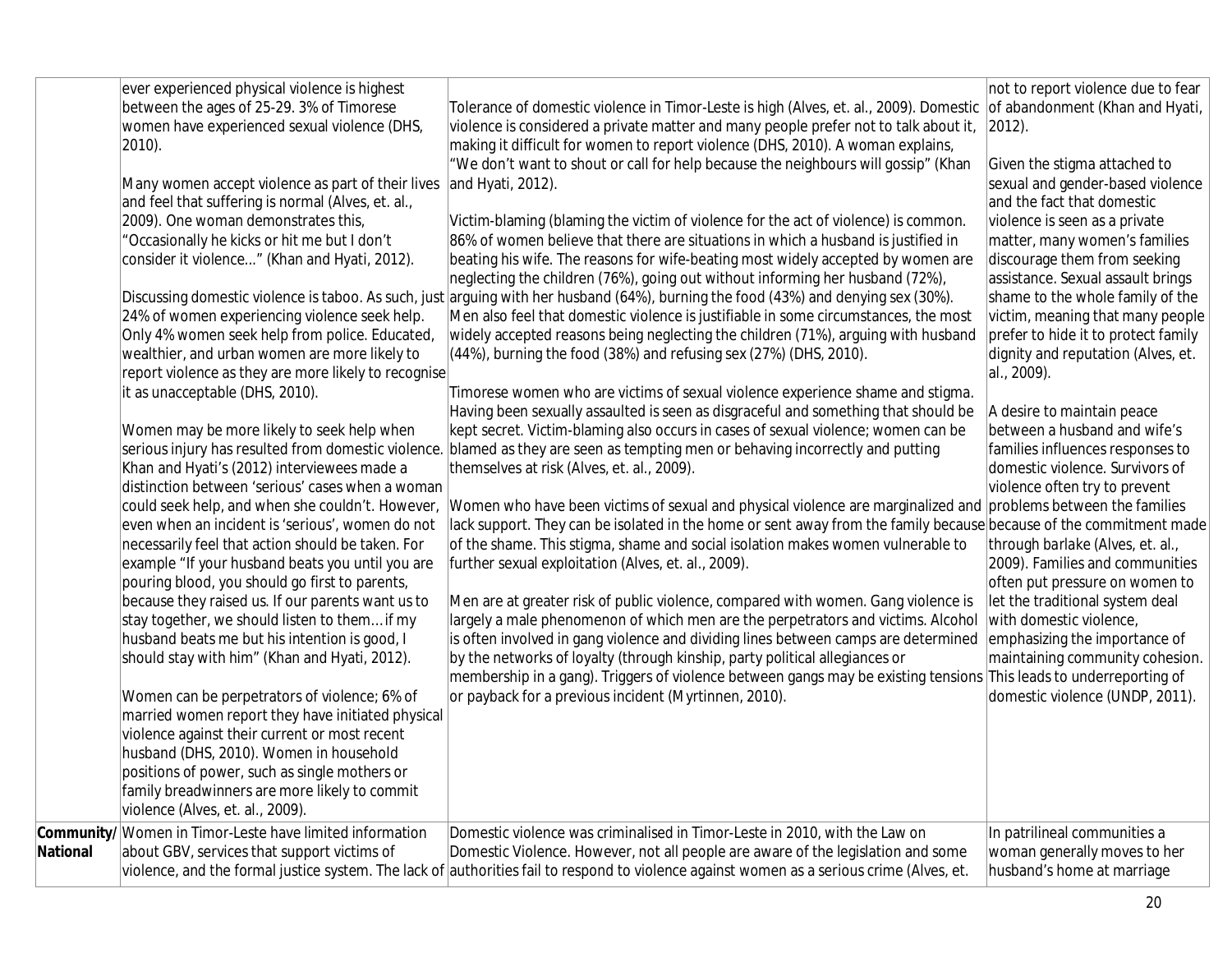| support services and protection for victims of          | al., 2009).                                                                                                              | where she can experience                  |
|---------------------------------------------------------|--------------------------------------------------------------------------------------------------------------------------|-------------------------------------------|
| violence contribute to the high incidence of            |                                                                                                                          | violence from her parents-in-law.         |
| violence against women (Alves, et. al., 2009).          | Victims of sexual and gender based violence can theoretically access traditional law                                     | In some cases this violence is            |
|                                                         | (adat) or the formal legal system. There are weaknesses in the formal system; most                                       | punishment for failing to produce         |
| Women's options for seeking justice are                 | cases that have proceeded to court are pending, cancelled or dismissed due to lack                                       | children or perform her duties. A         |
| inadequate. Many women choose to seek justice           | of evidence; DNA testing facilities are lacking; and it is difficult for most women to                                   | <i>lia nain</i> explains, "If she doesn't |
| through the traditional system rather than the          | access court. There are only four district courts (Dili, Covalima, Baucau and Oecussi),                                  | work it will irritate the man's           |
| formal system due to the bureaucracy and slow           | meaning that most people must travel significant distances to access court (Alves,                                       | parents. [They will say]: 'we             |
| speed of the formal justice system. However,            | et. al., 2009). Given these barriers many women seek justice through the traditional                                     | bought you to work here'; they            |
| women are concerned of unfair treatment through system. |                                                                                                                          | may hit her till she goes back and        |
| the traditional system (Alves, et. al., 2009).          |                                                                                                                          | tells her parents, or comes to us         |
|                                                         | There are several approaches to traditional law. In 'less serious' incidences of assault [elders] to solve the problemwe |                                           |
| Recommendations relating to violence and justice        | (for example, sexual harassment), immediate family members resolve it. However, if will send her back to the man's       |                                           |
| from the 2008 Women's Congress included a               | the assault is more serious (for example, physical abuse) the family may appeal to                                       | family because she has been               |
| suggestion that the Government create a law to          | the katuas lia-nain (traditional justice or customary leader) and the family members  bought" (Ospina, 2009). This       |                                           |
| reform the traditional justice system to be gender      | of the victim and perpetrator will try to obtain a solution through mediation and                                        | shows how barlake impacts                 |
| balanced and non-discriminatory; the capacity of        | sanctions. Traditional justice uses customary law interpreted by (usually male)                                          | women's ability to seek justice.          |
| security and defence authorities should be              | community leaders and can be influenced by these leaders' attitudes and biases                                           | Families may discourage women             |
| strengthened through training on gender, CEDAW,         | (Alves, et. al., 2009).                                                                                                  | from leaving abusive husbands             |
| Human Rights and laws; and the number of                |                                                                                                                          | because if the couple separates           |
| women in Policia Nasional Timor-Leste (PNTL) and        | The female victim is generally excluded from traditional mediation processes. While                                      | the barlake must be returned              |
| F-FDTL should be increased and their participation      | the male perpetrator is present to answer questions the victim is represented by                                         | Khan and Hyati, 2012).                    |
| in decision-making positions should be promoted         | family members. She is not consulted, her needs are not considered, she has no                                           |                                           |
| (Rede Feto, 2008).                                      | rights in the decision-making process and cannot question the final decision (Alves,                                     | Services exist to support women           |
|                                                         | et. al., 2009). Often reconciliation concludes with a ceremony, indicating no hard                                       | who have experienced violence. A          |
|                                                         | feelings between families, and the perpetrator can once again move around freely                                         | network of coordinated services           |
|                                                         | (DHS, 2010). If the case is not solved locally it can then proceed to the formal justice                                 | to support victims of sexual and          |
|                                                         | system (Alves, et. al., 2009).                                                                                           | gender-based violence includes            |
|                                                         |                                                                                                                          | ALFeLa, (which provides                   |
|                                                         | PNTL has a Vulnerable Persons Unit which deals specifically with violence against                                        | specialised legal aid services for        |
|                                                         | women, children and older people in all districts (Alves, et. al., 2009).                                                | women and children victims of             |
|                                                         |                                                                                                                          | domestic and sexual violence),            |
|                                                         | Despite challenges with the justice system and a lack of awareness of the                                                | Caritas Australia, Fokupers,              |
|                                                         | criminalisation of domestic violence, the Law Against Domestic Violence has had                                          | Oxfam, Pradet and religious               |
|                                                         | positive impacts. One Violence Prevention Unit Officer explains, "The law has made                                       | institutions, however this support        |
|                                                         | a change. Previously people didn't want to report because the case would not be                                          | is inadequate. During the court           |
|                                                         | forwarded to a prosecutor. Now people report because they know there will be                                             | process, NGOs such as ALFeLa,             |
|                                                         | justice. Some cases have gone to the tribunal, and the men are feeling that                                              | Fokupers and Pradet support               |
|                                                         | violence is not good. It is changing their attitudes. The law has supported women by                                     | victims, witnesses and family             |
|                                                         | increasing their confidence to report cases, and educated them" (Khan and Hyati,                                         | members (Alves, et. al., 2009).           |
|                                                         | $ 2012$ ).                                                                                                               |                                           |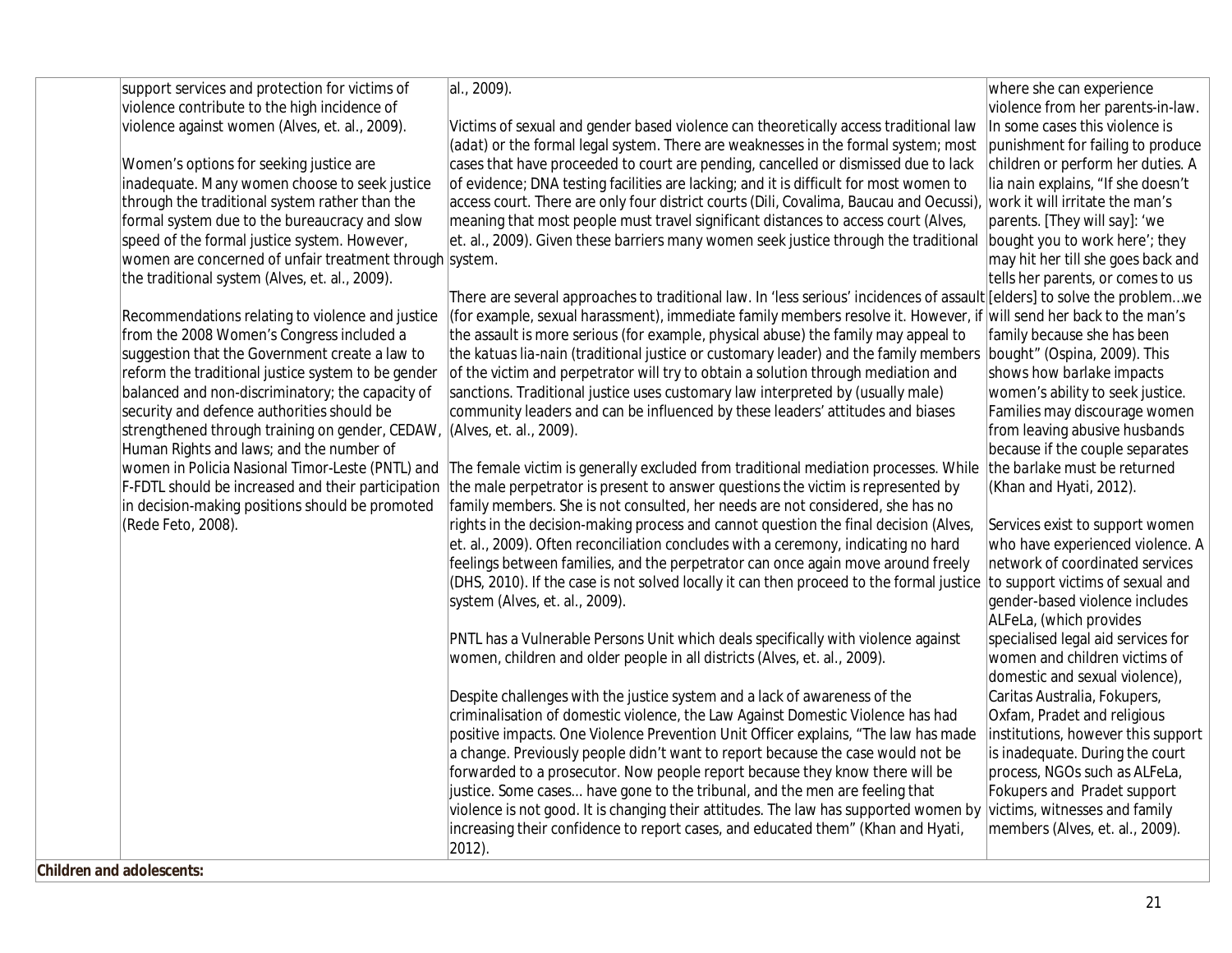Children in Timor-Leste are at risk of physical and sexual assault. 30% of girls have experienced physical violence (SEPI, 2011), mostly from their parents (mothers/step-mothers – 65% and fathers/step-fathers – 59%). 27% of never married women also reported physical violence committed by siblings (DHS, 2010). In 2004 49% of sexual and gender-based violence cases reported to the Pradet safe house at the Dili National Hospital involved child sexual assault (Alves, et. al., 2009). 79% of girls who suffer sexual violence are forced to abandon their studies (Rede Feto, 2013).

Children are vulnerable to violence on the way to and in schools. Violence between students is one of the things that girls don't like about school (CARE, June 2012) and they don't feel safe travelling the long distances (Rede Feto, 2008). Between 2010 and 2011, 46 cases of violence in schools were reported to the Inspector General (36 were corporal violence, 10 were sexual violence) (SEPI, 2011). 13% of women age 15-49 who were never married and had experienced violence experienced it from their teachers (DHS, 2010).

Incest appears to be a widespread problem. The most common victims of incest are girls aged 11 to 14 who are sexually abused by a male family member, usually a father or uncle (JSMP, 2012). Children's dependency makes them particularly vulnerable to incest (Alves, et. al., 2009). While reliable data on incest is unavailable, 49 independent cases came to the attention of JSMP between January 2010 and June 2012 but it is likely that rates are much higher. Victims of incest are often pressured by the perpetrator, their family or their community to stay silent about the incest, or may choose to remain silent to avoid stigma and shame (Alves, et. al., 2009, JSMP, 2012). Most cases of incest that have proceeded to court have not received a final hearing. Incest is not specifically criminalized in Timor-Leste, and while there are other provisions in the Penal Code which can be used to prosecute incest, they are inadequate. Acts of incest are punishable by law only in circumstances where the victim is less than 14 years of age or where it can be proven that force was used (JSMP, 2012).

## **Area of enquiry #8: Aspirations and strategic interests**

Minimal information is publically available outlining women and men's aspirations and strategic interests for themselves and their children.

| Level | Agency                                                            | <b>Structures</b>                                                                                         | <b>Relations</b>                                       |
|-------|-------------------------------------------------------------------|-----------------------------------------------------------------------------------------------------------|--------------------------------------------------------|
|       | Individual/ Timorese women are not necessarily accepting of their | Parents' ambitions for their daughters in terms of                                                        | It appears that many mothers and fathers in Timor-     |
| HH    | gendered disadvantage. In regards to literacy, older women in     | education and work are changing. However, the opinion                                                     | Leste want their children to have better lives than    |
|       | Venilale who had been denied education as children felt bitter    | that men should be household heads remains prevalent. they have had. Parents of girls participating in a  |                                                        |
|       | about their lost opportunities and said that they had really      | Trembath, et. al. (2010) found that people in Ermera and CARE education project told evaluators that they |                                                        |
|       | wanted to go to school (Trembath, et. al., 2010).                 | Venilale agreed that 'It is better that a man is head of a                                                | wanted their daughters to study, be successful, earn   |
|       |                                                                   | family than a woman'. Men were most likely to feel this                                                   | money and lead a good life, unlike the lives they      |
|       | Many Timorese women are keen to contribute to their               | way; in Ermera 76% of men compared with 67% of                                                            | themselves had. While some parents wanted their        |
|       | country's development. Following iindependence some of the        | women agreed with this statement. Interestingly, in                                                       | daughters to stay at home to help in the household,    |
|       | spaces which had opened up for women and girls during the         | Artauro only 48% of respondents agreed or strongly                                                        | most felt that girls should go to university, get good |
|       | resistance have again diminished (Myrtinnen, 2010). Some          | agreed that men are best family heads.                                                                    | jobs and support their families (CARE, June 2012).     |
|       | women feel upset that during the clandestine time they            |                                                                                                           |                                                        |
|       | helped in the fight but are now expected to go back to the        | There is a tension between women's aspirations of                                                         | This appreciation of higher education for girls is     |
|       | kitchen and look after their families (Ospina and Hohe, 2002).    | contributing to their county's development and                                                            | reflected elsewhere. Trembath, et. al. (2010) found    |
|       | These women have felt that while there was rhetorical             | traditional roles that exclude them. One man explains,                                                    | that most respondents in Ermera, Artauro and           |
|       | support for gender equity within the resistance movements         | "Our traditions tell them [the women] to stay in the                                                      | Venilale wanted both boys and girls to go to           |
|       | this did not translate into concrete steps to improve women's     | kitchen, as it is at the moment If we stay with the                                                       | university. In some cases, parents valued higher       |
|       | position (Cristalis and Scott, 2005 in Myrtinnen, 2010b).         | conservative values we cannot develop. The same the                                                       | education more for girls than for boys. In Venilale,   |
|       |                                                                   | other way round, if we suspend the traditional values                                                     | 77% of respondents wanted their female children to     |
|       | Women and men express a desire for five children, less than       | we will lose our identity" (Ospina and Hohe, 2002).                                                       | go to university compared with 68% for male            |
|       | the average family size. The average ideal number of children     |                                                                                                           | children.                                              |
|       | (the number of children people say they would like) is higher     | Masculinity in Timor-Leste is in transition. Timorese men                                                 |                                                        |
|       | in rural than in urban areas. The average ideal family size       | are caught between two role expectations; they are                                                        | This study also found evidence of a desire among       |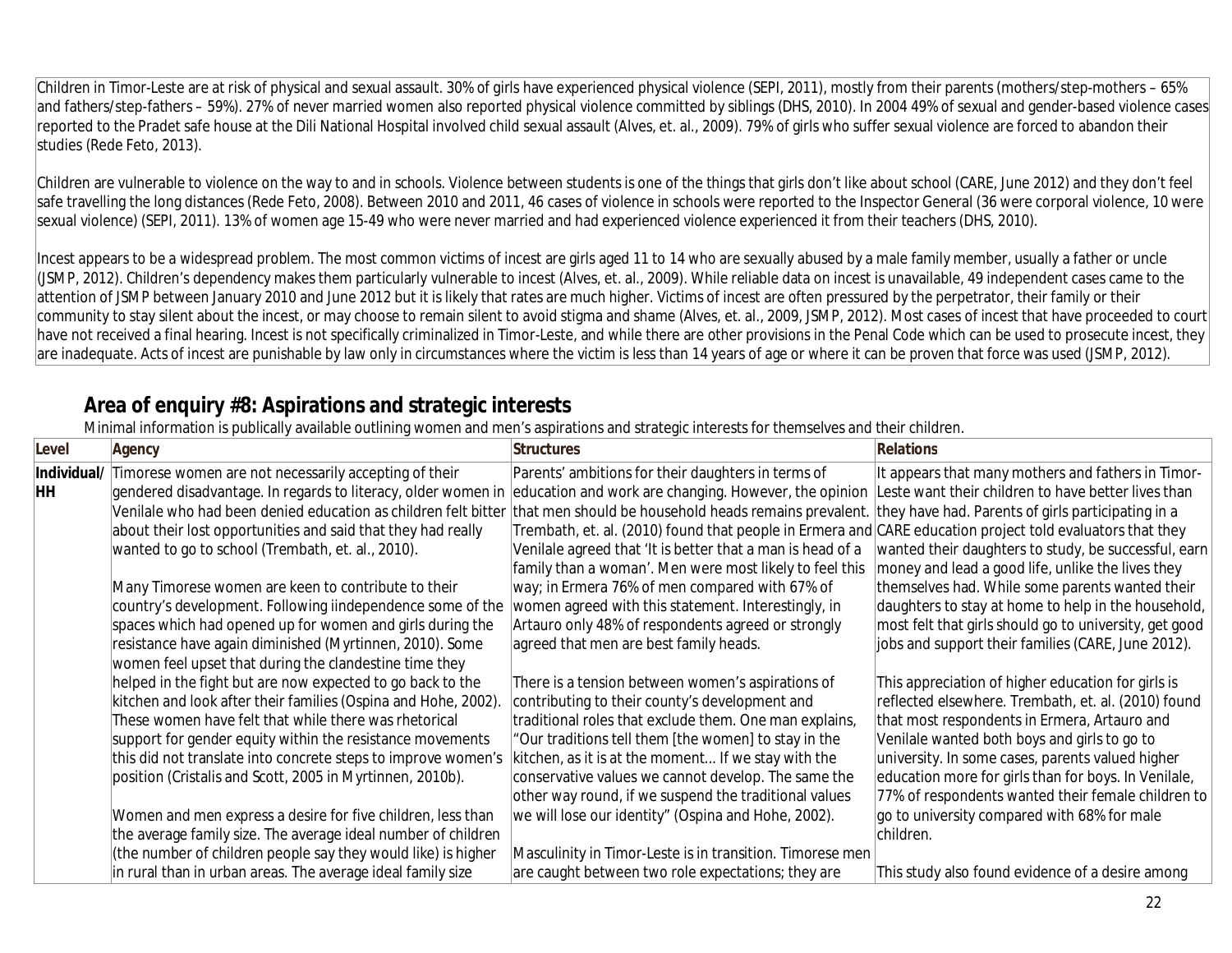| increases with the number of living children, from 4 children                                                                                                                 | expected to fulfil certain traditional obligations but are                                          | adults (particularly mothers) for changed gender    |
|-------------------------------------------------------------------------------------------------------------------------------------------------------------------------------|-----------------------------------------------------------------------------------------------------|-----------------------------------------------------|
| among childless people to over 7 among respondents with six                                                                                                                   | not able to reap the benefits of the old system (respect,                                           | roles. For example, on Artauro Island, no female    |
| or more children. The link between actual and ideal number of                                                                                                                 | sense of belonging, identity), as traditional social                                                | respondents wanted their female children to         |
| children could be due to two factors; first, women who want                                                                                                                   | structures either no longer exist or are no longer                                                  | primarily fulfill household duties when they became |
| large families and are able to make and implement decisions                                                                                                                   | accessible due to rural to urban migration. For example,                                            | adults (Trembath, et. al., 2010).                   |
| about their family size will have larger families. Second, some                                                                                                               | young men are increasingly unable to pay barlake,                                                   |                                                     |
| women with larger families may find it difficult to admit that                                                                                                                | adding to their sense of frustration (Myrtinnen, 2010b).                                            | Some women are uncomfortable with their             |
| they would have preferred fewer children and may say that                                                                                                                     |                                                                                                     | dependence on men. A woman in Baucau district       |
| they wanted the number of children they have (DHS, 2010).                                                                                                                     | Young men strive to fulfil the expectations of an                                                   | explains, "Our main principle is to be independent  |
|                                                                                                                                                                               | imported modernity in which men are the breadwinners                                                | from our husbands; we want to be dependent on       |
| Women are more likely than men to want to limit their family                                                                                                                  | and gain prestige through wage labour in the formal                                                 | what we earned with our own sweat" (Ospina and      |
| size. 36% of women do not want more children or are                                                                                                                           | economy. However this is challenging given Timor-                                                   | Hohe, 2002). Unmarried female participants in an    |
| sterilized compared to 23% of men. Men are also less likely to                                                                                                                | Leste's high levels on unemployment (Myrtinnen, 2009).                                              | economic empowerment project also valued their      |
| want to space births. 15% of men, compared with only 9% of                                                                                                                    |                                                                                                     | independence and wanted husbands who felt that      |
| women, want another child soon. Urban women more likely                                                                                                                       | These tensions around Timorese masculinity                                                          | women working outside of the home are positive,     |
| than rural women to want to limit childbearing (DHS, 2010).                                                                                                                   | encompassing frustration with the post-independence                                                 | and who respected them as equals (Trembath, et.     |
|                                                                                                                                                                               | years and social jealousy can lead young men to enter                                               | al., 2010).                                         |
| As the primary household breadwinners, men can experience                                                                                                                     | MAGs and RAGs. Young men's agency is affirmed when                                                  |                                                     |
| pressure to support their families. Bradley (2006) found that                                                                                                                 | joining and they are often proud of their gang                                                      | Marriage can influence girls' ambitions. Younger    |
| men in Ermera district reported being worried that they could                                                                                                                 | membership. Unfortunately, violence (in both the public                                             | unmarried female participants in an economic        |
| not feed or school their children (in Belton, et. al., 2009).                                                                                                                 | and domestic spheres) appears to be implicit in young                                               | empowerment project in Ermera had plans and         |
|                                                                                                                                                                               | Timorese men's processes of reaffirming gender                                                      | ambitions for their productive work but were        |
|                                                                                                                                                                               | hierarchies, creating a problematic relationship between concerned by how this would continue after |                                                     |
|                                                                                                                                                                               | violence and masculinity (Myrtinnen, 2010b).                                                        | marriage (Trembath, et. al., 2010).                 |
| <b>Children and adolescents:</b>                                                                                                                                              |                                                                                                     |                                                     |
| Girls' in Timor-Leste have ambitions to gain higher education and professional employment. An evaluation of a CARE education project targeting girls found that over 70% of   |                                                                                                     |                                                     |
| girls participating in the project think that girls should study up to university level. These girls also felt that higher education is important for boys. Around a third of |                                                                                                     |                                                     |
| surveyed girls said that they want to continue education to have a better future, and about half said their motivation to continue schooling was to get a decent job to earn  |                                                                                                     |                                                     |
| good money. Most respondents wanted to become teachers or police officers (CARE, June 2012).                                                                                  |                                                                                                     |                                                     |
|                                                                                                                                                                               |                                                                                                     |                                                     |
|                                                                                                                                                                               |                                                                                                     |                                                     |

The evaluation also found that most surveyed girls who had dropped out of school feel that they would like to be attending school (CARE, June 2012).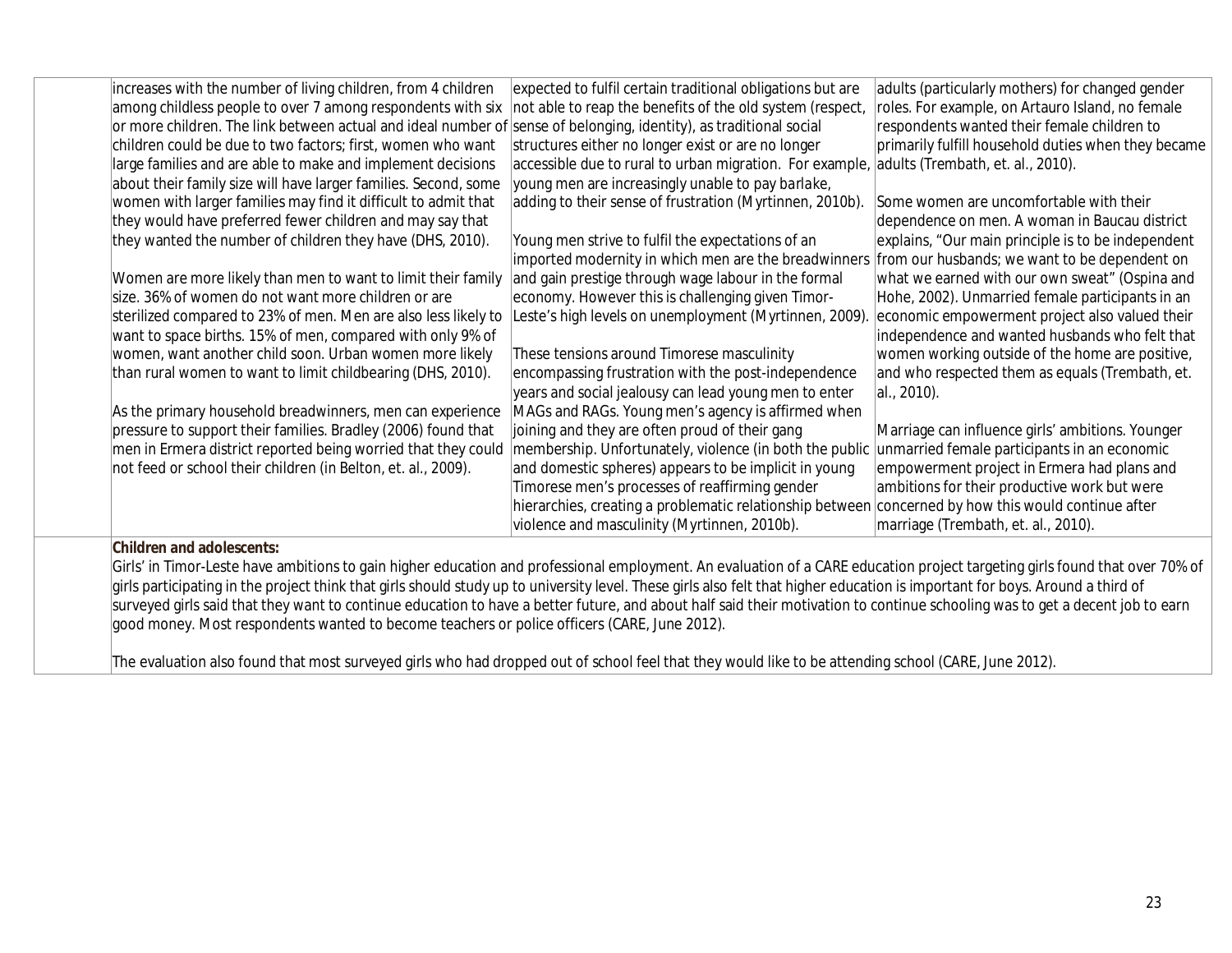## **4.1 Discussion**

This report has provided an overview of gender and power relations in Timor-Leste, and has highlighted some of the key issues affecting Timorese women and men differently. Drawing on the information provided above, this section identifies key themes emerging in the three areas of CARE's Women's Empowerment Framework – agency, structures and relations.

## **Agency**

Timorese women want to contribute to their country's development. They were active participants in the resistance movement during Indonesian occupation, but do not participate equally in an independent Timor-Leste. For women to participate meaningfully in Timor-Leste's development they need access to information, knowledge, opportunities, leadership skills, confidence and time, all assets which women currently lack. Women must be able to move freely to access these things.

Timorese women are bound by the 'triple-burden' of productive, reproductive and caring work. Women work in paid roles or subsistence or unpaid agricultural work (productive), are responsible for domestic work (reproductive) and have primary responsibility for caring for children and other dependent family members (caring). Given these competing demands, women lack the time to take on additional activities beyond the household, such as participation in cooperatives, economic activities, NGO initiatives, or local decision-making bodies. When women do move beyond the home to participate in such initiatives, it is usually female children, not men, who fill the gap in household work. This has the flow-on effect of impacting girls' full participation in educational or other learning opportunities.

Many Timorese women are *moer* (shy) and don't have the confidence to speak out and demand their rights. This is accepted as a normal feminine characteristic by both men and women. Local leaders don't expect women to speak during community meetings and women traditionally don't have a role in decision-making forums. Women accept their supporting role in these forums – preparing food and serving men who discuss issues and make decisions that affect women. Consequently, women's concerns and opinions are often not considered.

Information presented above suggests that Timorese women have internalised their disadvantaged position and contribute to the continuation of unequal gender and power relations. This internalisation is demonstrated by the fact that a large minority of women accept marital rape, many women feel that in some circumstances violence against women is acceptable, women who are victims of physical and sexual violence often choose not to seek justice, and older women contribute to the oppression of younger women.

Timorese men's roles are being challenged. In the context of high unemployment and a lack of economic opportunities men are struggling meet their traditional gendered responsibility of providing for their families. Simultaneously, women are entering the workforce and are often family breadwinners, further challenging traditional Timorese masculinity. In response, men are asserting masculinity through violence – whether it be public violence perpetrated through gangs or violence perpetrated within the household against women, which in turn directly inhibits women's empowerment.

## **Structures**

In many ways, Timorese institutions and legal frameworks are quite liberal. Women and men are afforded equal rights in Timor-Leste's constitution, the Government of Timor-Leste has ratified the Convention on the Elimination of All Forms of Discrimination Against Women (CEDAW), domestic violence is criminalised and there are successful quotas in place to ensure women's representation in national and local elections. Timorese women work, have reached critical mass in Parliament, and participate in decision-making at a household level.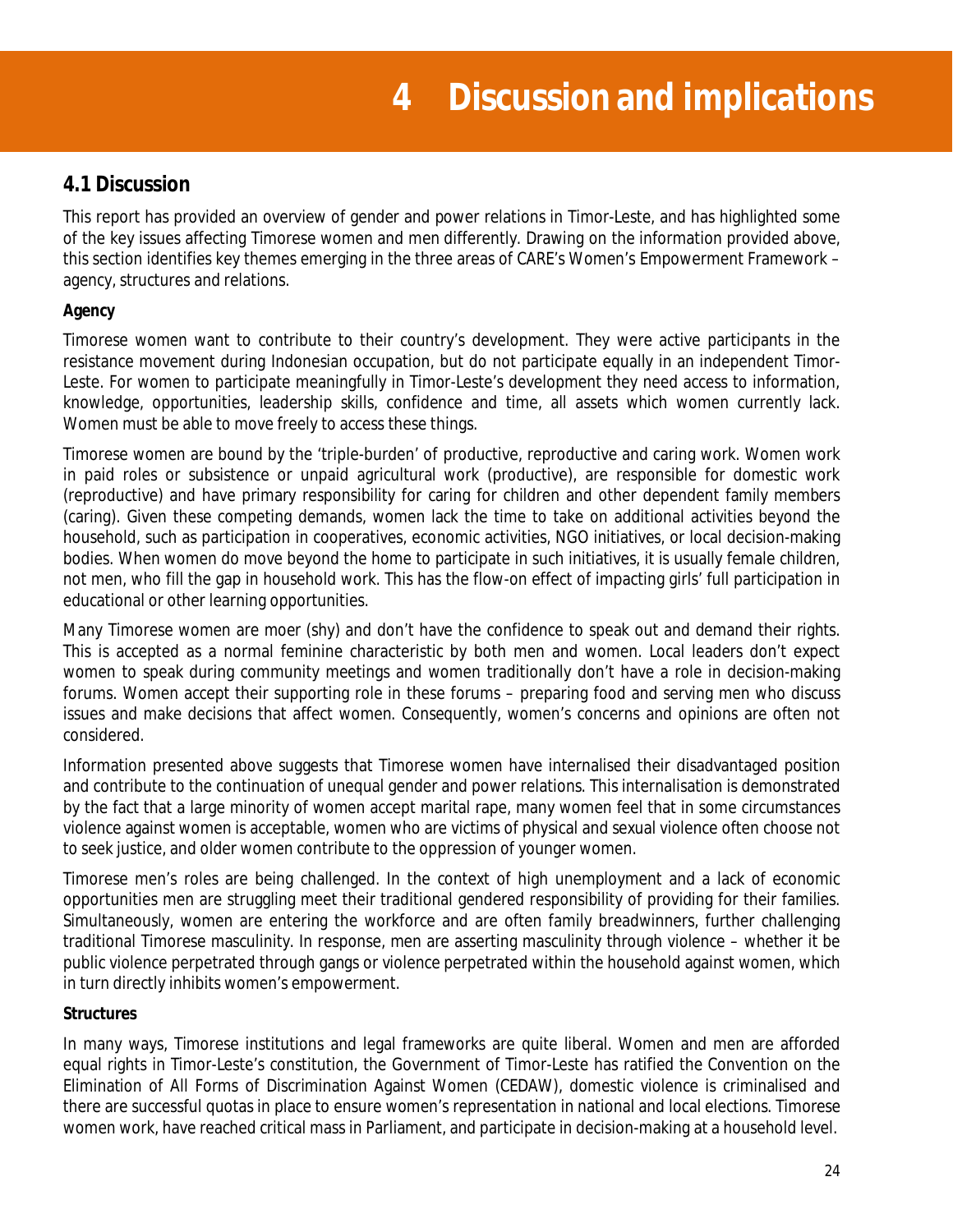While these factors are positive indicators of gender equality there are signs which illustrate that Timor-Leste's culture and society remain strongly patriarchal. Women's increased vulnerability to domestic violence if they earn a cash income and are therefore less economically dependent on men suggests that women experience a backlash when they challenge traditional gender norms. Similarly, while parents want both their female and male children to go to university, most still hold the view that men should be household heads. Finally, the broad acceptance by women and men of violence against women is the clearest sign of men's power over women in Timor-Leste.

It appears that Timorese society finds girls' and women's sexuality threatening. Women are expected to be virgins until marriage and girls' failure to maintain their chastity risks the family's reputation, including in instances of sexual assault. Families' efforts to protect their daughters' virginity restrict girls' mobility and opportunities. Once girls reach puberty they are not allowed to move about alone and can be prevented from continuing their education if this involves moving away from home. Families' concerns about their daughters' sexuality negatively impacts girls' access to opportunities, meaning that girls suffer the consequences of assault (real or imagined) perpetrated by men.

The consequences for girls and young women who fail to remain chaste (through choice or abuse) are grim. Survivors of sexual violence and incest experience stigma and shame. Rather than seeking justice for abuse against their daughters, families remain silent or send the female victims away from home in an effort to protect family honour. Considering the shame and trauma suffered by these girls, combined with the lack of opportunities available to them, it is easy to see how this removal from the family can lead a young woman to enter sex work where she is exposed to more violence, trauma and health risks.

#### **Relations**

Relations between women and men in Timor-Leste are deeply influenced by traditional power dynamics which position men as the household head. While we can participate in household decision-making, final decisions generally rest with men. Participation in decision-making does not necessarily signify equal power.

Women's husbands present a great risk to their physical safety. Almost one in two Timorese women will experience physical violence, and most experience it from their current husband or partner. Women's dependence on their husbands makes them vulnerable to violence; limited support services and alternative livelihood options for women mean that leaving an abusive partner is extremely difficult. A fear of abandonment leads many women to 'choose' to stay with their husbands.

While women's dependence on men makes them vulnerable to domestic violence, women who have their own cash incomes and are therefore *less* dependent on their husbands are *more* likely to experience domestic violence. As noted above, husbands of women with their own cash incomes may be asserting their masculinity by acting violently towards their wives. Timorese women therefore find themselves in a 'no-win' situation; vulnerable to violence when dependent on men, and at greater risk of violence when more independent.

Relations between women, their own families and their in-laws should also be addressed when considering Timorese women's empowerment. After current partners, women and girls are most likely to experience physical violence from other women – their mothers or mothers-in-law. Women's families and in-laws often fail to support women who experience domestic violence and can persuade their daughters/daughters-in-law not to seek justice and mothers-in-law can contribute to the oppression of younger women in patrilineal households. Parents are also active participants in socialising their male and female children into their traditional unequal gender roles.

Encouragingly, it seems that there is space for movement in women and men's gendered work in Timor-Leste. Women's participation in productive work beyond the home demonstrates that income-generation is a domain that women and men share. Similarly, men 'help' with traditionally female household chores when there is a family crisis, showing that these tasks, too, can be shared. Women and men's ability to move in and out of each others' gendered spheres of work suggests that cultural change towards a more equal sharing of home and work responsibilities is possible.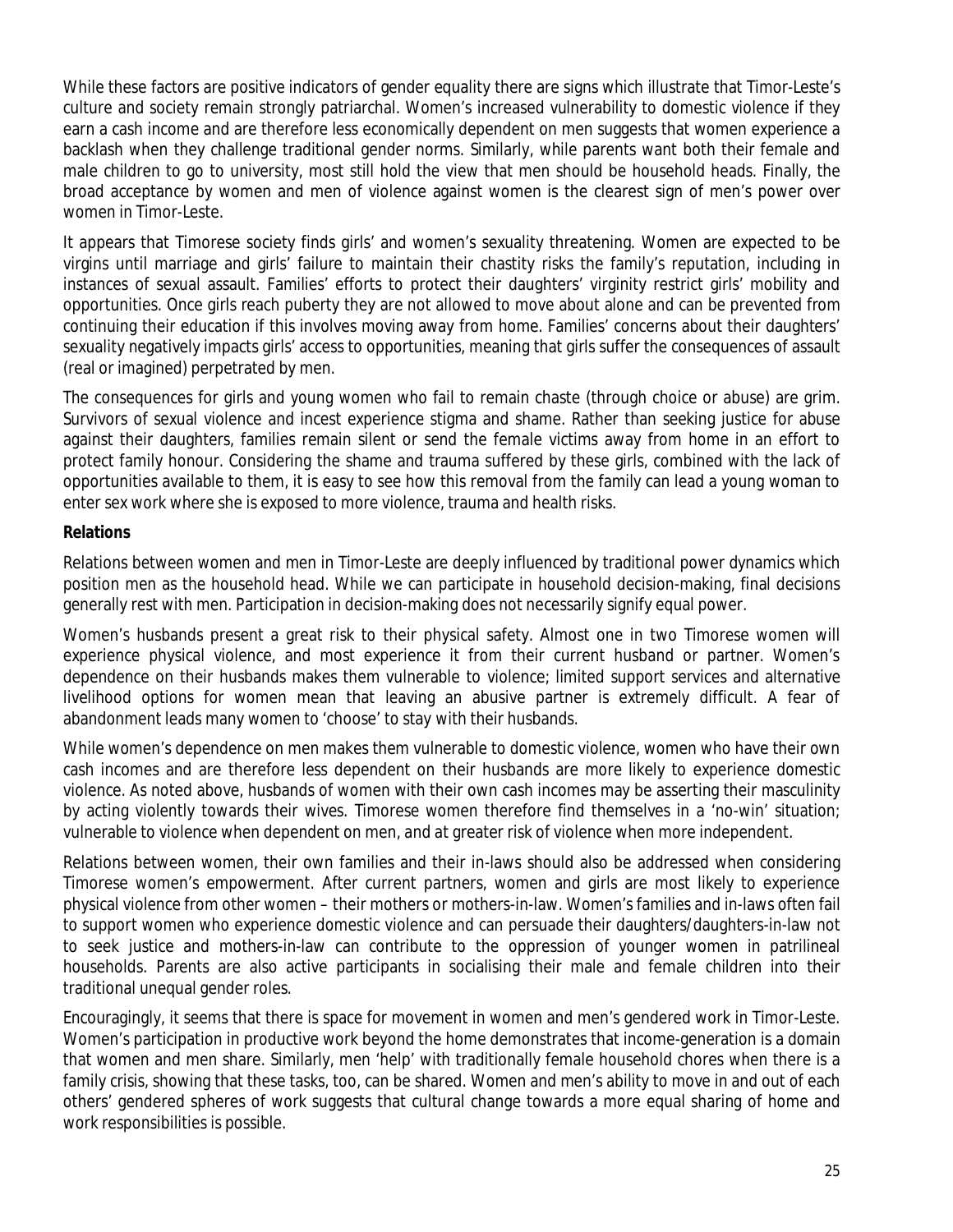## **The intersection of agency, structures and relations**

By analysing how gender and power play out in the areas of agency, structures and relations in Timor-Leste it is clear that change is needed in all three areas to achieve Timorese gender equality, CARE's overall goal.

Regarding **agency**, women need knowledge, opportunities, leadership skills and confidence, and they need *time* to access these assets. This time requires a change in **relations** which sees men sharing women's burden of reproductive work to reduce women's triple-burden. Men must not only 'help' women with traditionally female tasks, but these tasks must cease to be gendered and become the equal responsibility of both women and men. In terms of **structures**, women need access to adequate opportunities and services. Timor-Leste's services in health (particularly maternal and sexual and reproductive health), business and credit, violence prevention and protection, and education must be improved to equip women (and their families) with the requirements for empowerment; a woman cannot be empowered if she is illiterate, lives in a violent relationship, is unable to control her fertility, or faces a very real threat of death each time she has a baby. Finally, as women gain the confidence and time to become active beyond the household, traditionally masculine areas of Timorese society, particularly those relating to decision-making, must accept women. Women must be able to contribute meaningfully to decision-making within the home and at a local level and should be confident that they will be listened to when they are present in these forums.

## **4.2 Implications for Impact Groups**

CITL has identified two potential impact groups around which to focus our program work. These are:

- 1. *Remote and isolated rural communities, especially women and girls.*
- 2. *Youth, especially young girls, with limited access to education and employment opportunities, and who are not empowered to make choices that affect their lives.*

This gender and power analysis finds that these groups of people are sound impact groups for CITL to focus our work around.

## **Remote and isolated rural communities, especially women and girls**

Women in remote isolated communities have limited opportunities to make changes to their lives (should they wish to do so). While all people in isolated communities face challenges accessing information, services and economic opportunities, women experience these more acutely and face additional gender-based challenges (for example, limited mobility, a higher level of illiteracy compared with men, high birth rates and GBV).

While women in urban centres and remote areas in Timor-Leste both face significant challenges those in remote and isolated communities are most disadvantaged. Compared with urban women, the evidence above shows that rural women are almost twice as likely to have no education, are least likely to think that it is acceptable for a women to refuse her husband sex, have more children and have them at a younger age, and have less access to vital maternal health services, putting their lives at greater risk.

Rates of violence against rural women remain unacceptably high (35%) and these women are less likely to seek justice for the violence they suffer.

#### **Youth, especially young girls, with limited access to education and employment opportunities, and who are not empowered to make choices that affect their lives**

Young people in Timor-Leste face many challenges particularly relating to education, employment and relationships. Information presented in this analysis shows that the challenges facing boys and girls are not the same. Girls limited mobility and their parents' concerns about their security and sexuality make it harder for girls to access higher education and academic and employment opportunities beyond their villages, compared with boys. In contrast, Timor-Leste's high levels of youth unemployment and under-employment may negatively affect young men more than young women, as they directly challenge Timorese males' traditional role as household breadwinner.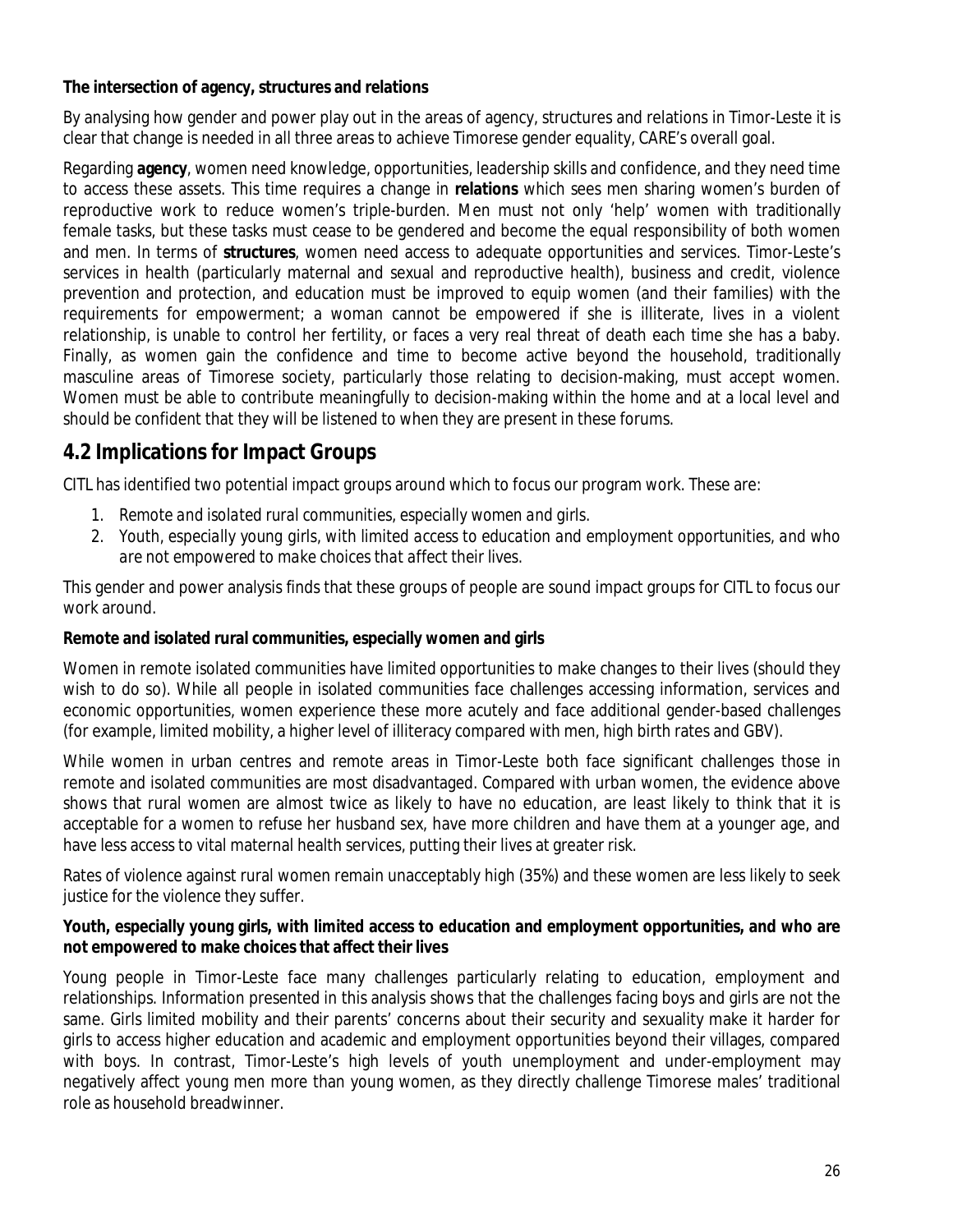Of particular concern is young Timorese people's lack of information about sex and healthy relationships. Unless these issues are addressed, it is likely that the problems of violence against women, high fertility rates and high maternal mortality will continue to be experienced by the next generation of young women and men.

## **4.3 Implications for programming**

## **A gender transformative approach**

Internationally, CARE is committed to a *gender transformative* approach which aims for gender equality by seeking to transform gender roles, alter structures that maintain inequality and promote gender equitable relationships between men and women (CARE International Gender Network, July 2012).

Currently, CARE International in Timor-Leste's (CITL) projects are generally gender sensitive but not gender transformative. CITL's projects are aware of the different needs and constraints of male and female participants but don't actively address unequal gender roles. For example, CITL's Our Roads Our Future project has a quota of 60% female work team members. While this ensures that women participate in the project and increases women's participation and capacity in the productive sphere, gender inequality in the reproductive sphere remains unaddressed. Similarly, CITL's Healthy Villages project targets women for maternal and child health and nutrition activities. While the project increases women's knowledge about health and agriculture it also reinforces their traditional caring responsibilities rather than encouraging men to share this role with their wives.

CITL should take deliberate steps to move from a gender sensitive way of working to a gender transformative approach. The move to a Program Approach provides a valuable opportunity for CITL to reconsider how gender is mainstreamed in our work and to ensure that the new programs address the three areas of the women's empowerment framework. Key changes to current project delivery should be working to influence gender dynamics not directly related to project activities (such as participants' home lives), directly promoting gender equality, and engaging with men on women's empowerment.

## **Engaging men**

Changes to gender relations cannot focus on women alone – men must also understand and value gender equality. Any process of social change that moves towards gender equality must involve men. Men can be powerful agents of change and can support women's empowerment. Women in Timor-Leste may already be experiencing the consequences of men's feelings of marginalisation in the form of violence against women, demonstrating the risks to women when men feel excluded from opportunities.

CITL's attention to directly promoting gender equality within the communities we work with is minimal. Supporting Young Women's Education in a Young Nation (YWYN), an education project, teaches girls about their rights and promotes girls' right to education among parents and teachers. The project could be strengthened and its potential for gender transformation broadened if it were to also target these messages at boys. YWYN's access to young people makes it well positioned to promote healthy and respectful relations between the boys and girls that will go on to become husbands and wives.

## **Influencing reproductive work**

Directly related to engaging men in our work to support women's empowerment is a need to look beyond the direct reach of our projects and consider how CITL can influence changes in project participants' private sphere. To enable women to increase their agency by accessing non-traditional opportunities beyond the household, reproductive (domestic) work must be the equal responsibility of women and men. It is unreasonable to expect women to participate fully in our projects given their triple burden. CITL must build initiatives into our projects which lead men to take on a greater share of tasks traditionally classified as 'women's work'. If we fail to do this project participation risks being just one more demand on women's already stretched time.

Projects must be aware that women's participation in CITL's projects can have unintended negative consequences on other female family members. Increasing men's share of reproductive tasks is important to ensure that adult women's domestic work is not simply passed onto other female household members when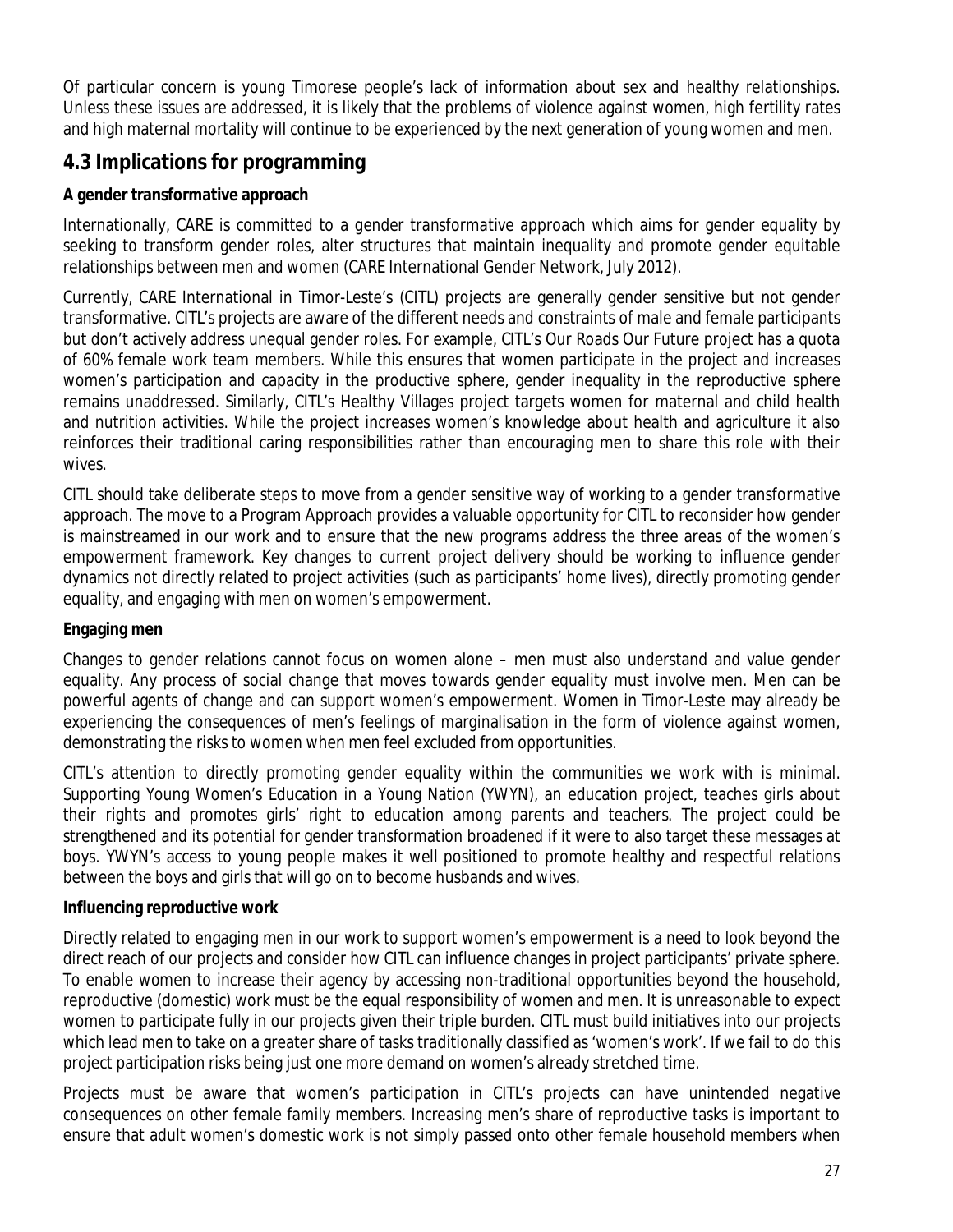they participate in activities beyond the household. CITL must ensure that we do no harm by inadvertently shifting adult women's work into girl children, which can in turn prevent them from full participation in education and other activities.

CITL is increasingly focussing on sexual and reproductive health (SRH), arguably a crucial component of the reproductive sphere. While it makes good sense for SRH activities to target women (given that they bear children) we must ensure that men share the responsibility of family planning. Currently, it appears that women have primary responsibility for limiting family size, demonstrated by the fact that only a very small minority of men have ever used a modern contraceptive. While equipping women with the knowledge and resources to control their fertility is an important aspect of women's empowerment there is a risk that the responsibility of family planning simply becomes an additional burden for women. This could be avoided by engaging men in discussions about SRH and encouraging them to consider options and access services to manage their own fertility.

## **Addressing gender-based violence**

A significant gap in CITL's current work with communities is GBV; CITL currently does minimal work to respond to the violence against women that is normalised and accepted in the communities we work in. Given the high levels of domestic violence throughout Timor-Leste, CITL must begin to address it either by developing new projects and activities that combat GBV directly, or by mainstreaming messages that violence against women in unacceptable through all of our work in a less direct way.

CITL's future work with young people should directly address sensitive topics such as domestic violence, SRH and positive relationships. Traditional gender roles in Timor-Leste are changing, and these changes will be felt most acutely by future generations of young people who will form families that look very different from their parents' – increasing numbers of women as well as men are undertaking higher education, gaining employment in the formal sector and economically supporting their families. This presents a risk that young men will feel that their masculinity is under threat and may seek to assert it in negative ways, such as through violence against women.

Given that there is no formal sex education and or training on positive intimate partner relationships in Timor-Leste, there is an opportunity for CITL to play a valuable role in equipping Timorese young people with the information and knowledge they need to make informed decisions in these areas.

## **CARE International in Timor-Leste staff capacity**

To act on the findings and recommendations outlined above, CITL's staff need to have the necessary skills, experience and knowledge. CITL staff are adequately skilled to fulfil the technical aspects of their current roles, but may not be appropriately qualified to promote women's empowerment or address sensitive gender issues such as SRH, sex education, GBV and intimate partner relationships.

CITL staff *are* community members. As such, it is to be expected that they will have some of the characteristics outlined above – discomfort talking about domestic violence and sex, limited knowledge about sex and reproduction, and a tendency towards victim-blaming in cases of violence against women. CITL's Gender Equity and Diversity Audit found that most CITL staff feel that gender equality is important at work but unrealistic at home, demonstrating that they are not yet role modelling the changes that we aim to achieve in communities (Cowan and Amaral, 2012). These limitations on staff capacity must be kept in mind when moving into new program areas that require new areas of skill and experience.

The gender make-up of staff must be addressed. Women remain under-represented in CITL, accounting for only a third of employees. While some of this imbalance can be accounted for by roles that are traditionally masculine (i.e. security and drivers) women are underrepresented in project implementation roles. For example, the MAKA'AS project does not have any female field officers, despite the fact that women's empowerment is one of the projects' goals. Particularly when we begin addressing more sensitive areas of work, female implementation staff will be required. It is unlikely that a woman in a rural community will feel as comfortable discussing SRH with a male staff member as she would with a female.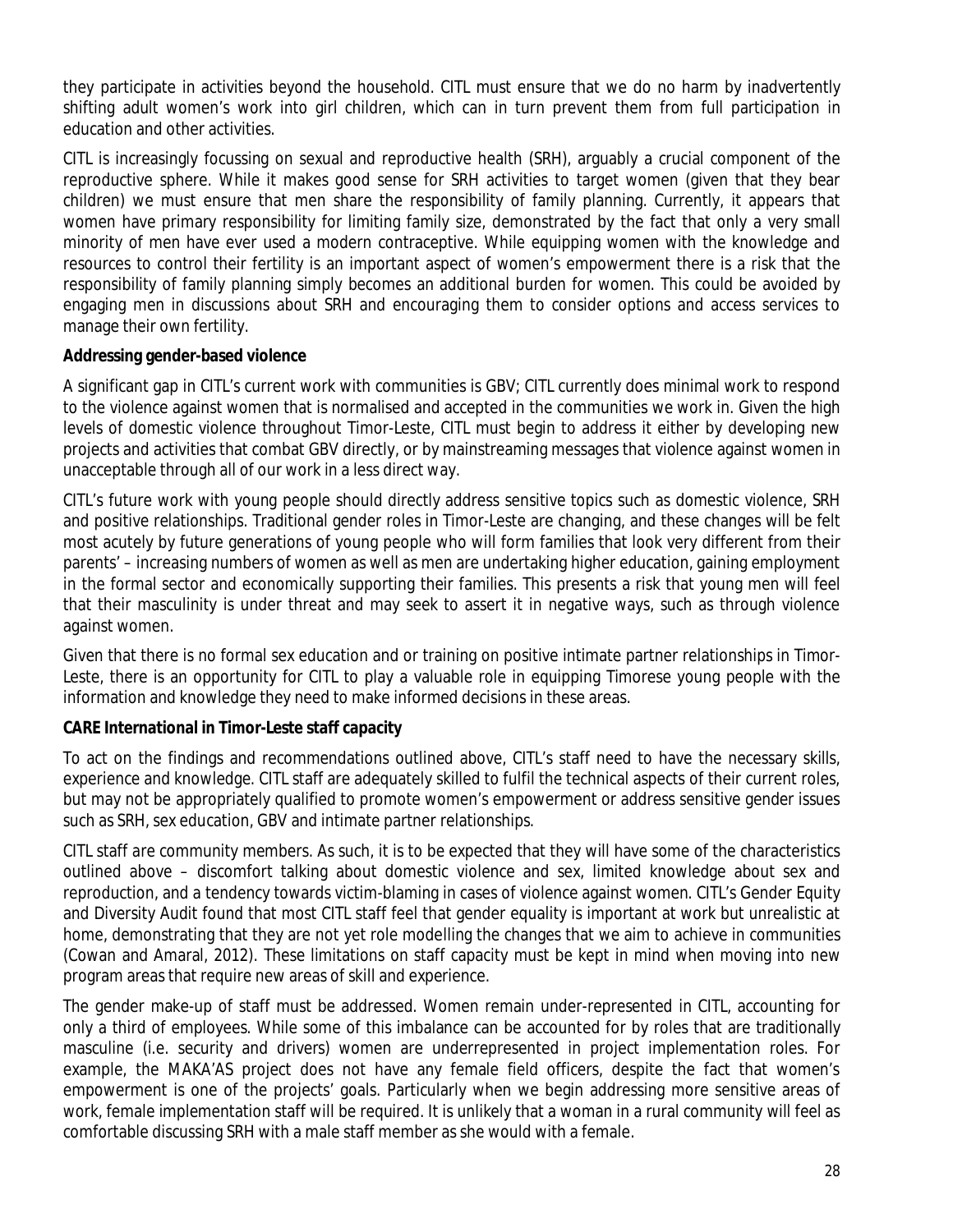#### **Working in partnership**

Given CITL's limited internal capacity to address some crucial gender issues a greater focus should be placed on working in partnership with organisations which have these skills. An active women's network exists in Timor-Leste and many other civil society organisations, both national and international, are working to promote gender equality and women's empowerment. Opportunities exist to partner with these organisations. Working with national organisations has the potential to both provide CITL with the expertise needed for good gender programming and also support the capacity development of Timor-Leste's local non-government organisations.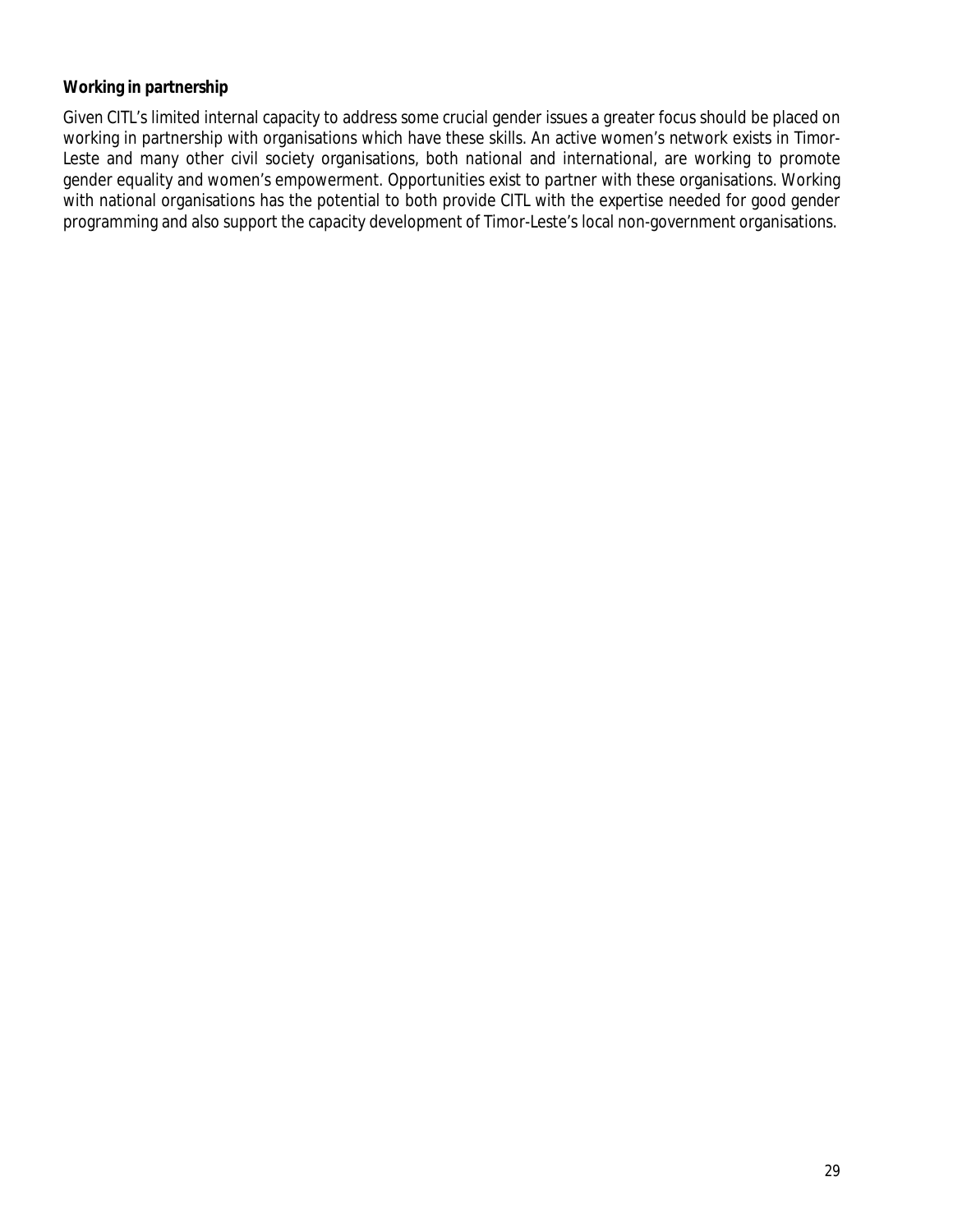

## **5.1 Reference list**

- 1. Albone, S. (June 2011). *Gender and Power Analysis for Remote Ethnic Groups*. Research conducted for CARE International in Lao PDR.
- 2. Alves, M. D. F., Sequeira, I. M. M., Abrantes, L. S. and Reis, F. (2009). *Baseline Study on Sexual and Gender-Based Violence in Bobonaro and Covalima.* Asia Pacific Support Collective Timor-Leste.
- 3. Belton, S., Whittaker, A. and Barclay, L. (2009). *Maternal Mortality, Unplanned Pregnancy and Unsafe Abortion in Timor-Leste: A Situational Analysis.* Research conducted for Fundasaun Alola.
- 4. CARE International Gender Network (July 2012). *Explanatory Note on CARE's Gender Focus.*
- 5. CARE International Gender Network (May 2012). *Good Practices Framework for Gender Analysis.*
- 6. CARE International in Timor-Leste (June 2012). *Evaluation report of Promoting Young Women's Education in a Young Nation.*
- 7. Cowan, E. and Amaral, F. (November 2012). *Gender Equity and Diversity Audit: Final Report*. Research conducted for CARE International in Timor-Leste.
- 8. da Silva, J. (May 2013). 'Impact of sexual violence, 79% of underage girl victims dropout of school'. *Journal Independente.* Report on research by Rede Feto Timor-Leste.
- 9. Harvey, H. (December 2012). *Gender and Power Analysis for the Mudansa Klimatika iha Ambiente Seguru (MAKA'AS) Project.* Research conducted for CARE International in Timor-Leste.
- 10. Inter-Parliamentary Union. Accessed Accessed March 2013. http://www.ipu.org/wmn-e/classif.htm
- 11. Ita Nia Rai project (April 2011). *Report of Gender Equity and Customary Land Use Seminar.*
- 12. Khan, N. and Hyati, S. (April 2012). *Bride Price and Domestic Violence in Timor-Leste: A comparative study of marriedin and married-out cultures in four districts.*
- 13. Kilsby, Di. (April 2012). *"Now we feel like respected adults" Positive change in gender roles and relations in a Timor Leste WASH program.* Research conducted for Water Aid by the International Women's Development Agency.
- 14. Myrttinen, H. (2010a). *Gender Baseline Study in Liquica District. Rural Development Project in Liquica*.
- 15. Myrttinen, H. (2010b). *Histories of Violence, States of Denial: Militias, martial arts and masculinity in Timor-Leste.*  Thesis - Doctor of Philosophy in Conflict Resolution and Peace Studies.
- 16. Myrttinen, H. (2009). *Poster Boys No More: Gender and security sector reform in Timor-Leste.* Policy Paper No. 31. Geneva Centre for the Democratic Control of Armed Forces.
- 17. DHS (December 2010) *Timor-Leste National Demographic and Health Survey 2009-2010.*
- 18. NGOs Working Group on CEDAW Alternative Report (March 2009). *Alternative Report: Implementation of the Convention on the Elimination of All Forms of Discrimination Against Women (CEDAW) In Timor-Leste.* REDE Feto Timor-Leste.
- 19. Ospina, S. (March 2009). *Cultural Attitudes and Practices in Timor-Leste under the Lens of Selected CEDAW Articles.* Research conducted for UNIFEM.
- 20. Ospina, S. and Hohe, T. (December 2002). *Traditional Power Structures and Local Governance in East Timor: A Case Study of the Community Empowerment Project (CEP).*
- 21. Rede Feto Timor-Leste (September 2008). *Platforms for Action from the Report on the National Women's Congress.*
- 22. Secretary of State for the Promotion of Equality (2011). *CEDAW Special Report on the Education and Health Sectors (Timor-Leste)*.
- 23. Trembath, A., Grenfell, D and Noronha, C. M. (2010). *Impacts of National NGO Gender Programming in Local Communities in Timor-Leste: A Collaborative Research and Evaluation Project.* Melbourne: Globalism Research Centre, RMIT University.
- 24. UNDP (2011). *Timor Leste Human Development Report 2011: Managing Natural Resources for Human Development, Developing the Non-Oil Economy to Achieve the MDGs.*
- 25. van Dujin, J. (December 2012). *Baseline Report MAKA'AS project (2012 – 2014)*. Research conducted for CARE International in Timor-Leste.
- 26. Wigglesworth, A. (January 2012). *Gender Analysis Report for the HAN Mid-Term Review*. Research conducted for CARE International in Timor-Leste.
- 27. Wigglesworth, A. (2007). 'Young people in rural development', in *East Timor: Beyond Independence*. Kingsbury, D. and Leach, M. 57. Victoria: Monash University.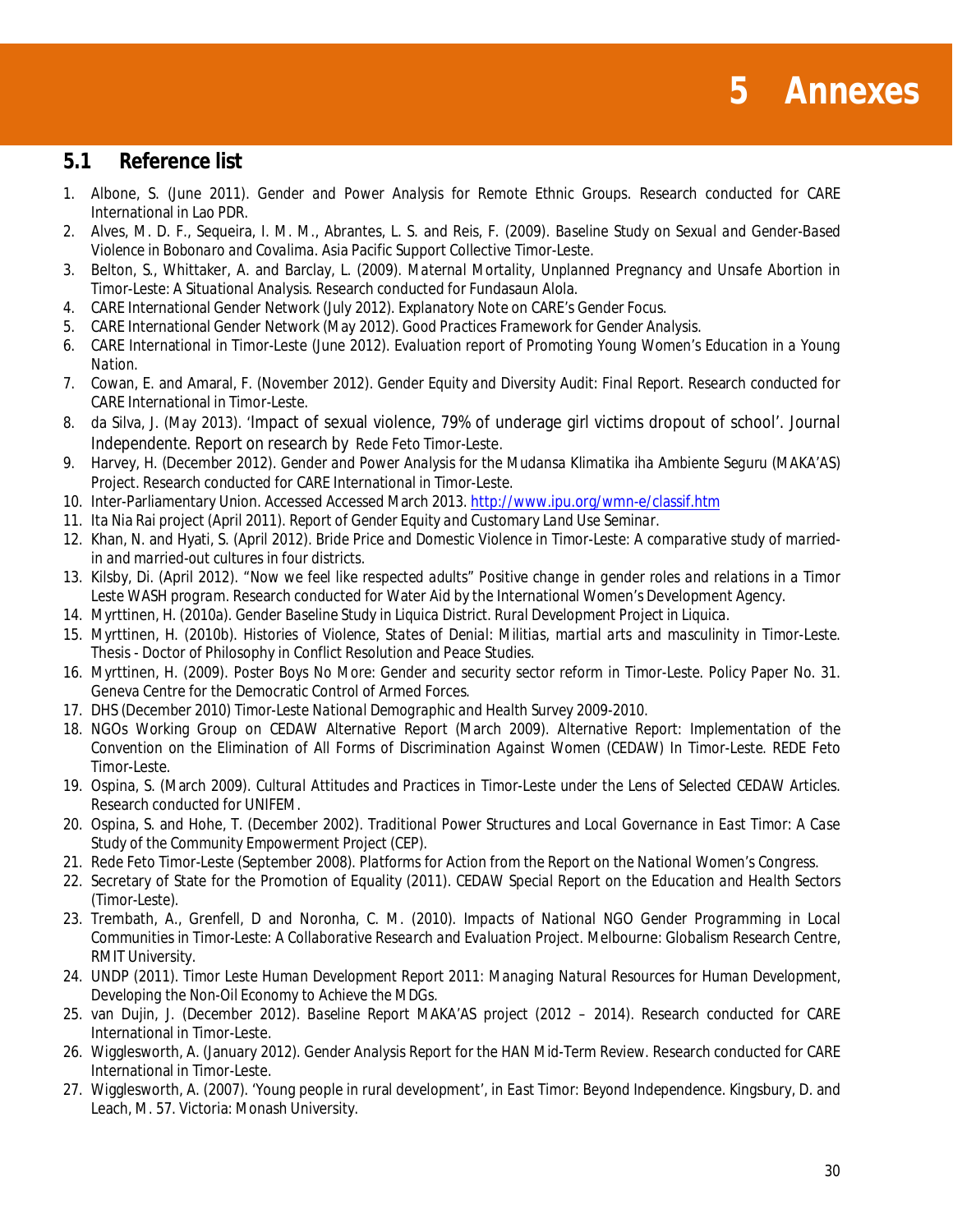# **5.2 Findings from stakeholder interviews**

| Stakeholder:                                                     | <b>About SEPI</b>                                                                                                                                                                                                                                                                                                                                                                                                                                                                                              |
|------------------------------------------------------------------|----------------------------------------------------------------------------------------------------------------------------------------------------------------------------------------------------------------------------------------------------------------------------------------------------------------------------------------------------------------------------------------------------------------------------------------------------------------------------------------------------------------|
| Secretary of<br>State for the<br>Promotion of<br>Equality (SEPI) | SEPI's purpose is to promote gender equality in government institutions, focusing on women. SEPI<br>aims to build gender capacity in the districts through training (for example, on the Law Against<br>Domestic Violence and GBV). SEPI coordinates the national and district level Gender Working Groups<br>and Gender Focal Points. At a national level General Directors act as Gender Focal Points within their<br>ministry. At the time of meeting Gender Focal Points were not active in each district. |
|                                                                  | The Government Gender Working Groups were established via the Gender Working Group<br>Resolution which states that all districts must have a Gender Working Group as a tool to mainstream<br>gender at the district level. Gender Working Groups are made up of representatives from the major<br>Ministries (including police) and headed by District Vice-Administrator.                                                                                                                                     |
|                                                                  | SEPI gives funding to women's groups at a district level via a small grants process (up to \$5,000 per<br>group). In 2011/2012 \$100,000 was available for women's groups. SEPI also provides funding support<br>for the celebration of women's days each year. SEPI runs training within Government and with<br>women's groups on topic such as the Law Against Domestic Violence and GBV.                                                                                                                    |
|                                                                  | Gender Action Plans are being developed for each district, commencing with Dili, Baucau and Liquica.<br>These Action Plans will be based on a gender assessment of each district to understand needs in that<br>area. During the national consultation process for Camara Municipio the Secretary of State<br>conducted specific meetings with women to ensure their input into the process.                                                                                                                   |
|                                                                  | SEPI have successfully facilitated the implementation of gender responsive budgeting throughout<br>Government, at a national and district level. In this process SEPI analysed plans from 32 ministries.                                                                                                                                                                                                                                                                                                       |
|                                                                  | Gaps<br>While there are many women involved in national leadership, there are few at the Suco and Aldeia<br>level. Gender Working Groups have a role in providing support to increase women's representation.                                                                                                                                                                                                                                                                                                  |
|                                                                  | Currently SEPI's initiatives focus on government, with minimal engagement with communities or civil<br>society. Gender Focal Points at the district level should conduct regular meetings with civil society<br>actors, however these meetings do not always occur. SEPI meets with the Catholic Church every six-<br>months to share information.                                                                                                                                                             |
| Stakeholder:<br>Rede Feto                                        | <b>About Rede Feto</b><br>Rede Feto is a network of women's organisations working to promote women's and human rights,<br>women's empowerment and gender equality. Rede Feto functions as a secretariat and supports<br>member organisations with organisational management needs, M&E, project design and funding<br>applications. Rede Feto also leads advocacy.                                                                                                                                             |
|                                                                  | As per their mandate, every four years Rede Feto organises Timor-Leste's Women's Congress which<br>brings together women's voices from all over Timor-Leste to form Platforms of Action. This is a<br>Congress for the women of Timor-Leste, not for Rede Feto.                                                                                                                                                                                                                                                |
|                                                                  | Priorities to for women's empowerment<br>Discrimination against women remains prevalent and culture is often used to justify traditional<br>gender dynamics that disadvantage women. Women and men need to learn to respect each other<br>and men need to be involved in work to encourage this. Violence against women is normal and<br>sexual abuse within marriage is seen as normal by men.                                                                                                                |
|                                                                  | Women should be better represented in areas besides Parliament as they remain underrepresented<br>in other areas of public decision-making (i.e. leadership in rural areas). To participate leadership roles<br>women need skills and confidence to move outside the home.                                                                                                                                                                                                                                     |
|                                                                  | Men must more equally share responsibilities inside the home. This is difficult, given the strongly                                                                                                                                                                                                                                                                                                                                                                                                            |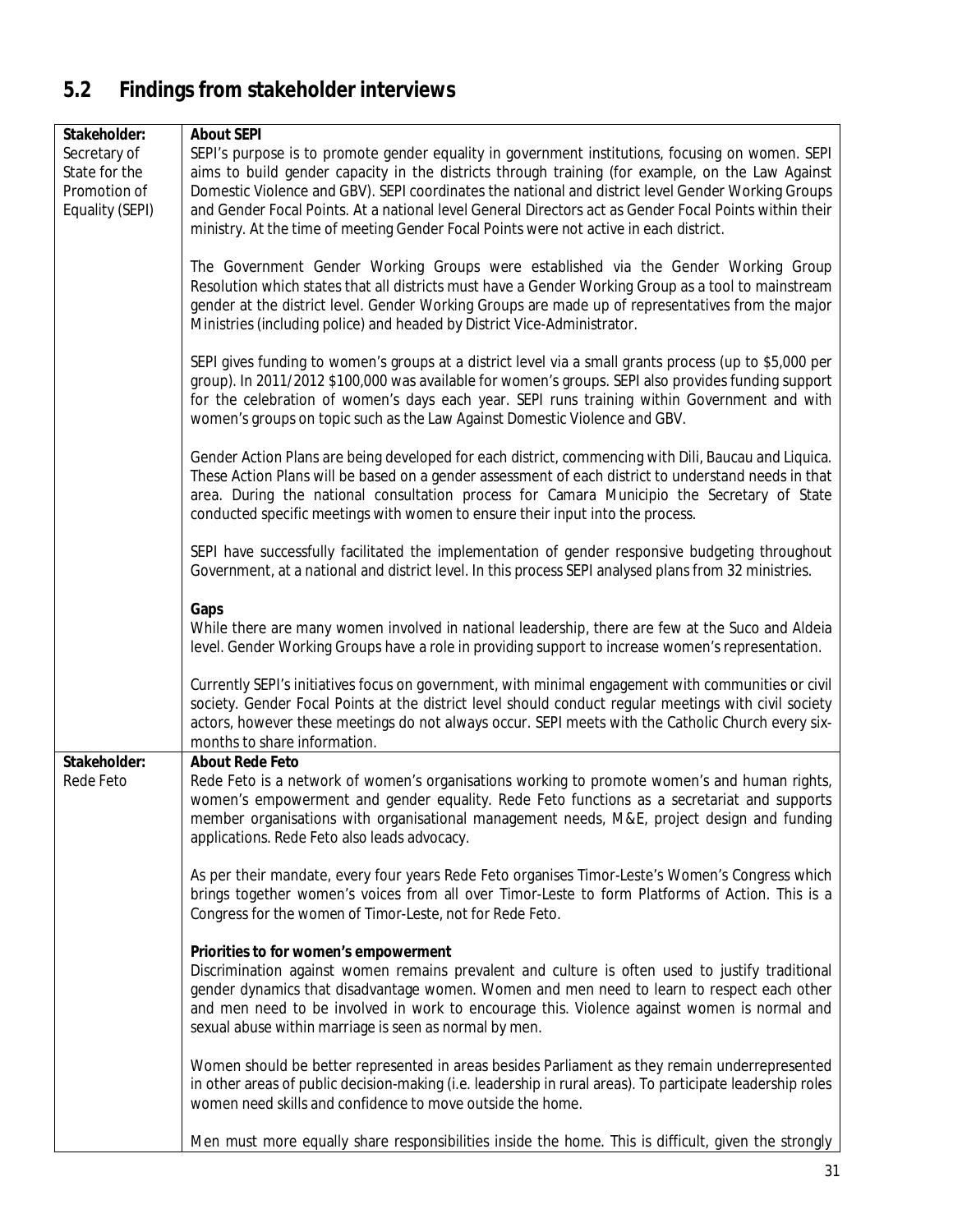|                                                        | patriarchal nature of Timorese society. People's mentality needs to change.                                                                                                                                                                                                                                                                                                                                                                                                            |
|--------------------------------------------------------|----------------------------------------------------------------------------------------------------------------------------------------------------------------------------------------------------------------------------------------------------------------------------------------------------------------------------------------------------------------------------------------------------------------------------------------------------------------------------------------|
|                                                        |                                                                                                                                                                                                                                                                                                                                                                                                                                                                                        |
|                                                        | Gaps<br>In both rural and urban areas people are poor, women experience domestic violence, etc. The main<br>way in which people in rural areas are more disadvantaged is in terms of access to information.<br>People in rural and remote areas miss information about opportunities (such as training and<br>scholarships). There is no system of effectively getting information to people in rural areas.                                                                           |
|                                                        | There are fewer activities and opportunities at a sub-district or aldeia level, compared with the<br>district level. This is problematic because the patriarchal system is strongest at the local level where<br>people's lives are not touched by globalisation and new ideas.<br>Gender equality training should be provided to men. Similarly, men generally don't attend activities<br>run on family planning in communities. Women and men need to look at this problem together. |
|                                                        | When talking with people about their rights, we also need to talk about their obligations.                                                                                                                                                                                                                                                                                                                                                                                             |
|                                                        | <b>Lessons learned</b><br>Communication with community leaders is vital to ensure that activities related to gender equality<br>can be implemented and supported. Rede Feto meet regularly with community leaders to invite their<br>thoughts and ideas. Collaboration is important.<br>Recognising the importance of engaging men, Rede Feto works with men. Men can be engaged<br>through community leaders                                                                          |
|                                                        | Rede Feto works with Government Gender Working Groups at the district level, informing them of<br>their plans for each district. Rede Feto also meets regularly with SEPI, other civil society organisations<br>and local leaders.                                                                                                                                                                                                                                                     |
| Stakeholder:<br>Marie Stopes<br>International<br>(MSI) | <b>About MSI</b><br>MSI was founded in Timor-Leste in 2006 and is the only organisation specialising in sexual and<br>reproductive healthcare. MSI has clinics in Dili and mobile clinics providing outreach in eight districts.<br>Mobile clinics accompany SISCa but MSI hopes to work with community groups to increase reach.                                                                                                                                                      |
|                                                        | MSI runs family planning spaces in youth centres (funded by AusAID) and a SRH information line. This<br>service is in high demand as people (especially youth) want to know about their SRH options.                                                                                                                                                                                                                                                                                   |
|                                                        | Services and gaps                                                                                                                                                                                                                                                                                                                                                                                                                                                                      |
|                                                        | Anecdotal evidence suggests that there are many sex workers in Suai and also the trafficking of<br>women from Suai for prostitution. People living in this border area are also at high risk for STIs and<br>HIV. Official figures suggest that there are about 200 people in Timor-Leste with HIV, however this<br>data is unreliable. No data exists on the prevalence of STIs, but MSI treats many STI cases.                                                                       |
|                                                        | There are many organisations working along the border, which which could account for higher<br>numbers of HIV cases reported there. Fundasaun Timor Haree and Hivos are the primary<br>organisations working with sex workers and men who have sex with men.                                                                                                                                                                                                                           |
|                                                        | Health Alliance International (HAI) trains PSFs in family planning to generate demand for SRH<br>services. HAI provide a Safe Motherhood Package. MSI works with PRADET and ILO to treat victims of<br>sexual violence. Convents are pretty open to short-term contraceptives.                                                                                                                                                                                                         |
|                                                        | <b>Lessons learned</b><br>MSI have found that women and men talk quite openly about SRH issues at the community level.<br>They have found that it is important that local authorities are aware of the content of activities<br>implementation.                                                                                                                                                                                                                                        |
|                                                        | While MSI targets everyone of reproductive age, 90% of MSI clients are women. Within their current<br>model of service delivery (through SISCa) engagement with men is challenging as they don't usually<br>attend SISCa. MSI plans to increase its focussing on engaging men.                                                                                                                                                                                                         |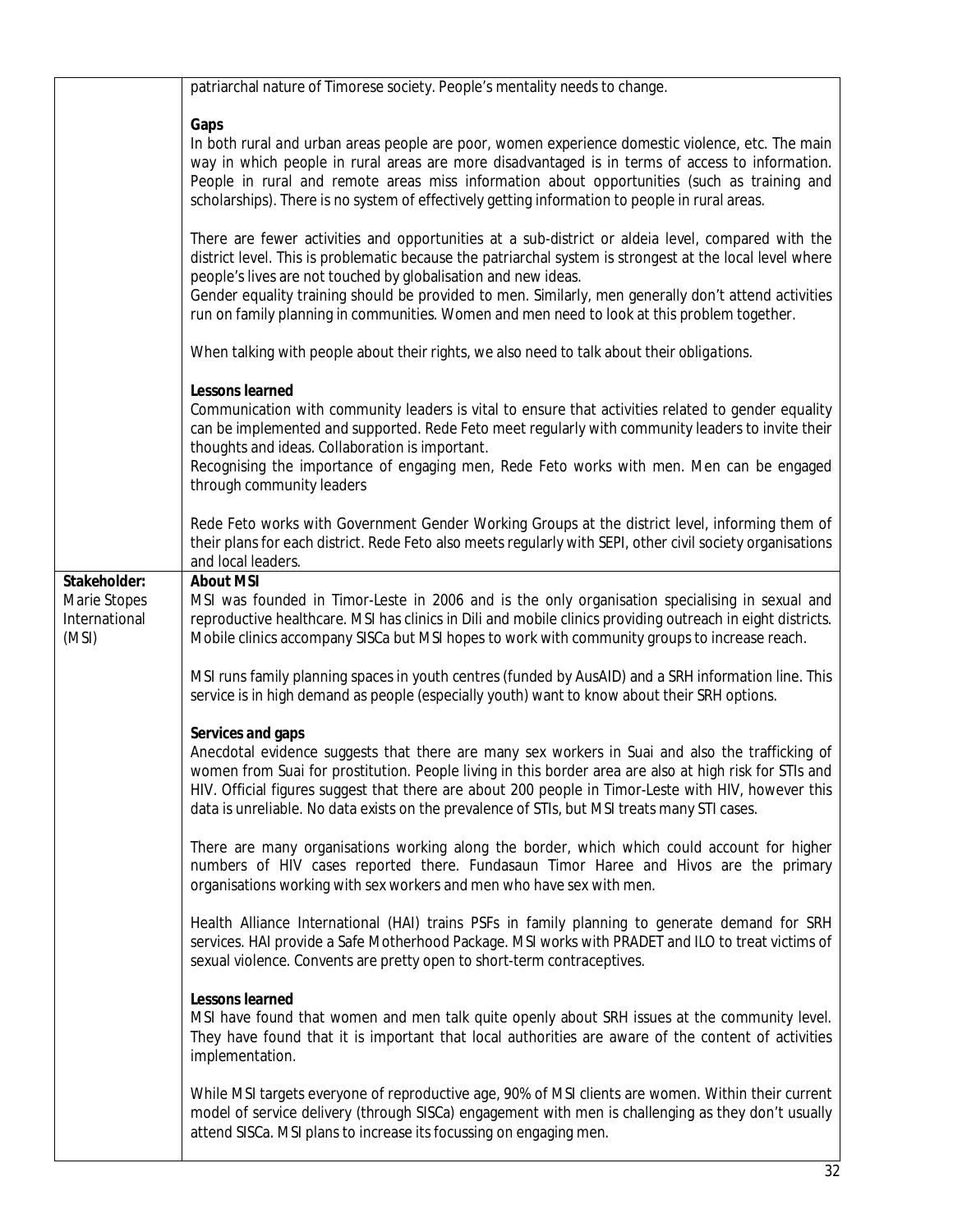|                 | <b>Opportunities</b>                                                                                                                                                                                       |
|-----------------|------------------------------------------------------------------------------------------------------------------------------------------------------------------------------------------------------------|
|                 | In partnerships with MSI, family planning messages could be delivered through the Youth Centres                                                                                                            |
|                 | CARE supports, to men via Healthy Villages' night events and to women through mothers' groups.                                                                                                             |
|                 | Adolescent reproductive health messages could be delivered via YWYN and post-natal family                                                                                                                  |
|                 | planning could be linked to Healthy Villages' work with lactating mothers.                                                                                                                                 |
|                 | MSI's SRH counselling training could be provided to CARE staff to introduce them to SRH and build                                                                                                          |
|                 | their confidence and capacity in talking about these issues.                                                                                                                                               |
| Stakeholder:    | <b>About Fundasaun Alola</b>                                                                                                                                                                               |
| Fundasaun Alola | Fundasaun Alola (Alola) works in all 13 districts to promote women and children's right under the                                                                                                          |
|                 | motto, 'Feto forte, nasaun forte' ('Strong woman, strong country'). Alola's projects focus on                                                                                                              |
|                 | education, economic empowerment, maternal and child health and advocacy. Activities include:                                                                                                               |
|                 | Education: Develop children's school resources; scholarships.                                                                                                                                              |
|                 | Economic empowerment: Establish credit groups; support women with small business<br>$\bullet$                                                                                                              |
|                 | development; sell women-made products through Alola shops.                                                                                                                                                 |
|                 | Health: Establish mothers' support groups; support SISCa; promote breast-feeding.<br>٠                                                                                                                     |
|                 | Advocacy: Advocate for the development or implementation of laws affecting women (i.e.<br>gender-sensitive budgeting, law against domestic violence, parliamentary quota system); make                     |
|                 | submissions to parliament; monitor progress against CEDAW. In 2013 Alola is advocating for the                                                                                                             |
|                 | development of a re-entry policy for girls who have dropped out of school to have children as a                                                                                                            |
|                 | result of sexual assault or incest.                                                                                                                                                                        |
|                 |                                                                                                                                                                                                            |
|                 | Priorities to for women's empowerment                                                                                                                                                                      |
|                 | The biggest challenge to women's empowerment is Timor-Leste's patriarchal culture. This leads to all                                                                                                       |
|                 | other problems, especially violence against women (VAW). The Law Against Domestic Violence is not                                                                                                          |
|                 | implemented effectively. Many police interpret the law incorrectly and do not take appropriate<br>action domestic violence is reported. MSS, MoH Ministry of Justice (?) key implementers of the law.      |
|                 |                                                                                                                                                                                                            |
|                 | Education is key to enable women to develop their intelligence and build their confidence to access                                                                                                        |
|                 | public spaces. Women's economic independence is connected to education; women need to be                                                                                                                   |
|                 | educated to be economically empowered.                                                                                                                                                                     |
|                 |                                                                                                                                                                                                            |
|                 | Violence in schools is a problem. While there is no good data about the incidence of violence it has<br>been observed (teacher on student, student on student and at least one case of mother on teacher). |
|                 |                                                                                                                                                                                                            |
|                 | The new Labour Law (established in 2012) is not yet being effectively implemented. Alola is                                                                                                                |
|                 | undertaking advocacy with SEFOPE about this issue. The situation of the labour market in Timor-                                                                                                            |
|                 | Leste (high unemployment, migrant workers, competition) make it hard for women to find work and                                                                                                            |
|                 | makes them vulnerable to exploitation once they're in jobs. Gender-based problems experienced by                                                                                                           |
|                 | women in the workplace include leave maternity entitlements not given, women not receiving                                                                                                                 |
|                 | payment for maternity leave and sexual harassment. Some companies stipulate that their female                                                                                                              |
|                 | employees are not allowed to get pregnant.                                                                                                                                                                 |
|                 | Positive gender equality initiatives                                                                                                                                                                       |
|                 | The Law Against Domestic Violence is a positive step but is not implemented effectively.                                                                                                                   |
|                 | Scholarships for women are important. The quality of education is a problem as it affects the                                                                                                              |
|                 | effectiveness of education. In many cases schools are just an empty building and lack resources and                                                                                                        |
|                 | adequate sanitation (which particularly impacts women).                                                                                                                                                    |
|                 |                                                                                                                                                                                                            |
|                 | Gaps                                                                                                                                                                                                       |
|                 | Alola is working with other women's groups to lobby Government to establish a re-entry policy for<br>girls who have left school due to early pregnancy or sexual abuse. While international policy exists  |
|                 | around this issue, it is not yet integrated into Timorese law. Alola refers girls who have been victims                                                                                                    |
|                 | of abuse to support services (i.e. legal services or shelters) through an established referral network.                                                                                                    |
|                 |                                                                                                                                                                                                            |
|                 | Other issues:                                                                                                                                                                                              |